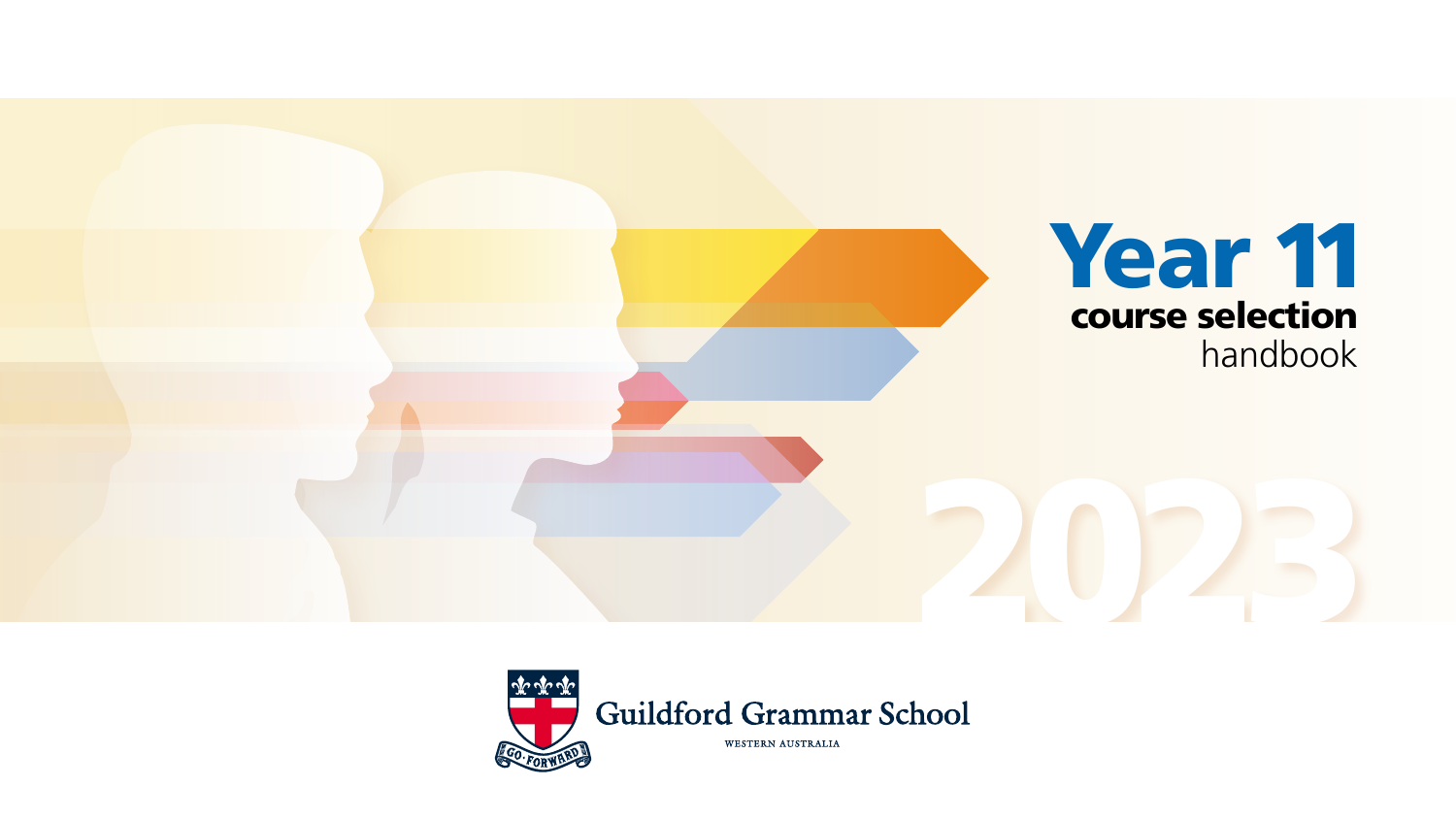# Introduction

**Guildford Grammar School** is a community of excellence where each student is quided throughout their learning journey at school and beyond. This year, we are excited to introduce our **Go Forward Senior Pathways Framework**. The framework aims to give students and families a broader view of the possible pathways to their goals and ambitions, and next steps for their future learning.

The Go Forward Senior Pathways Framework is a starting point for the conversation between parents and their sons and daughters. The Framework is designed to broaden the conversation about pathway choice. Many of our young people are not sure of their career pathways but can start considering if they would like to pursue university, TAFE, work or a combination as their next step.

Using the framework, students are supported to make effective decisions in their course choices for Year 11 and 12. Students can choose a suite of courses that will allow them to work confidently and purposely to achieve personal excellence with a multitude of options available to them when they leave school.

This handbook is part of the process for course selection that will set them on their personalised pathway. For each course offered, clear information is provided with relevant contact details within the handbook.

A consideration for many families is the achievement of a Western Australian Certificate of Education (WACE). Further details of the requirements to achieve a WACE are outlined on page 4. The appropriate selection of courses is crucial to ensure success. To leave school without a WACE means that fewer education or training opportunities exist post-Year 12. All students in Year 11 study six courses. To achieve a WACE, students are required to achieve 14 C grades in Year 11 and 12 units, with at least six of these C grades being achieved in Year 12.

All students must choose at least one English course and one Mathematics course. Some students may choose the Mathematics Specialist course which must be taken in conjunction with Mathematics Methods. Students then choose four other courses according to their interests, strengths and career goals. Students will receive recommendations from their teachers regarding the subjects they should select, based on their grades achieved at the end of Semester 1.

If you have any queries about our courses, please contact the relevant person listed in the handbook. If you would like a careers interview with your son or daughter before the subject selection meeting, please call our Futures Coordinator **Ms Celine Noort** on (08) **9377 8553**.



Or if you have any questions about the course selection process, please contact Deputy Principal, Mr Bruce Derby, **[Bruce.Derby@ggs.wa.edu.au](mailto:Bruce.Derby%40ggs.wa.edu.au?subject=)**. We look forward to working with families as your children enter the exciting and important last two years of their secondary education at Guildford Grammar School.

#### **Mr Bruce Derby**

Deputy Principal – Learning Leadership and Transformation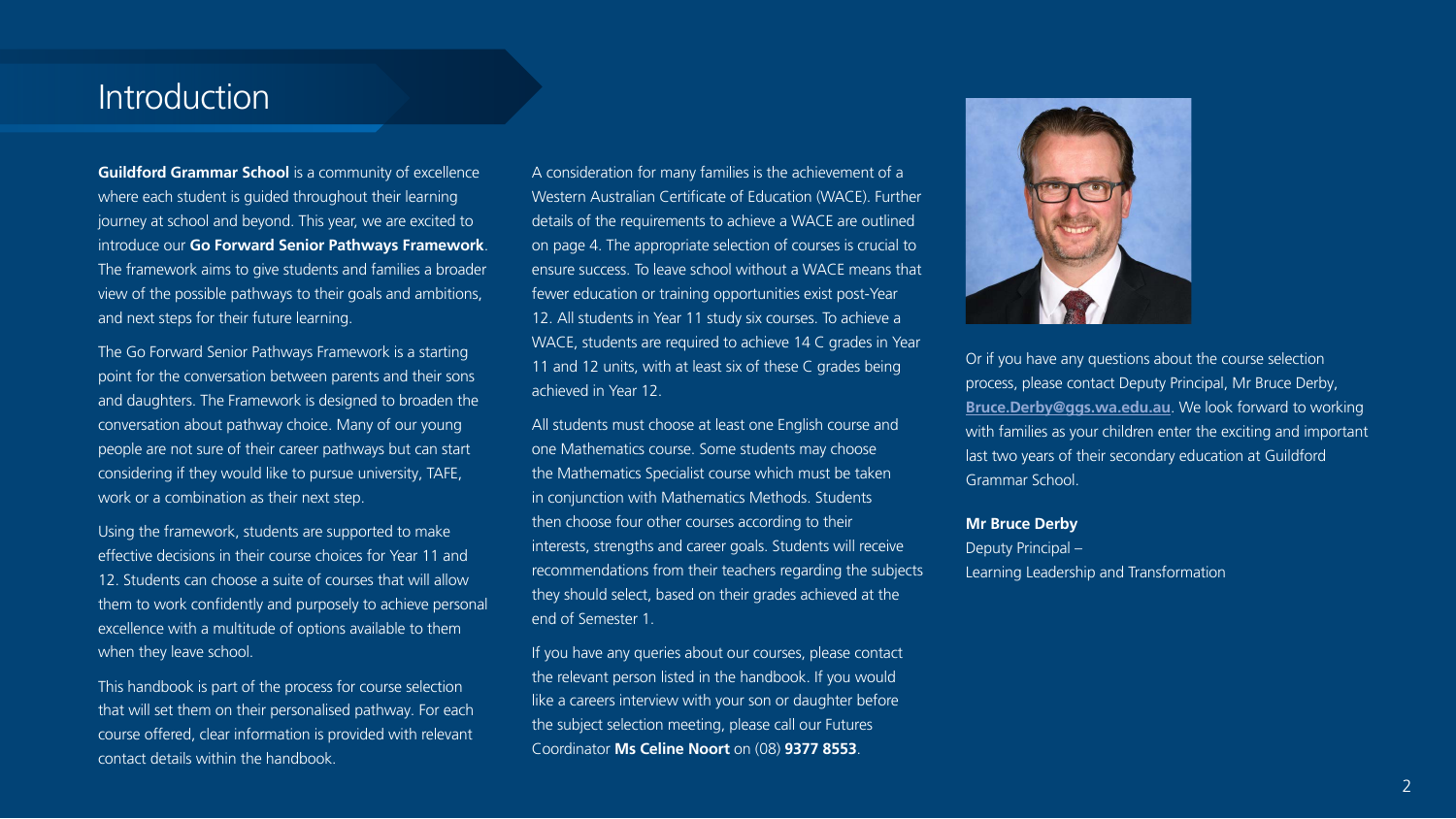# The Go Forward Senior Pathways Framework

The **Go Forward Senior Pathways Framework** helps to better capture the many pathways that students can follow on their journey to achieve their personal excellence.

The first choice for students and families to make is: what pathway do I want to step towards? No pathway is superior to another. Personal success is achieved from a variety of pathways and is shaped by having a clear goal with a clear vision of success.

For students who want to go directly into the workforce, Guildford Grammar has a wide range of General courses as part of the **Forward to Work: WorkReady** pathway. Year 11 students on this pathway will study three or more General courses as part of their program and may undertake workplace Learning to support their growth. Students who wish to enter the workforce from school or continue to TAFE may also complete the **Forward to TAFE: IndustryReady** or **Forward to TAFE: Industry+** pathways, through which they will study three or more General courses alongside a VET certificate, which will prepare them for further tertiary education whilst in the workforce.

For some students, a bespoke program may be required to support them to prepare for life after school. The **Forward to Work: Horizons** pathway will develop future and work-readiness skills in the final years of schooling to prepare students for the world beyond school. Families will be closely involved in the program planning along with our staff.

For those students wishing to enter university, the **Forward to Uni: UniDirect** pathway will see them gain access via an ATAR. Often Year 11 students will enrol in five or six ATAR courses in their program, including ATAR English Literature, with the option toalso study a two-year VET certificate to expand their qualifications.

For some students, the examination oriented UniDirect pathway may not be suitable and students can enroll in the **Forward to Uni: UniReady** pathway. This is a Year 12-only pathway in which students can study two core units from the Curtin University UniReady course alongside a Certificate IV. This combination will give students access to a selection of courses with an ATAR of 70 at Curtin University. This is suitable for high-achieving students on the WorkReady, IndustryReady or Industry+ pathways or students on the UniDirect with a modest projected ATAR.

In addition to the UniDirect and UniReady pathways, the **UniAlternative** pathway will support students who are planning to attend university via alternative entry pathways. Students can study a combination of ATAR, General and/ or VET courses and prepare for alternative entry to their preferred university. Students on this pathway will be guided by our Futures Coordinator on the requirements for alternative entry depending on the destination university.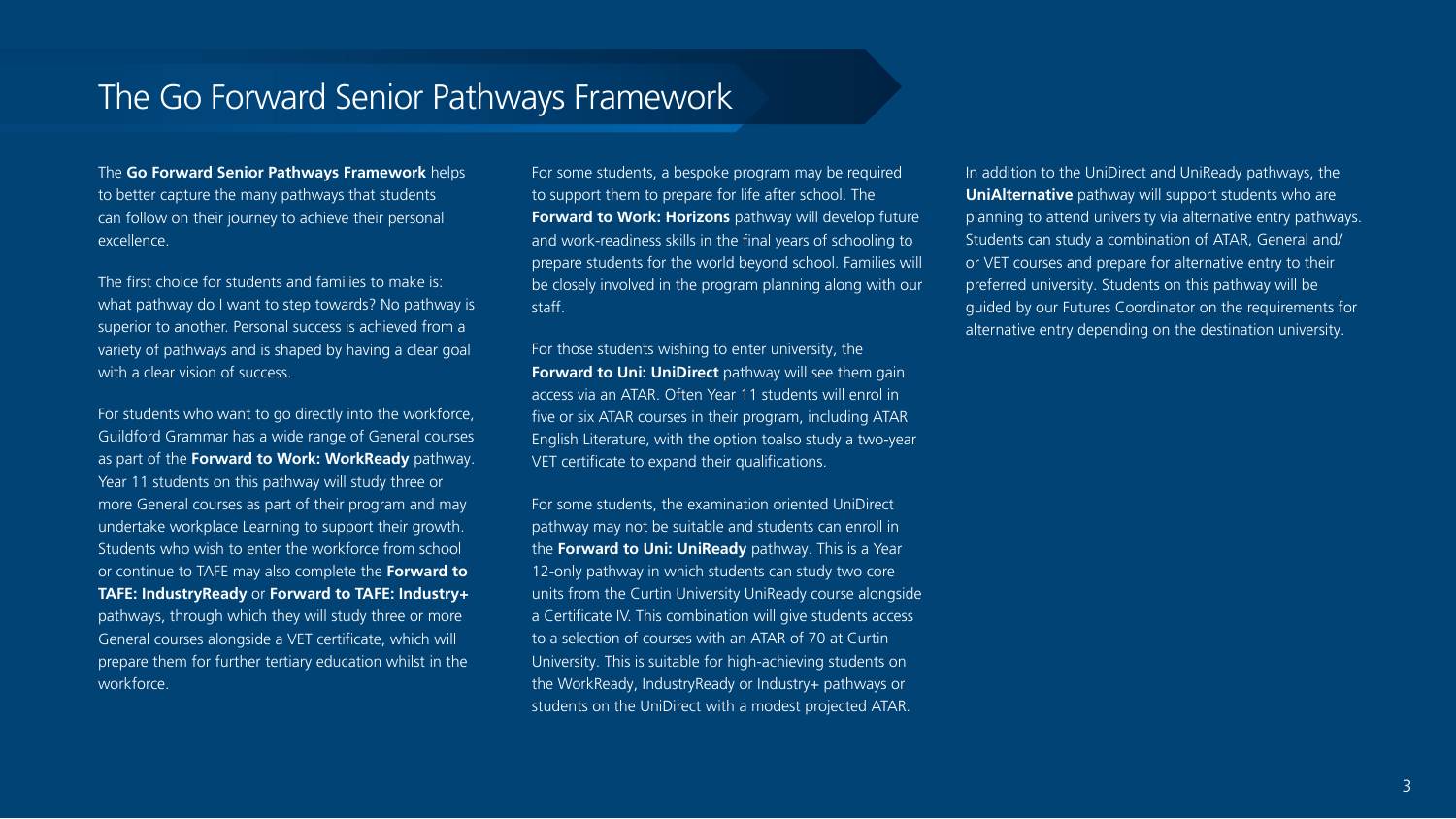# Choosing Courses

#### **ATAR Courses**

ATAR courses are those that count towards an Australian Tertiary Admissions Rank (ATAR). These are academic subjects suitable for students aiming for direct entry into university. They are designed and examined by the School Curriculum and Standards Authority (SCSA). Students' best four results in these courses in Year 12 are used by the Tertiary Institutions Service Centre (TISC) to calculate their Australian Tertiary Admissions Ranking (ATAR) which is used solely for university entrance. Students who perform well in exam situations tend to be well-suited to ATAR courses on the UniDirect pathway.

## **General Courses**

General courses are also designed and assessed by SCSA and will involve assessments called Externally Set Tasks (EST) that are moderated externally in Year 12. We offer several General courses designed for students who are aiming to enter further training after Year 12, go into the workforce directly after school, or enter university via a non-ATAR pathway. Students who perform well in assignment work tend to be well-suited to General courses.

# **Foundation Courses**

We also offer Foundation courses in English and Mathematics. These are designed for a small number of students who have not been able to meet the minimum standard of literacy and numeracy during NAPLAN and OLNA testing. Students' English and Mathematics teachers will be able to advise on the appropriateness of these courses.

# **Certificate Courses**

Vocational Education and Training (VET) courses can be used towards the WACE and provide valuable industry training. VET certificates can be studied at school, and students are able to enrol on offsite VET courses through TAFE whilst studying at school.

# **Curtin UniReady**

Curtin UniReady is a university preparation course that is now being offered in schools as an alternative entry to university. It is a course specifically designed to teach students the skills they will need to succeed in university. In 2023, Guildford Grammar School will continue providing this course alongside a Certificate IV in Business. This is a Year 12-only pathway.

#### **Choose an English Course\* (compulsory in Year 11 and Year 12)**

 English (ATAR) *and/or* Literature (ATAR) *or* English (General) *or* English (Foundation) *\*for the first time in 2021, students can study both English and Literature.*

## **ATAR Courses**

#### **Biology**

- **Business Management and Enterprise**
- Chemistry
- **Chinese Second Language**
- **Computer Science**
- Design
- **O** Drama
- $\bullet$  Economics
- **Engineering Studies**
- **•** French Second Language
- **Geography**
- **Human Biology**
- Media Production and Analysis
- **Modern History**
- Music
- **Philosophy and Ethics**
- **Physical Education Studies**
- Physics
- Politics and Law
- Psychology
- Visual Arts

#### **Choose a Mathematics Course (compulsory in Year 11 only)**

• Mathematics Specialist (ATAR)

*Note: if Mathematics Specialist is selected, Mathematics Methods must accompany it.*

- Mathematics Methods (ATAR)
- **or** Mathematics Applications (ATAR)
- **or** Mathematics Essential (General)
- **or** Mathematics (Foundation)

#### **General Courses**

- Drama
- **Health Studies**
- **Integrated Science**
- Materials Design & Technology (Metals)
- Materials Design & Technology (Wood)
- Media Production and Analysis
- Outdoor Education
- **Physical Education Studies**
- Politics and Law
- Visual Arts

# **Certificate Courses**

- **Certificate II Music**
- **Certificate IV Business**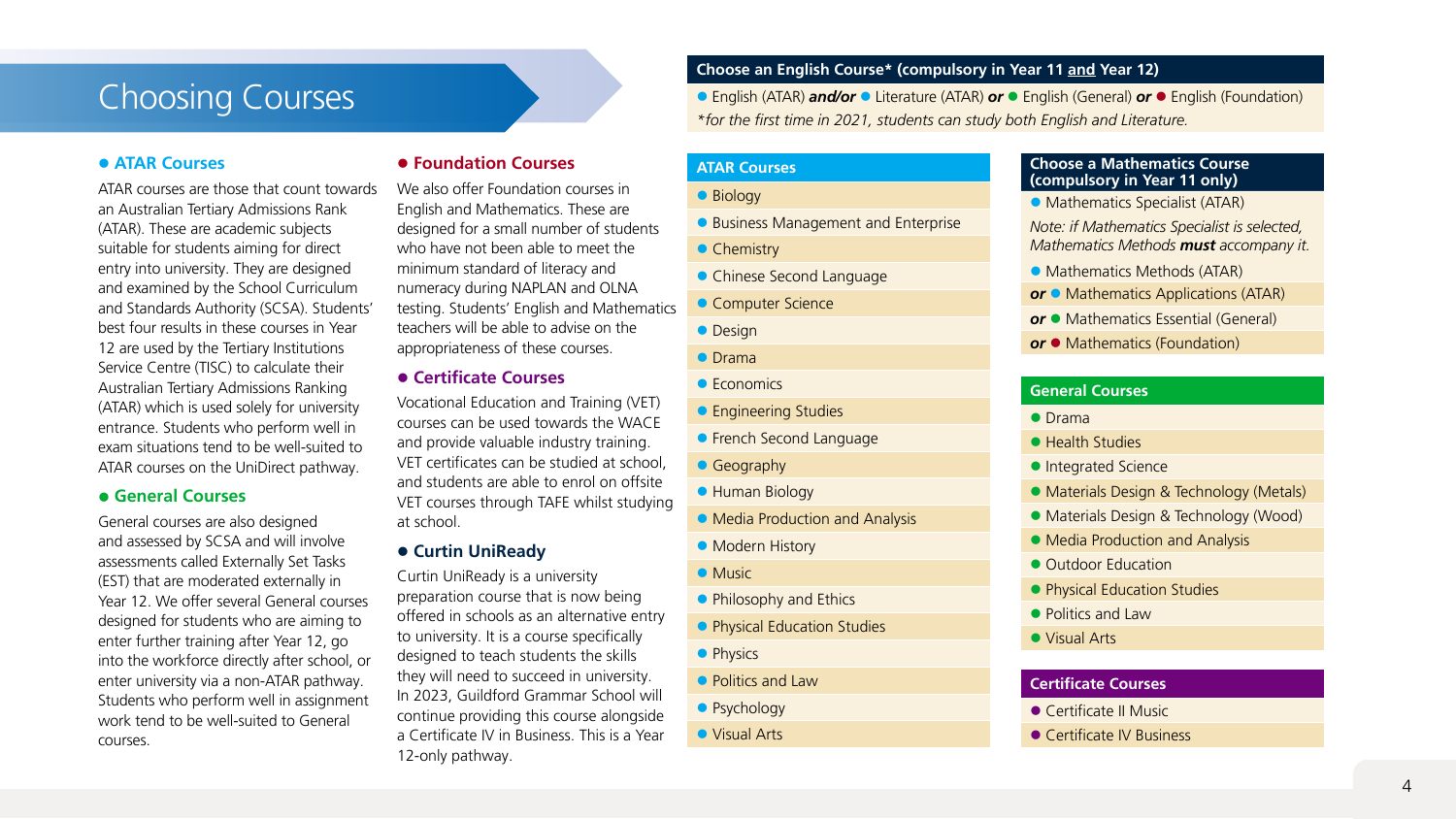



# **MACE requirements 2022 and beyond WACE requirements 2022 and beyond**



and endorsed programs is four Year 11 units and four Year 12 units with a maximum of four units with endorsed programs – two in Year 11 and two in

maximum of four units with endorsed programs - two in Year 11 and two in

Year 12.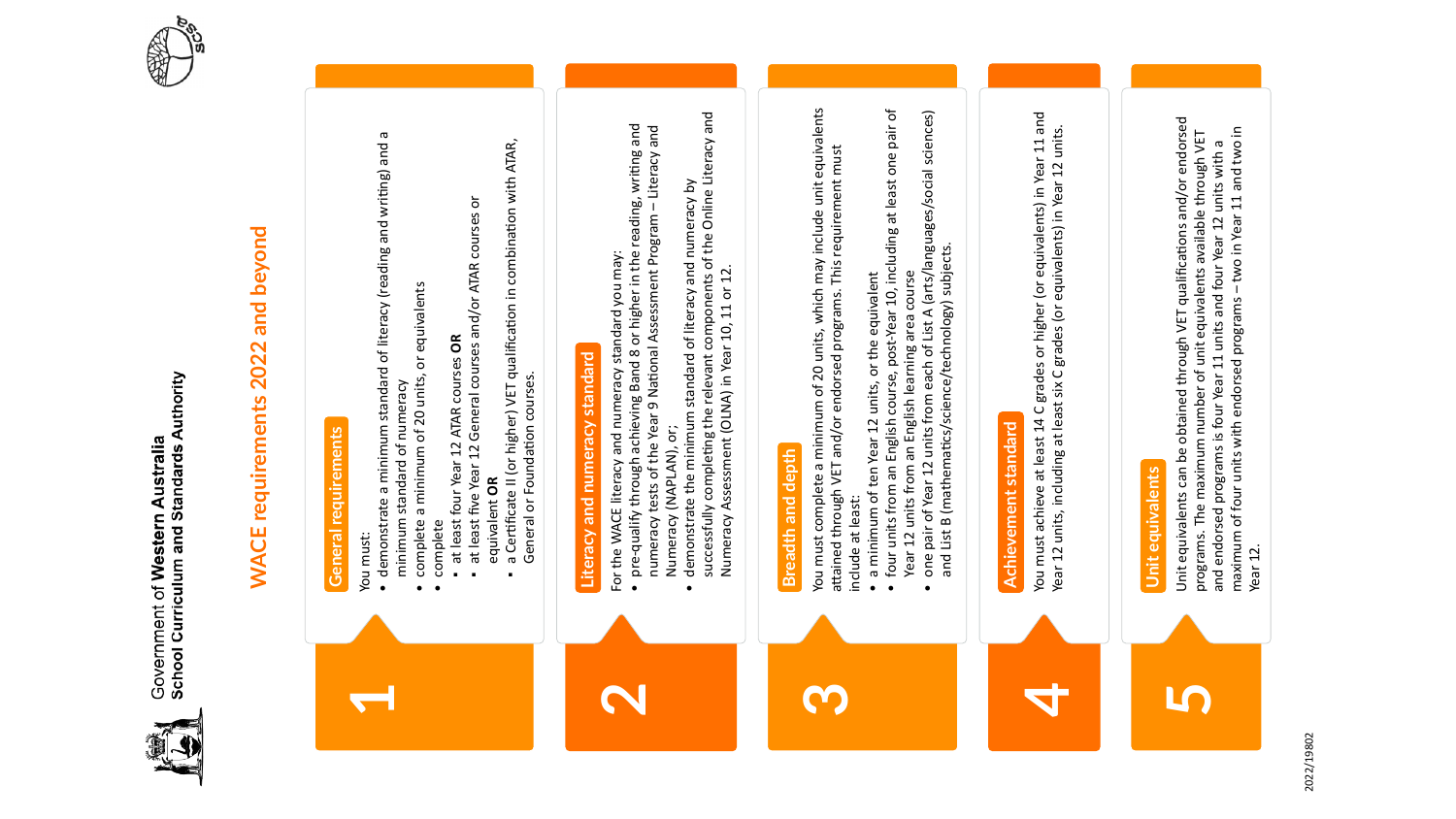# What will follow in Year 12?

Year 11 ATAR, General and Certificate Courses continue into Year 12 in various forms. For ATAR and General Courses, Units 1 and 2 are studied in Year 11 and Units 3 and 4 are studied in Year 12.

Here are some examples:



This is just a sample. Details of all the courses on offer follow in this handbook. Where courses are not chosen by sufficient numbers of students, they may not run.

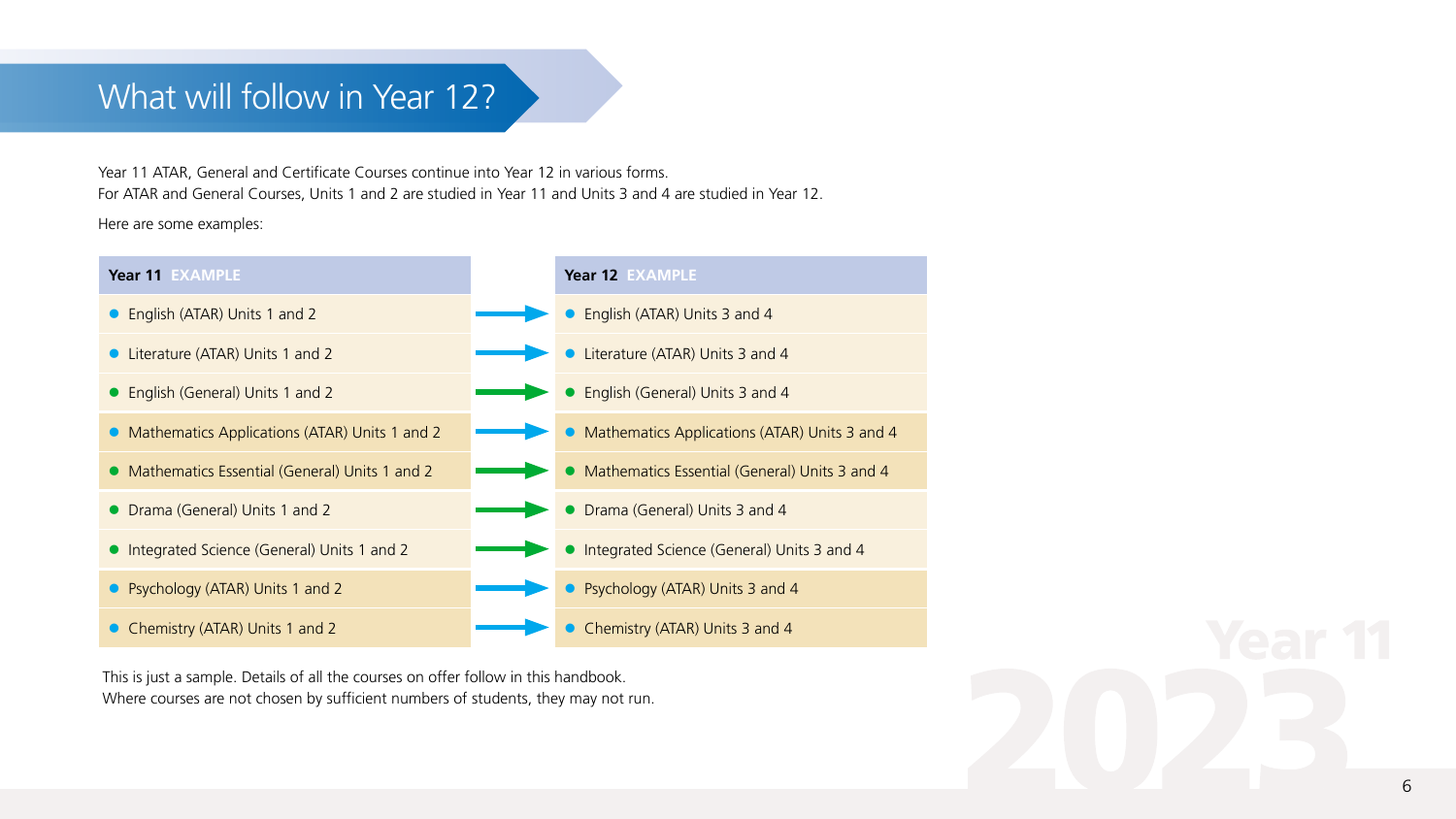# Preliminary Course Selection for **Year 11**, **2023**



Please read the Year 11 handbook, discuss the options and note your choices below so you have a record.

# **Enter your choices online before Sunday 25 July.**

**After Senior School, I plan to ...** *(please tick one)* 

 $\Box$  Go to University  $\Box$  Enter the workplace

 $\Box$  Go to TAFE  $\Box$  Do an Apprenticeship

|                             | <b>Course title</b> | Level: $\bullet$ ATAR | • Certificate<br>• General • Foundation |
|-----------------------------|---------------------|-----------------------|-----------------------------------------|
| <b>Compulsory subject 1</b> | English:            |                       |                                         |
| <b>Compulsory subject 2</b> | Mathematics:        |                       |                                         |
| <b>1st Choice:</b>          |                     |                       |                                         |
| 2nd Choice:                 |                     |                       |                                         |
| <b>3rd Choice:</b>          |                     |                       |                                         |
| <b>4th Choice:</b>          |                     |                       |                                         |
| <b>Reserve Choice 1:</b>    |                     |                       |                                         |
| <b>Reserve Choice 2:</b>    |                     |                       |                                         |

**Name**:

# **Explanatory Notes**

**Student details**

Given name:

Surname:

House:

Listing your choices in rank order: Please put your top six choices in order of preference. You choose six subjects in addition to your Mathematics and English selections.

Discussing and finalising your choices: Your selections will be discussed with your Head of House and mentor at your Course Selection Interview, when parents and students are asked to sign this form. We aim to make sure that each individual student is choosing the right combination of courses to meet their individual needs. We create a timetable which gives the maximum number of people their chosen subjects. Inevitably, not all subject combinations are possible and when we have finalised the timetable, we will talk to you if some of your choices need to be reconsidered. It isn't possible to guarantee that all courses will run nor that all desired combinations can be timetabled. Parents will receive confirmation of final course allocations in Term 4.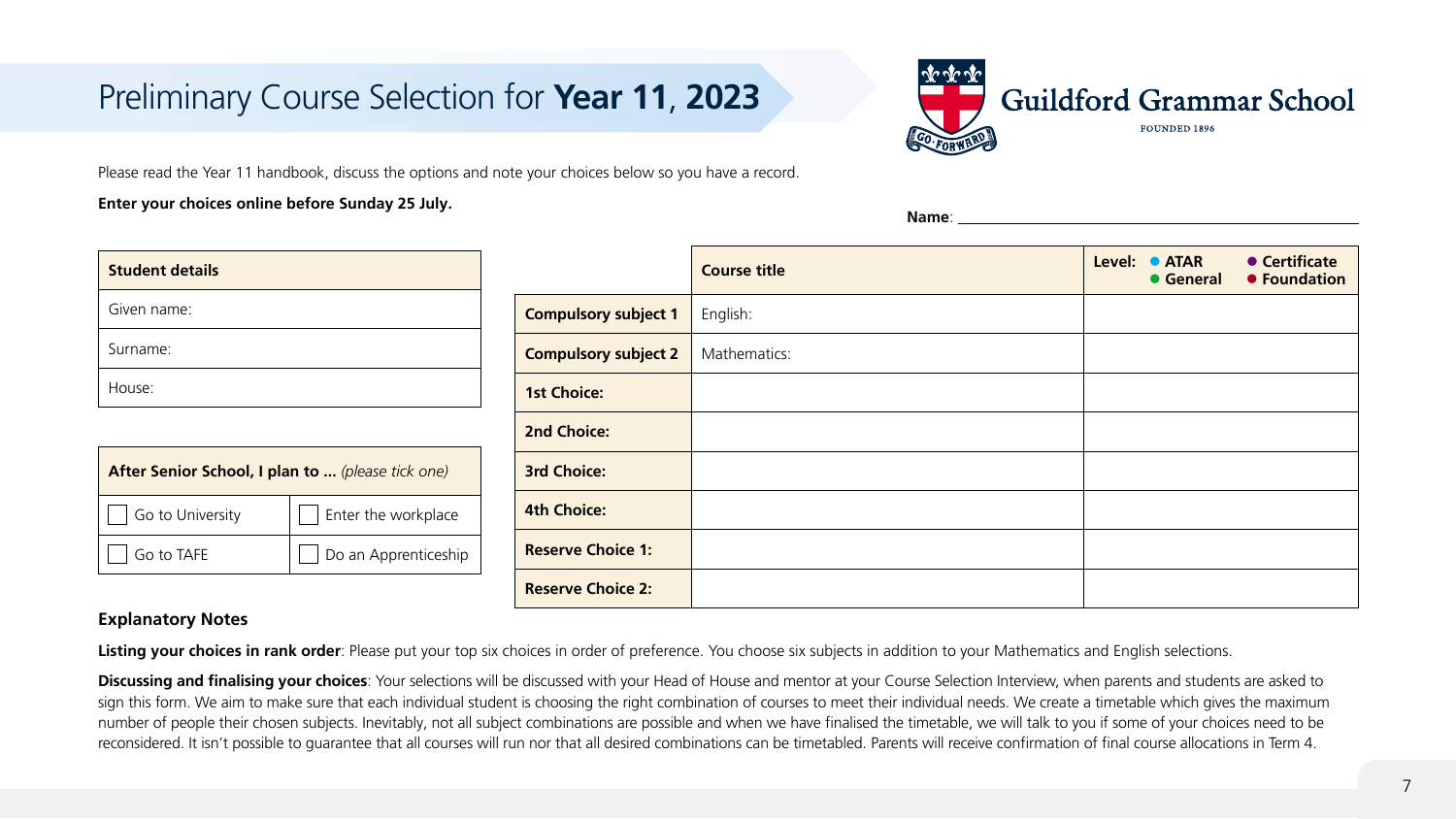# Course outlines

| <b>English Courses: Overview</b>                 | 9              |
|--------------------------------------------------|----------------|
| <b>English (ATAR)</b>                            | 10             |
| <b>Literature (ATAR)</b>                         | 11             |
| <b>Mathematics: Possible Unit Combinations</b>   | 12             |
| <b>Mathematics Specialist (ATAR)</b>             | 1 <sub>3</sub> |
| <b>Mathematics Methods (ATAR)</b>                | 14             |
| <b>Mathematics Applications (ATAR)</b>           | 15             |
| <b>Biology (ATAR)</b>                            | 16             |
| <b>Business Management and Enterprise (ATAR)</b> | 17             |
| <b>Chemistry (ATAR)</b>                          | 18             |
| <b>Chinese Second Language (ATAR)</b>            | 19             |
| <b>Computer Science (ATAR)</b>                   | 20             |
| <b>Design (ATAR)</b>                             | 21             |
| <b>Drama (ATAR)</b>                              | 22             |
| <b>Economics (ATAR)</b>                          | 23             |
| <b>Engineering Studies (ATAR)</b>                | 24             |

| French Second Language (ATAR)               | 25 |
|---------------------------------------------|----|
| <b>Geography (ATAR)</b>                     | 26 |
| <b>Human Biology (ATAR)</b>                 | 27 |
| <b>Media Production and Analysis (ATAR)</b> | 28 |
| <b>Modern History (ATAR)</b>                | 29 |
| <b>Music (ATAR)</b>                         | 30 |
| <b>Philosophy and Ethics (ATAR)</b>         | 31 |
| <b>Physics (ATAR)</b>                       | 32 |
| <b>Physical Education Studies (ATAR)</b>    | 33 |
| <b>Politics and Law (ATAR)</b>              | 34 |
| <b>Psychology (ATAR)</b>                    | 35 |
| <b>Visual Arts (ATAR)</b>                   | 36 |
| <b>English (General)</b>                    | 37 |
| <b>Mathematics Essential (General)</b>      | 38 |
| <b>Drama (General)</b>                      | 39 |
| <b>Health Studies (General)</b>             | 40 |

| 41 |
|----|
| 42 |
| 43 |
| 44 |
| 45 |
| 46 |
| 47 |
| 48 |
| 49 |
| 50 |
| 51 |
| 52 |
| 53 |
| 54 |
| 55 |
|    |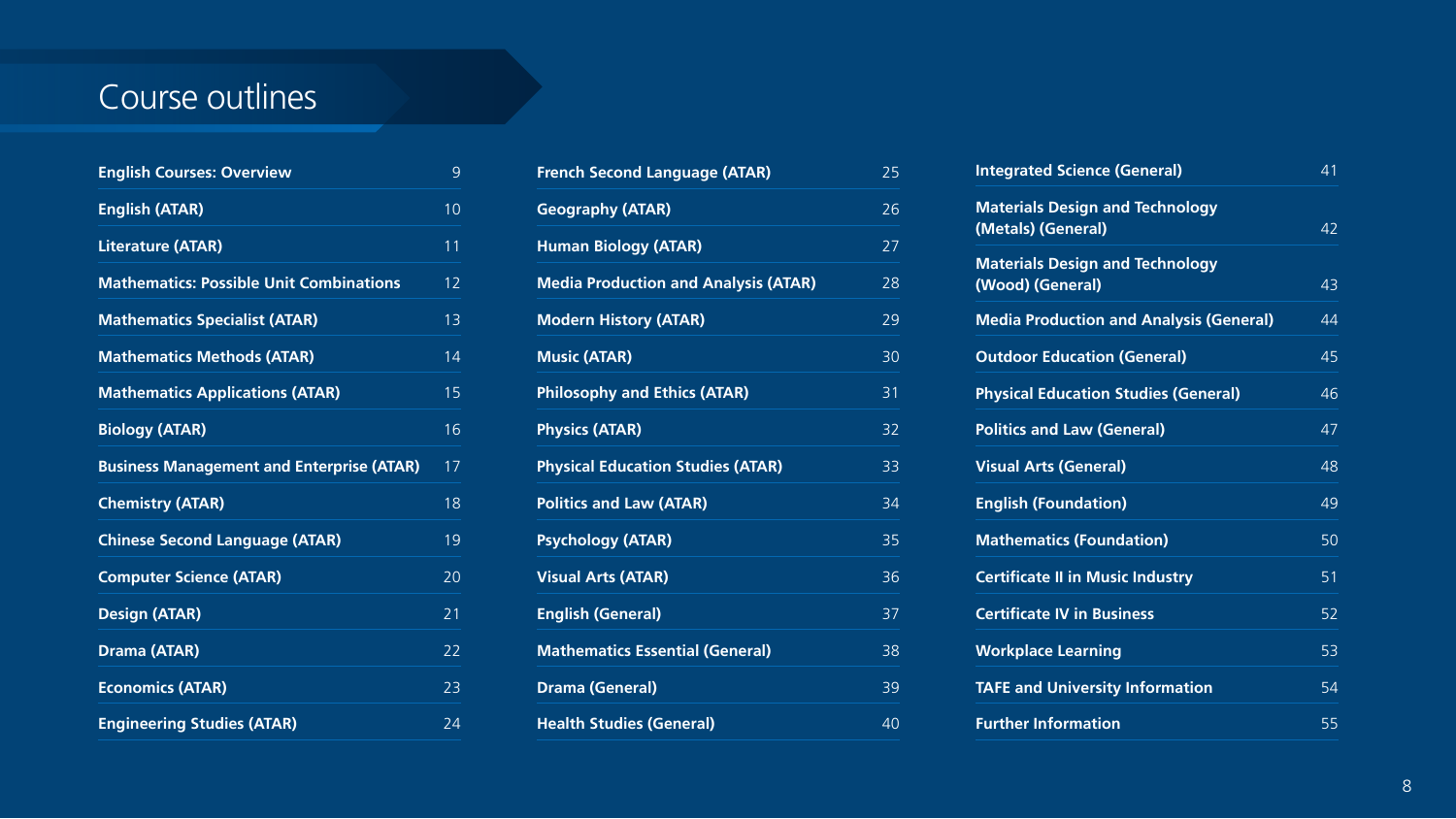# **English courses**: overview

- English is a compulsory subject.
- There are English courses to meet the needs of all students. These are in English and Literature:
	- **ATAR Literature General English**
	-
	- **ATAR English Foundation English**

Information about these courses is given in more detail on the following pages.

• Units in English are designed and delivered at a predetermined range of levels. The table below outlines an approximation of what would be recommended in terms of a student's ability to achieve success, although students should always seek more individual feedback from their teacher.

| <b>Year 10 Course</b> | Year 10 Result | Year 11 and 12 Suggested Courses    |
|-----------------------|----------------|-------------------------------------|
| <b>Strive</b>         | A B            | ATAR Literature and/or ATAR English |
| <b>Strive</b>         | ABC            | <b>ATAR English</b>                 |
| Advanced              | High A         | ATAR English and/or ATAR Literature |
| Advanced/Standard     | A <sub>R</sub> | <b>ATAR English</b>                 |
| Advanced/Standard     | ABC            | General English                     |
| Applying              | A B C          | General English                     |

Foundation English may only be selected by those students who have achieved Level 1 or 2 in the OLNA testing. It may not be chosen by students who have proved their literacy requirement through their NAPLAN or OLNA results.

- For each course, the Year 11 syllabus details units 1 and 2. The Year 12 syllabus details units 3 and 4.
- The complexity of the syllabus content increases from Year 11 to Year 12. For this reason, a student cannot complete Year 12 units and then move to Year 11 units.
- Most students will stay within the one course throughout Year 11 and 12 but some other pathways may end up being appropriate:

| Year 11                          | Year 12             | Reason                                                                                                                 |
|----------------------------------|---------------------|------------------------------------------------------------------------------------------------------------------------|
| ATAR Literature 1&2              | ATAR English 3&4    | Student was more suited to the<br>English course                                                                       |
| ATAR English 1&2                 | General English 3&4 | Student decided not to apply directly<br>for a university place or was finding it<br>difficult to achieve ATAR English |
| <b>Foundation English</b><br>1&2 | General English 3&4 | Student passed OLNA testing and<br>was required to leave the Foundation<br>course for the next semester                |

- Students achieve their literacy requirement for the secondary WACE graduation through satisfactory results in NAPLAN and OLNA testing. All English courses count towards the WACE secondary graduation as per all other courses.
- However, only ATAR English courses: English ATAR; Literature ATAR may be used to satisfy the universities' competence in English requirement.

Parents are encouraged to make enquiries to **Mr Ben Nilsson**, Head of English Faculty for assistance or clarification: **[Ben.Nilsson@ggs.wa.edu.au](mailto:Ben.Nilsson%40ggs.wa.edu.au?subject=)**.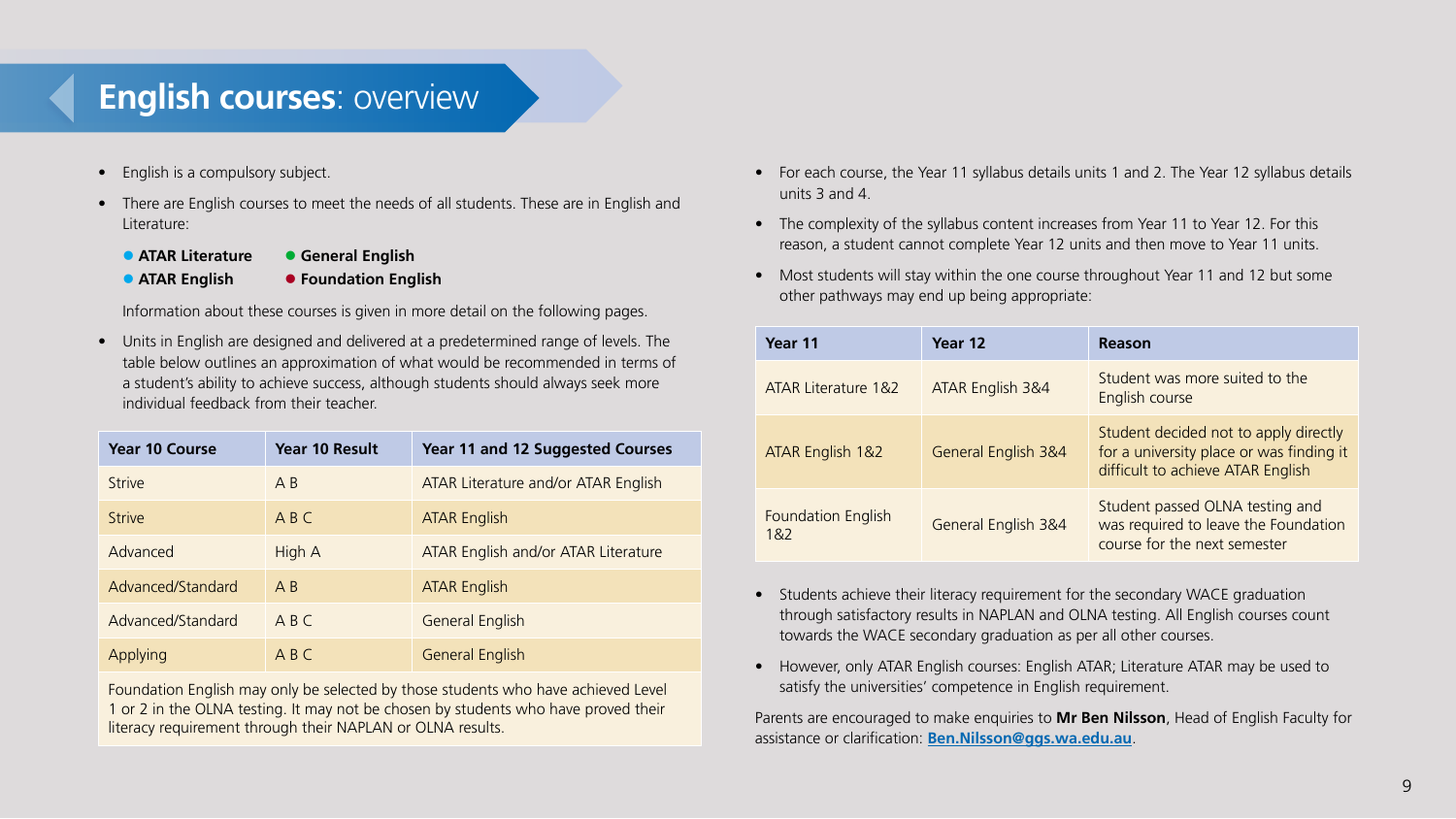# **English (ATAR)**

# **Course Outline**

English ATAR is a broader course than Literature and includes study of both visual and print text types. Some of these include novels; short stories; expository texts and articles; written speeches; documentary and feature films; and visual images.

Students consider texts in their context as well as how their own context shapes their response. They consider the language and generic conventions of texts and how texts can be analysed through this framework. Students also consider themes, attitudes, values and perspectives in texts. An important part of this course is the creation of students' own texts. They use their knowledge of generic features of texts to consciously shape their own texts for particular audiences, purposes and contexts.

#### **Assessment Profile**

English ATAR consists of coursework that reflects the structure of the course examination. Thus assessments may consist of any or all the following:

- Comprehending where students respond to written, visual and/or multimodal texts.
- Responding where students demonstrate their analytical and critical thinking skills in relation to texts they have studied.
- Composing where students are asked to demonstrate their writing skills by creating imaginative, interpretative or persuasive texts.

Students will also complete oral presentations where they could be required to comprehend or respond to texts or even compose their own.

# **Desirable Qualifications**

- Experience in and enjoyment of a wide variety of text types is highly recommended.
- An ability to think about texts and interrogate concepts with maturity is essential.
- Confidence in the essay form and control of written expression is also required.

## **Suggested Prerequisites**

- A minimum of a B grade in Standard English.
- A satisfactory grade in Advanced or Strive English.

#### **Contact:**

**Mr Ben Nilsson** Head of English Faculty **[Ben.Nilsson@ggs.wa.edu.au](mailto:Ben.Nilsson%40ggs.wa.edu.au?subject=)**

10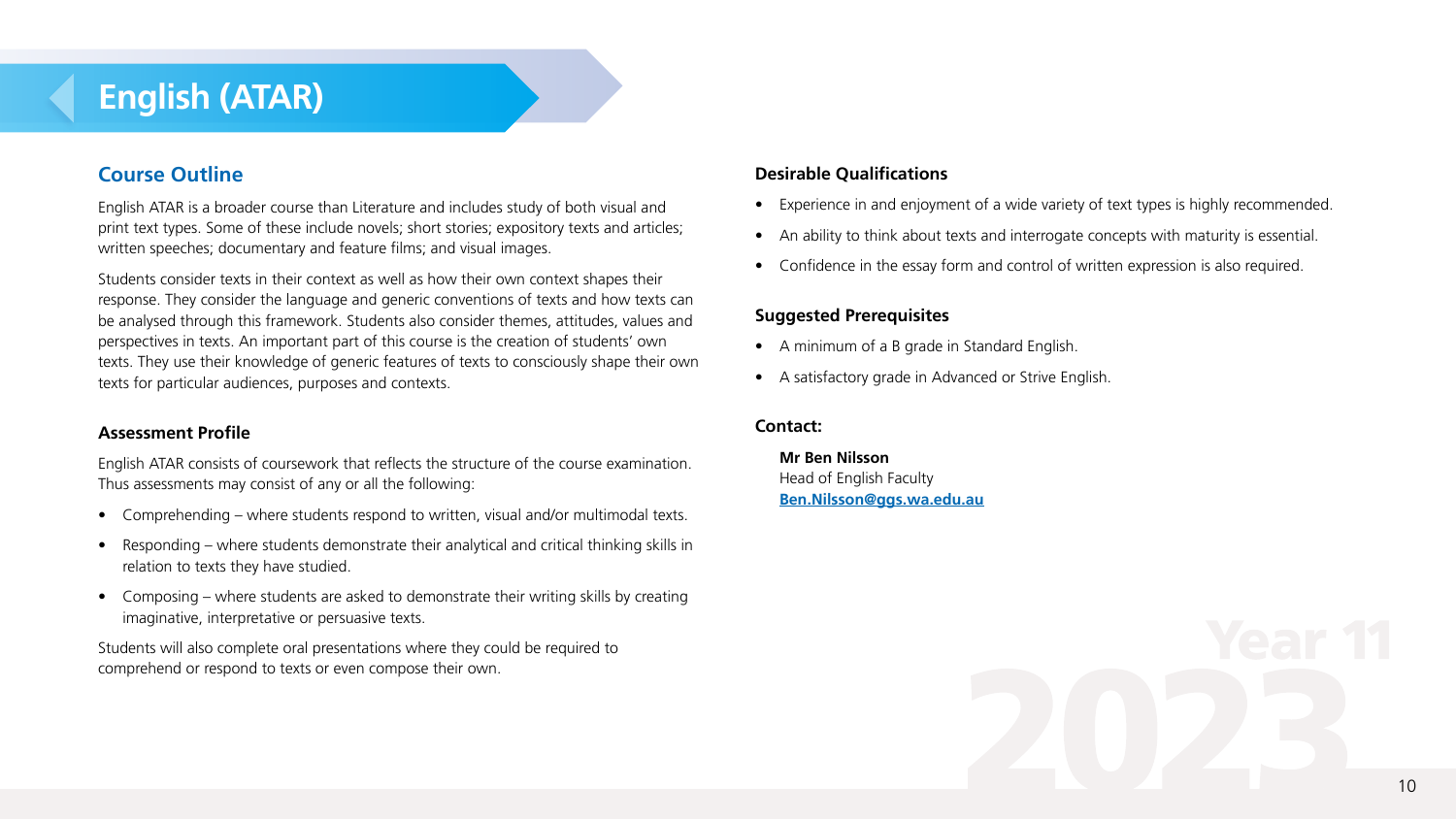# **Literature (ATAR)**

# **Course Outline**

Literature ATAR focuses on readings or interpretations of poetry, prose, fiction and drama. It should be noted that Literature ATAR excludes an emphasis on the analysis of film and non-fiction.

Students look at the relationship between text, author, reader and context. They consider the cultural and historical context of texts as well as their generic features. Students focus on how language is used as a tool to construct individuals and groups. Reading practices are also an important focus in the course and students reflect on and undertake readings of texts according to various modes of literary criticism.

#### **Assessment Profile**

Literature ATAR has five assessment types: extended written response, short written response, oral presentations, examinations consist of students analysing texts they have studied as well texts provided on the examination paper.

# **Desirable Qualifications**

- Experience in and enjoyment of a wide variety of written texts, especially prose, poetry and drama, is highly recommended.
- An interest in philosophy, cultural issues and literary theory would also be of assistance.
- Confidence in the essay form and a maturity of written expression is also highly desirable.

# **Suggested Prerequisites**

- A minimum of a B grade in Strive English although an A is highly desirable.
- A high A grade in Advanced English. Students should also consider the types of assessments where they have been most successful in Year 10.

## *NOTE: students may study both English (ATAR) and Literature (ATAR).*

#### **Contact:**

**Mr Ben Nilsson** Head of English Faculty **[Ben.Nilsson@ggs.wa.edu.au](mailto:Ben.Nilsson%40ggs.wa.edu.au?subject=)**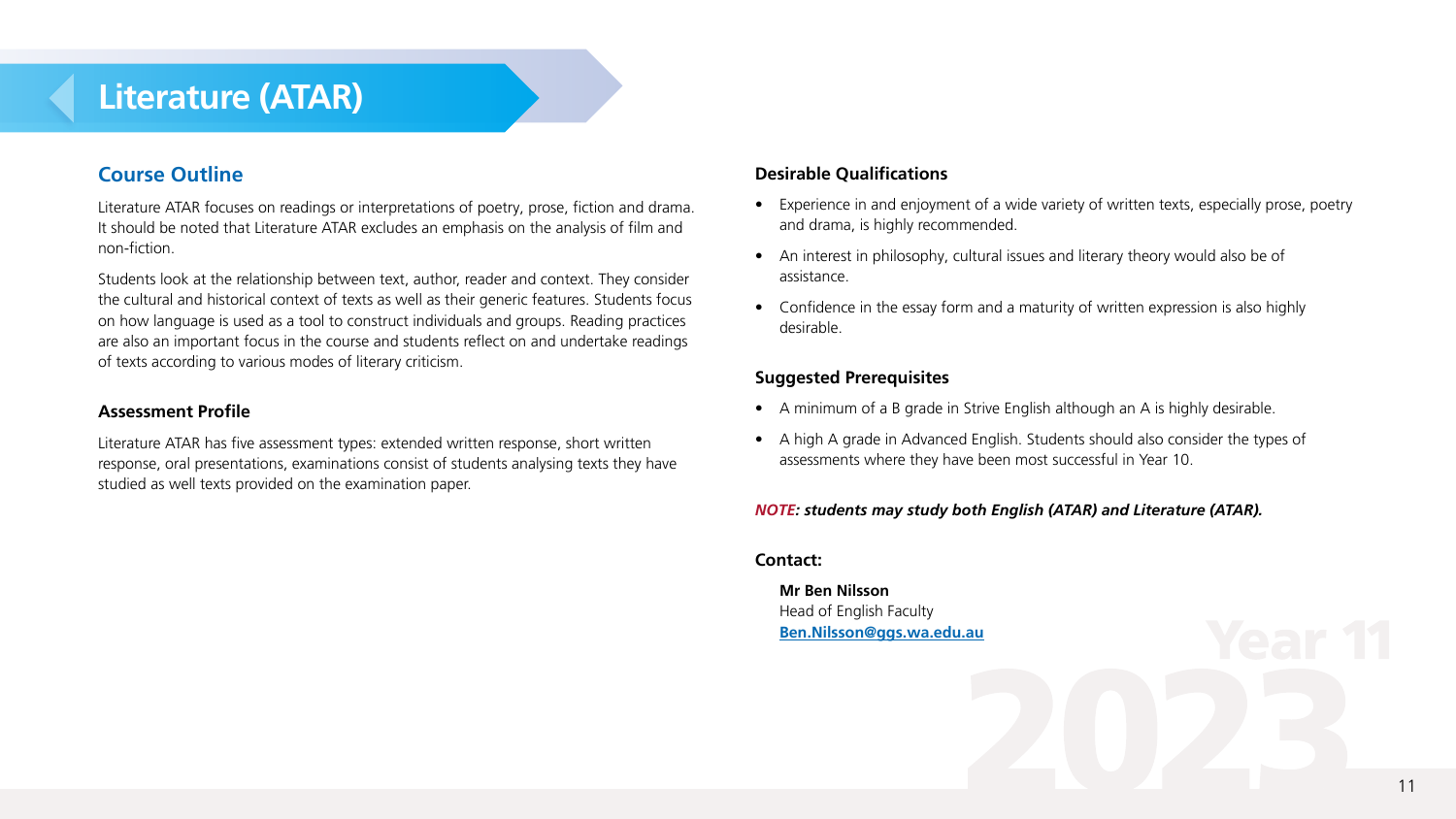# **Mathematics**: possible unit combinations

The following unit combinations in Mathematics will be offered in 2023. They are classified in decreasing order of difficulty.

|                                 |                | Year 10 Semester 2                                                                  | Year 11                                                                                 | Year 12                                                                      | Comment                                                                                                                                                          |
|---------------------------------|----------------|-------------------------------------------------------------------------------------|-----------------------------------------------------------------------------------------|------------------------------------------------------------------------------|------------------------------------------------------------------------------------------------------------------------------------------------------------------|
| <b>Most difficult</b><br>course |                | STRIVE Mathematics (C grade minimum)<br><b>or</b><br>Advanced Mathematics (A grade) | <b>Specialist</b><br><b>Units 1 &amp; 2</b><br><b>Methods</b><br><b>Units 1 &amp; 2</b> | <b>Specialist</b><br>Units 3 & 4<br><b>Methods</b><br><b>Units 3 &amp; 4</b> | Double Mathematics for university entry to specialist courses such as engineering,<br>physical sciences, and mathematics                                         |
|                                 | $\overline{2}$ | Advanced Mathematics (B grade)                                                      | <b>Methods</b><br>Units 1 & 2                                                           | <b>Methods</b><br>Units 3 & 4                                                | Single Mathematics for university courses where further mathematics is likely to be<br>needed. Also suitable for preparation for higher level technical training |
|                                 | 3              | Standard Mathematics (B grade)                                                      | <b>Applications</b><br>Units 1 & 2                                                      | <b>Applications</b><br>Units $3 & 4$                                         | Single Mathematics for general university entry                                                                                                                  |
|                                 | 4              | <b>Applying Mathematics</b>                                                         | <b>Essential</b><br><b>Units 1 &amp; 2</b>                                              | <b>Essential</b><br>Units $3 & 4$                                            | General Mathematics for further education and training or university entry where<br>further mathematics is unlikely to be needed                                 |
| Least difficult<br>course       | 5              | <b>Applying Mathematics</b>                                                         | <b>Foundation</b><br>Units 1 & 2                                                        | <b>Foundation</b><br>Units $3 & 4$                                           | General Mathematics for students who have not demonstrated (WACE) standard<br>of numeracy requirement by the end of Year 10                                      |

Students should discuss their choices with their Mathematics teacher or the Head of Faculty to ensure that they are making a reasonable and viable choice. Their teacher will recommend the most appropriate course for Years 11 and 12.

Parents are encouraged to make enquiries to **[Mrs Sarah Barnes](mailto:Sarah.Barnes%40ggs.wa.edu.au?subject=)**, Acting Head of Mathematics Faculty, for assistance or clarification.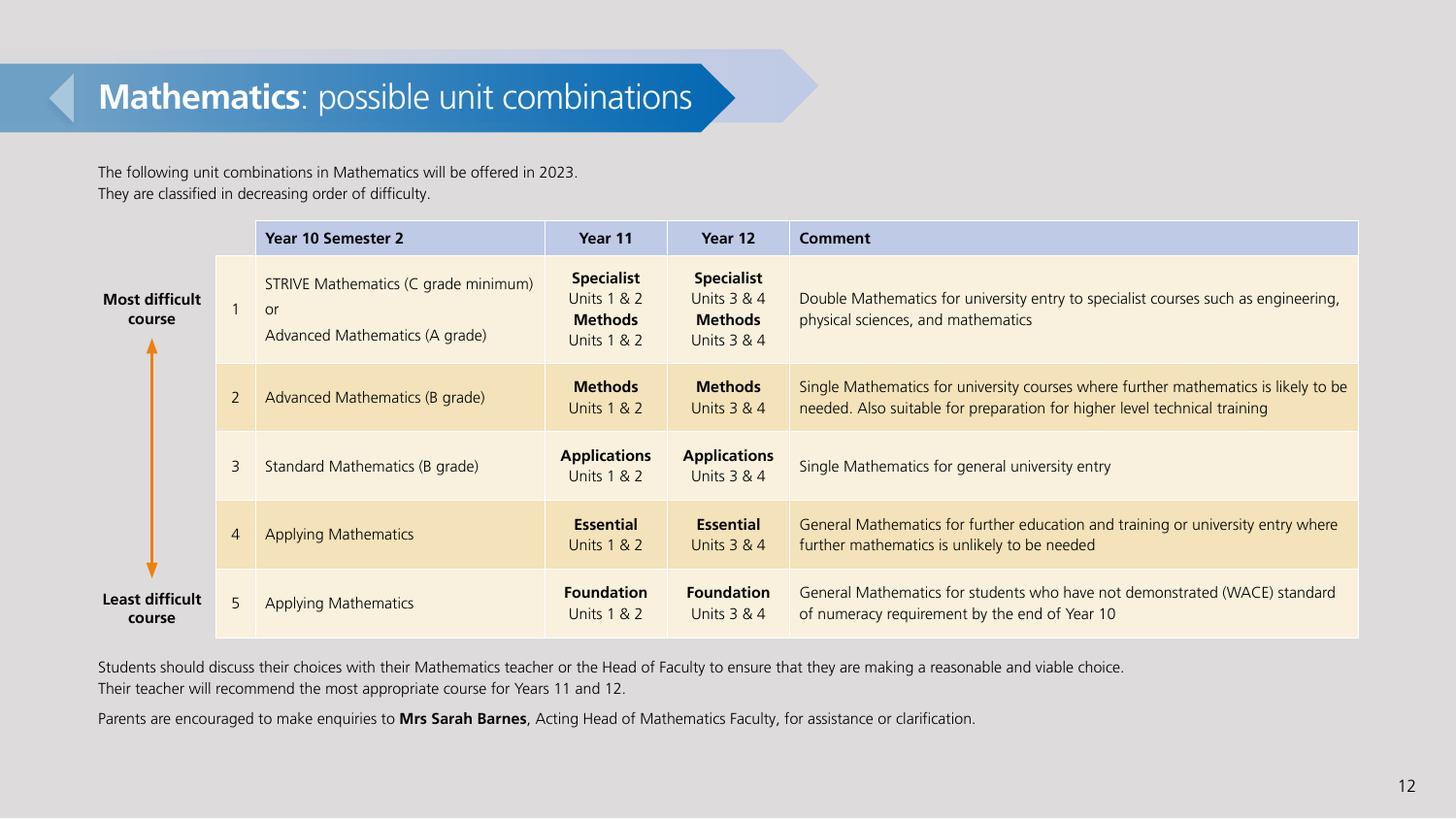# **Mathematics Specialist (ATAR)**

# **Course Outline**

Mathematics Specialist is an ATAR course which provides opportunities, beyond those presented in the Mathematics Methods ATAR course, to develop rigorous mathematical arguments and proofs, and to use mathematical models more extensively. The Mathematics Specialist ATAR course contains topics in functions and calculus that build on and deepen the ideas presented in the Mathematics Methods ATAR course, as well as demonstrate their application in many areas. This course also extends understanding and knowledge of statistics and introduces the topics of vectors, complex numbers and matrices. The Mathematics Specialist course is the only ATAR Mathematics course that cannot be taken as a stand-alone course – it must be accompanied by Mathematics Methods (ATAR).

#### **Assessment Profile**

Mathematics Specialist ATAR has three assessment types: response tasks, investigations and examinations.

#### **Desirable Qualifications**

- Enjoyment of learning Mathematics.
- Enjoyment and confidence with algebraic manipulation.
- Confidence in applying Mathematical techniques to unfamiliar scenarios.

## **Suggested Prerequisites**

- A minimum of a B grade in Strive Mathematics although an A is highly desirable.
- A high A grade in Advanced Mathematics.

## *NOTE: students must study Mathematics Methods (ATAR) if they are studying Mathematics Specialist (ATAR).*

#### **Contact:**

**Mrs Sarah Barnes** Acting Head of Mathematics Faculty **Sarah.Barnes[@ggs.wa.edu.au](mailto:Sarah.Barnes%40ggs.wa.edu.au?subject=)**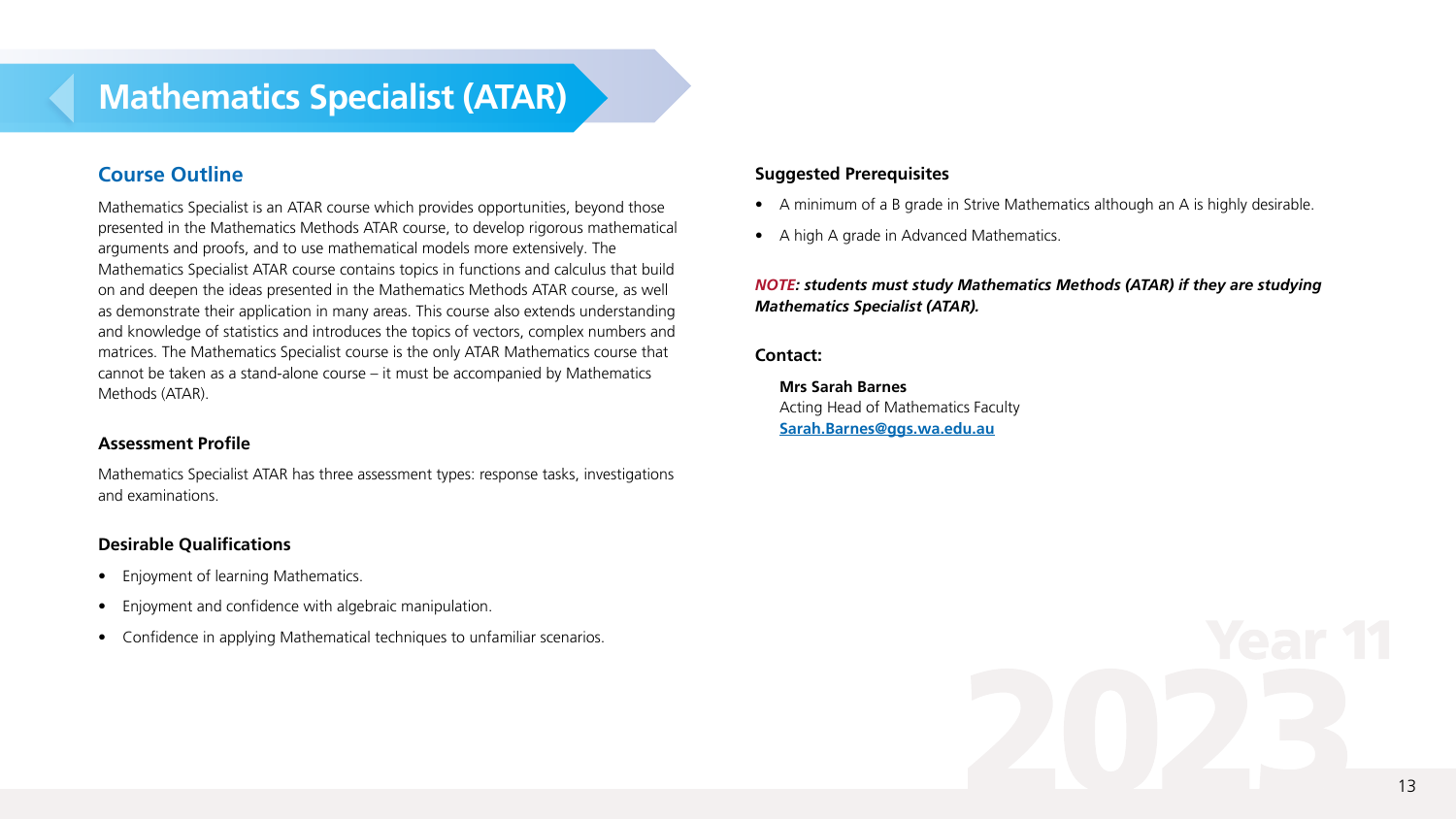# **Course Outline**

Mathematics Methods is an ATAR course which focuses on the use of calculus and statistical analysis. The study of calculus provides a basis for understanding rates of change in the physical world, and includes the use of functions, their derivatives and integrals, in modelling physical processes. The study of statistics develops students' ability to describe and analyse phenomena that involve uncertainty and variation.

# **Prerequisites**

• Advanced Mathematics in Year 10 (B grade minimum).

## **Contact:**

**Mrs Sarah Barnes** Acting Head of Mathematics Faculty **Sarah.Barne[s@ggs.wa.edu.au](mailto:Sarah.Barnes%40ggs.wa.edu.au?subject=)**

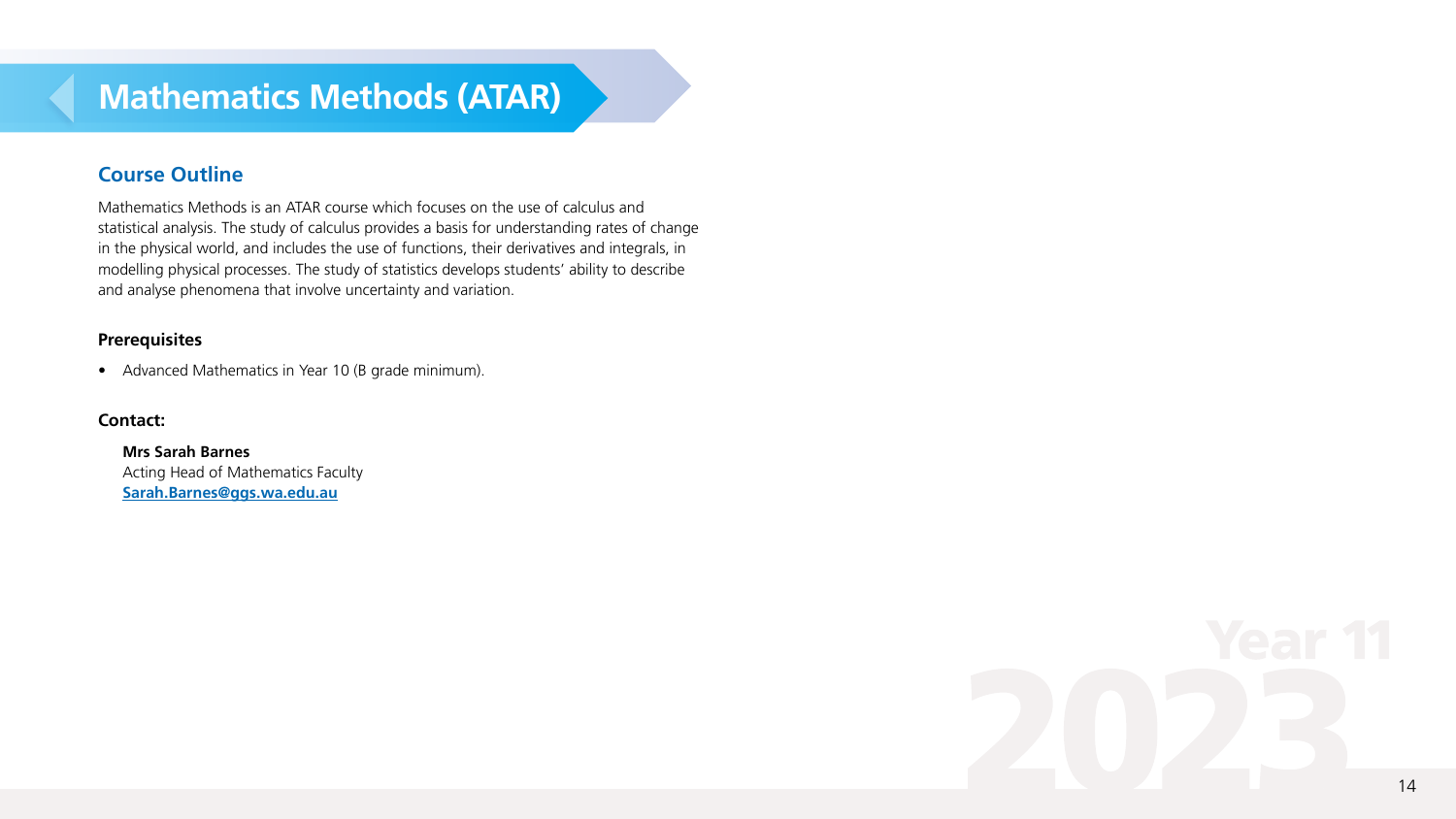# **Mathematics Applications (ATAR)**

# **Course Outline**

Mathematics Applications is an ATAR course which focuses on the use of mathematics to solve problems in contexts that involve financial modelling, geometric and trigonometric analysis, graphical and network analysis, growth and decay in sequences. It also provides opportunities for students to develop systematic strategies based on the statistical investigation process for answering questions that involve analysing univariate and bivariate data, including time series data.

# **Prerequisites**

• Year 10 Standard Mathematics (B grade minimum).

# **Contact:**

**Mrs Sarah Barnes** Acting Head of Mathematics Faculty **Sarah.Barne[s@ggs.wa.edu.au](mailto:Sarah.Barnes%40ggs.wa.edu.au?subject=)**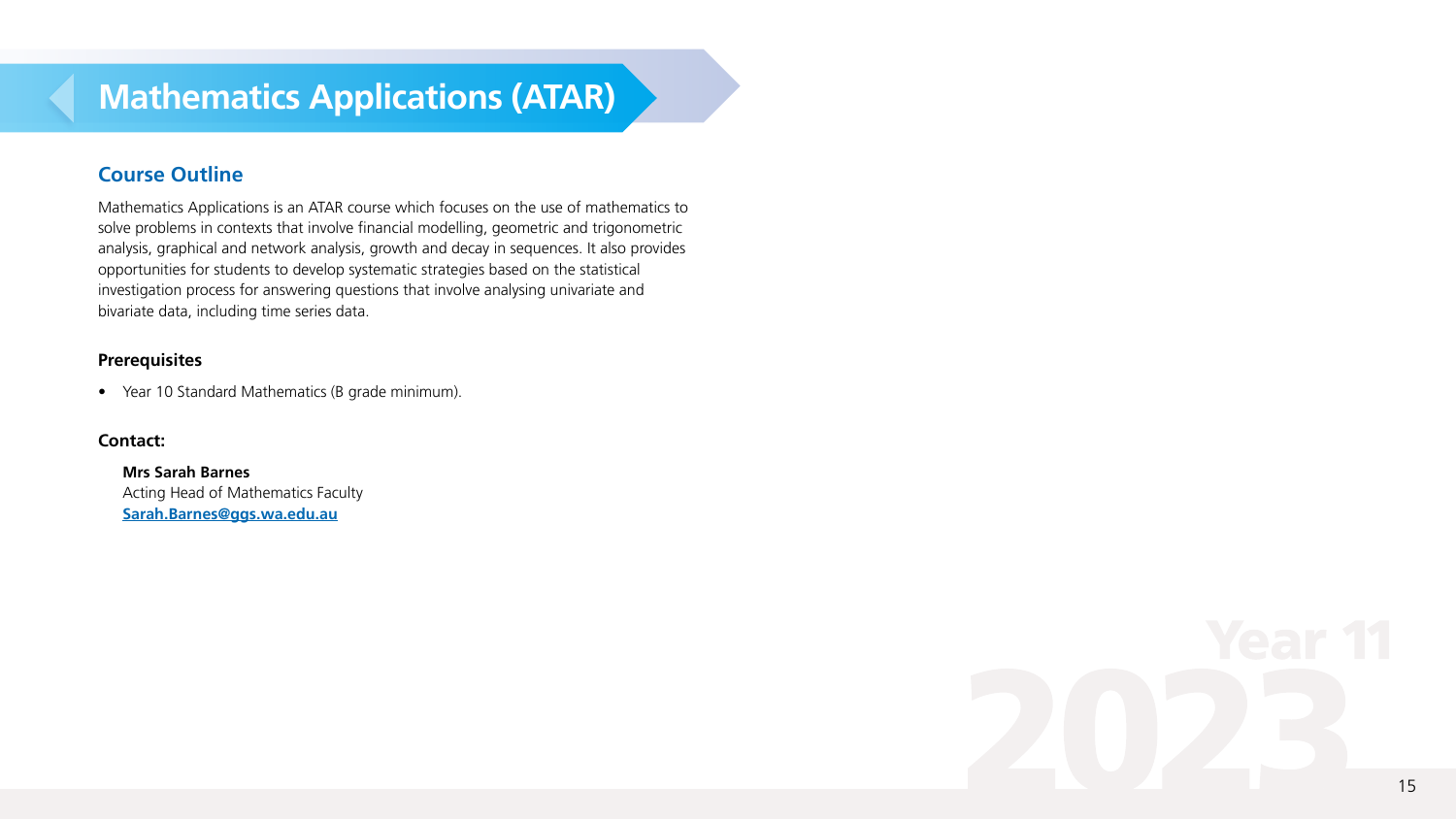# **Biology (ATAR)**

# **Course Outline**

Biology is the study of the fascinating diversity of life as it has evolved and as it interacts and functions. Students will investigate how biological systems and their interactions, from cellular processes to ecosystem dynamics, have led to biological knowledge and understanding that enable us to explore and explain everyday observations, find solutions to biological issues, and understand the processes of biological continuity and change over time.

Students develop their investigative, analytical and communication skills through field, laboratory and research investigations of living systems and through critical evaluation of the development, ethics, applications and influences of contemporary biological knowledge in a range of contexts.

Studying the Biology ATAR course provides students with a suite of skills and understandings that are valuable to a wide range of further study pathways and careers. These include those in medical, veterinary, food and marine sciences, agriculture, biotechnology, environmental rehabilitation, biosecurity, quarantine, conservation and eco-tourism. This course will also provide a foundation for students to critically consider and to make informed decisions about contemporary biological issues.

# **Structure of the syllabus**

The Year 11 syllabus is divided into two units, each of one semester duration.

- **Unit 1: Ecosystems & Biodiversity**
- **Unit 2: From single cells to multicellular organisms**

In these units, students investigate and describe a number of diverse ecosystems, exploring the range of biotic and abiotic components to understand the dynamics, diversity and

underlying unity of these systems. They also investigate how measurements of population numbers, species diversity and descriptions of species interactions can form the basis for comparisons between ecosystems and development of conservation strategies. Fieldwork is an important part of this unit. Students also examine the components of the cell system and the multiple interacting systems in multicellular organisms. They will develop an understanding of the ways in which matter moves and energy is transformed and transferred in cellular systems and examine the structure and function of plant and animal systems in order to describe the interactions which aid organisms' survival.

# **Students may count both Biology and Human Biology counts towards their ATAR in the 2023 WACE**.

# **Assessment Profile**

Assessments include science inquiry (30%), extended responses (10%), tests (20%) and examinations (40%).

# **Desirable Qualifications**

• Students should have studied and achieved a minimum of a SCSA B grade in Year 10 Science and in Mathematics.

# **Formal Prerequisites**

• Students should have achieved a minimum of a SCSA B grade in Science in Year 10

#### **Contact:**

**Mr Gary Foster** Head of Science Faculty **[Gary.Foster@ggs.wa.edu.au](mailto:Gary.Foster%40ggs.wa.edu.au?subject=)**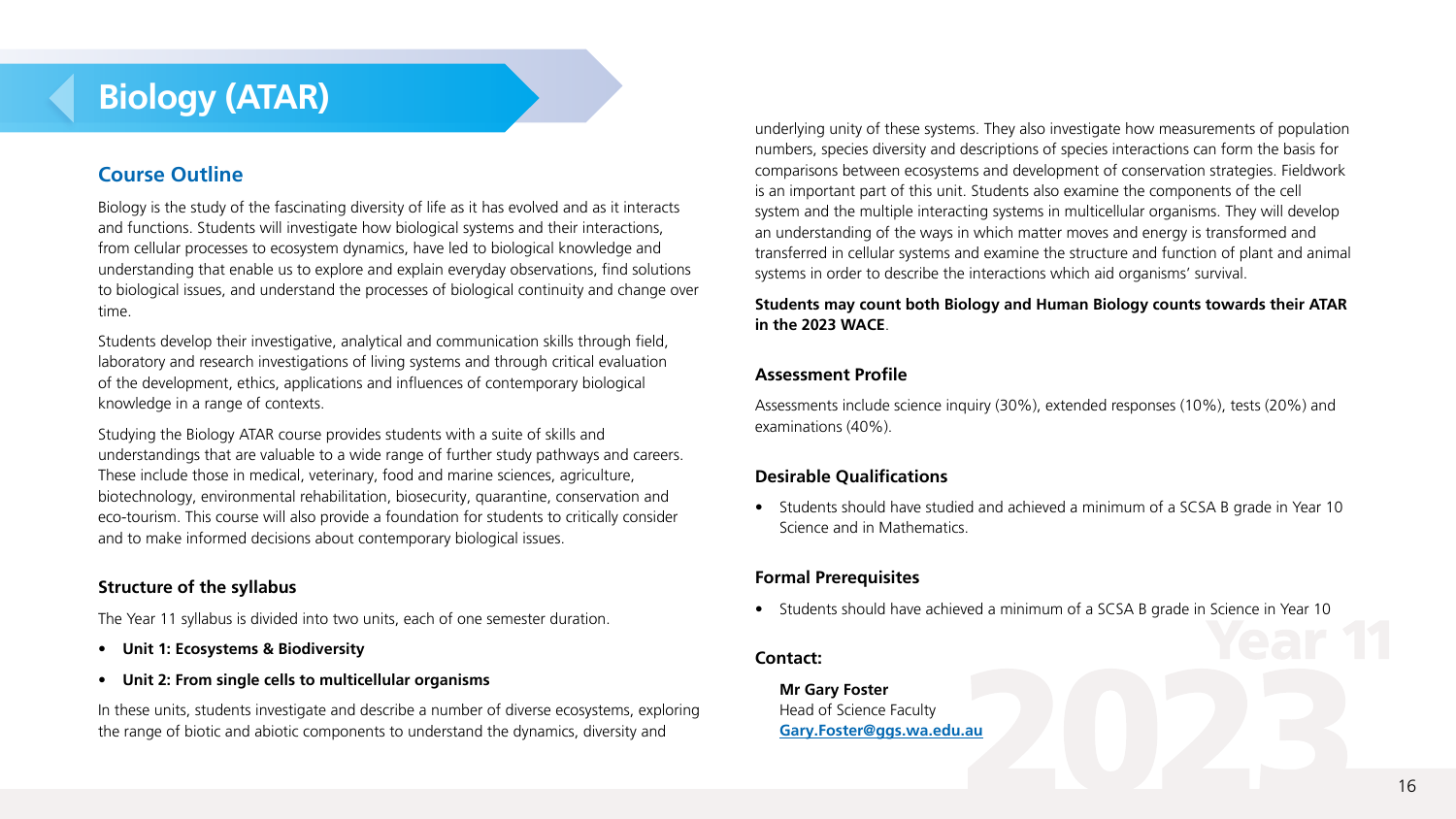# **Business Management and Enterprise (ATAR)**

# **Course Outline**

The Business Management and Enterprise ATAR course gives students the opportunity to understand how vital business is to individuals, society and how it impacts on many aspects of our lives. Business has a complex and dynamic organisational structure that requires a combination of skills, aptitude, creativity, initiative and enterprise to operate effectively. In a constantly changing world, individuals, businesses and nations must adapt their position in an increasingly global economy and generate the wealth to sustain economic growth. To do this, business requires people with strategic vision who are enterprising, innovative and creative. This course focuses on the development of these skills within the business cycle of day-to-day running and continuing viability and expansion of a business. Exposure to a wide range of business activities, management strategies and an understanding of enterprise, helps students to appreciate the significant of their role as both participants and consumers in the business world.

The Business Management and Enterprise ATAR course aims to prepare all students for a future where they will need to identify possibilities and create opportunities within a business environment. This course provides students with the ability to make sound and ethical business decisions based on critical thinking, in line with their own and society's values.

The course equips students to proactively participate in the dynamic world of business, behave responsibly and demonstrate integrity in business activities.

- **• Unit 1 Success in Business**: This unit explores what it takes to be successful beyond the initial start-up stage. Students investigate the features of successful marketing campaigns and report on how businesses succeed and prosper through methods such as expansion in products, market share or diversification. The unit explores how the marketing plan contributes to the overall business plan.
- **• Unit 2 Business Growth and Challenges**: This unit explores issues in the business environment, including the importance of intellectual property in protecting business ideas. The unit addresses the significance of employee motivations and the development of a business plan in the overall success of expansion.

# **Assessment Profile**

The course is assessed through a variety of tasks that include Investigation, Production and Response. These include activities such as plans and budgets, proposals and profiles as well as tests and examinations which require critical analysis and interpretation.

# **Formal Prerequisites**

• Students require at least a C grade in Year 10 Humanities and Social Sciences.

# **Contact:**

**Mrs Leah Truscott** Head of Humanities and Social Sciences Faculty (08) 9377 8513 **[Leah.Truscott@ggs.wa.edu.au](mailto:Leah.Truscott%40ggs.wa.edu.au?subject=)**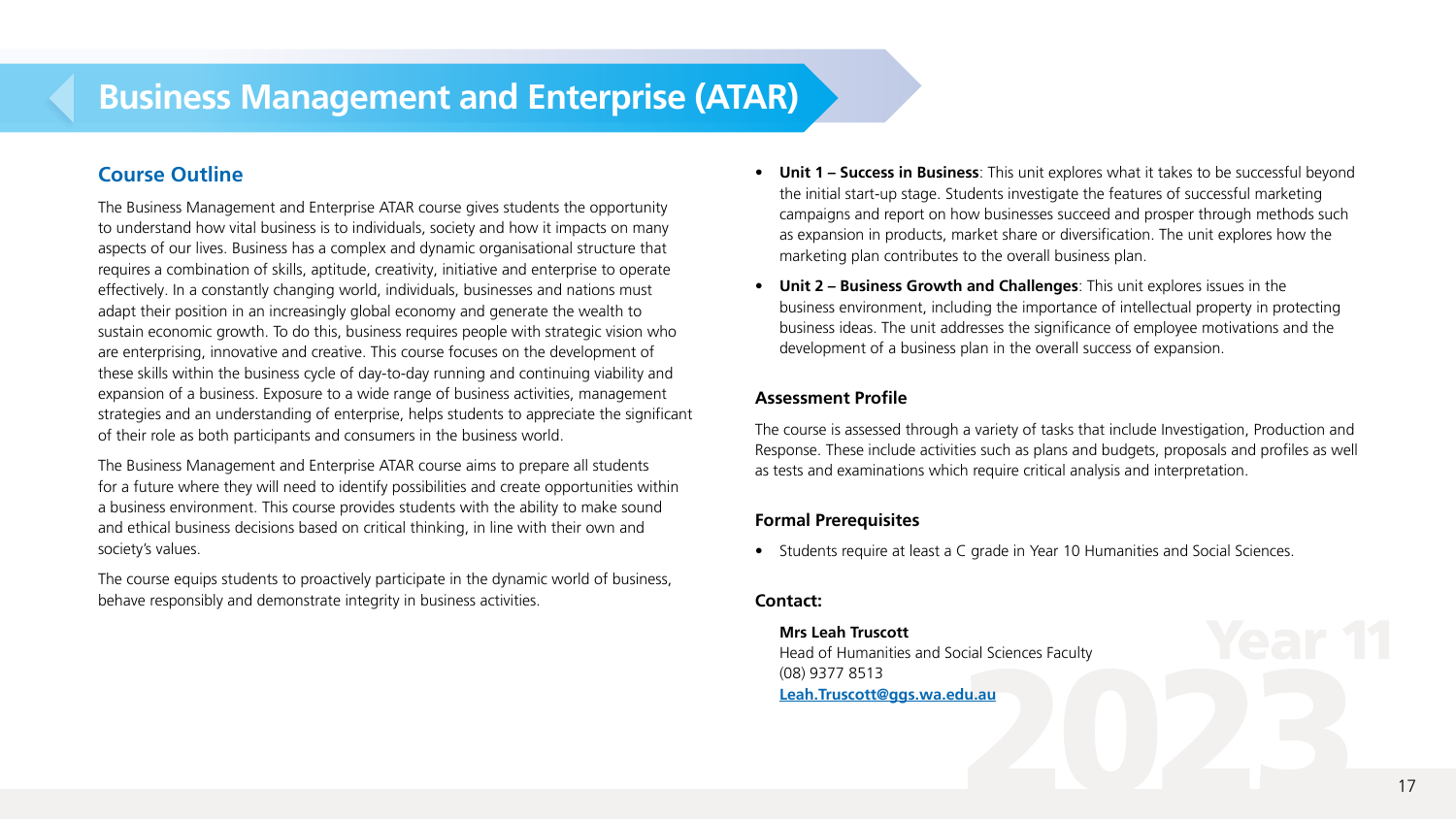# **Chemistry (ATAR)**

# **Course Outline**

Chemistry is the study of materials and substances and the transformations they undergo through interactions and the transfer of energy. Chemists can use an understanding of chemical structures and processes to adapt, control and manipulate systems to meet particular economic, environmental and social needs. This includes addressing the global challenges of climate change and security of water, food and energy supplies and designing processes to maximise the efficient use of Earth's finite resources. Chemistry develops students' understanding of the key chemical concepts and models of structure, bonding and chemical change, including the role of chemical, electrical and thermal energy. Students learn how models of structure and bonding enable chemists to predict properties and reactions and to adapt these for particular purposes.

Studying Chemistry provides students with a suite of skills and understandings that are valuable to a wide range of further study pathways and careers. An understanding of chemistry is relevant to a range of careers, including those in forensic science, environmental science, engineering, medicine, dentistry, pharmacy and sports science. Additionally, chemistry knowledge is valuable in occupations that rely on an understanding of materials and their interactions, such as art, winemaking, agriculture and food technology.

- **• Unit 1 Chemical fundamentals: structure, properties and reactions**: In this unit, students use models of atomic structure and bonding to explain the macroscopic properties of materials. Students develop their understanding of the energy changes associated with chemical reactions and the use of chemical equations to calculate the masses of substances involved in chemical reactions.
- **• Unit 2 Molecular interactions and reactions**: In this unit, students continue to develop their understanding of bonding models and the relationship between structure, properties and reactions, including consideration of the factors that affect

the rate of chemical reactions. Students investigate the unique properties of water and the properties of acids and bases, and use chemical equations to calculate the concentrations and volumes of solutions involved in chemical reactions.

# **Assessment Profile**

The course assessments include experiments, investigations, extended responses, tests and examinations.

# **Desirable Qualifications**

- Inquiring mind;
- Well organised, self-disciplined and motivated;
- Well-developed written skills;
- Good basic mathematical skills;
- Able to apply and evaluate scientific knowledge;
- Ability to recall factual information.

# **Recommendations**

- SCSA A grade in Year 10 Science and studying Mathematics Applications or higher in Year 11.
- At least an A grade in Year 10 Chemical Science.

## **Contact:**

**Mr Gary Foster** Head of Science Faculty **[Gary.Foster@ggs.wa.edu.au](mailto:Gary.Foster%40ggs.wa.edu.au?subject=)**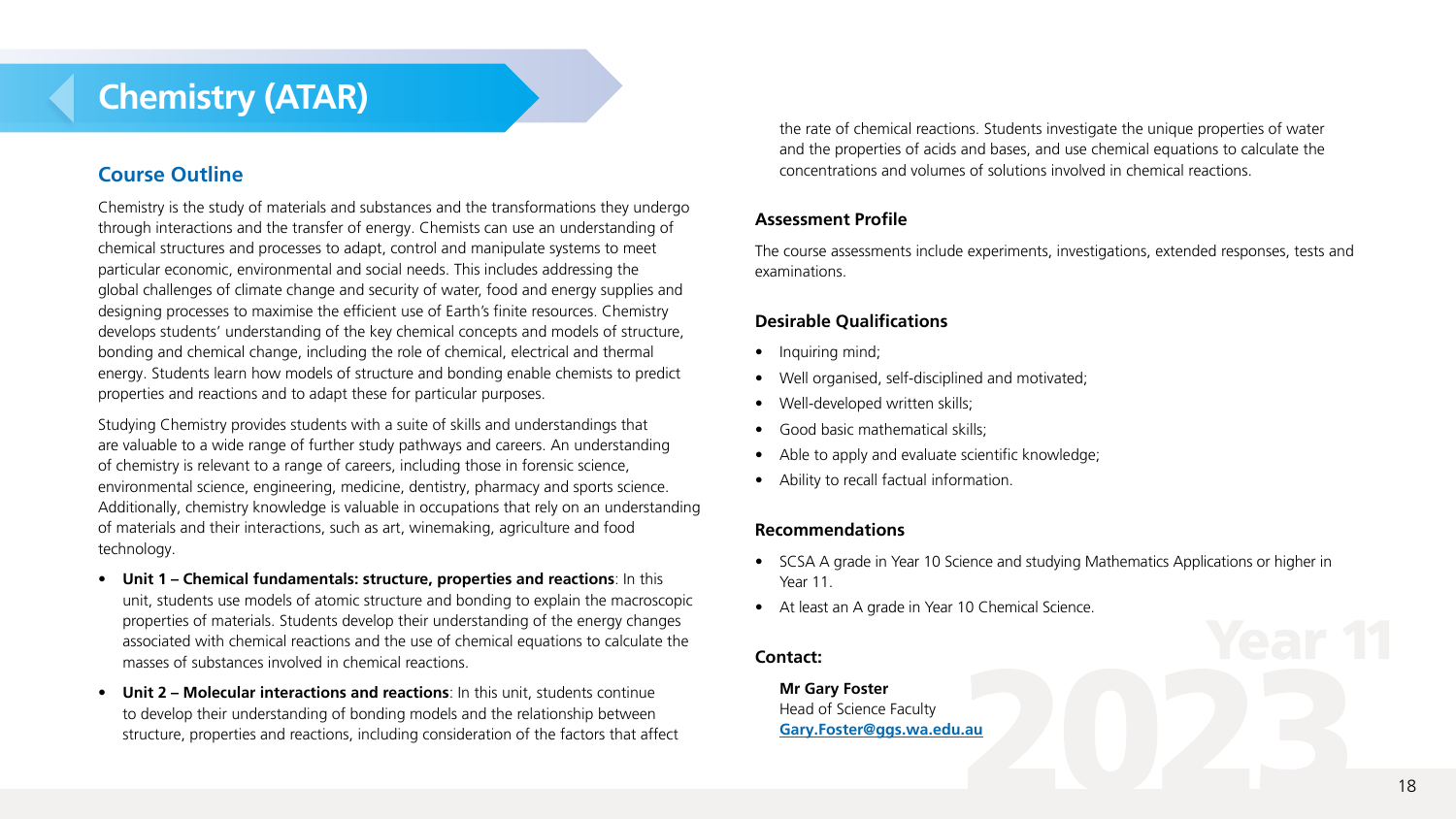# **Chinese Second Language (ATAR)**

# **Course Outline**

This course is available to students who have met the School Curriculum and Standards Authority's criteria for Second Language Eligibility.

This course provides students with opportunities to develop their communication skills in written and spoken Chinese, developing a wider vocabulary and introducing more complex grammar structures. The topics covered will relate to teenage life in China and Australia (**Unit 1: Teenagers**) and travel (**Unit 2: Travel – Let's Go**). These units will be explored through the nationally required themes of The Individual, The Chinese Speaking Community and The Changing World.

The study of a second language at this level will have particular relevance for students wishing to pursue careers in, for example, the fields of business, defence, diplomatic services, engineering, finance and foreign exchange, customs and excise, law, media, advertising, banking, police, health, education, public relations, hospitality and travel. The increasing number of organisations operating at an international level means that knowledge of a second language and awareness of cultural differences is useful in almost all professional fields.

#### **Assessment Profile**

Assessment types include: Oral Communication, Response (tasks that involve demonstrating comprehension of texts in Mandarin and responding to them and the texts may be written or visual materials as well as listening), and Written Communication (tasks such as writing letters, reports, diary entries or narrative accounts).

# **Desirable Qualifications**

A high degree of interest in and enthusiasm for the Chinese language is required. Students should have a willingness to challenge themselves, to experiment and to learn from mistakes. A good level of English literacy is an asset. The confidence to use their Chinese in conversation with each other, teachers and background speakers will be developed. Language practice is vital to any language course, so students should be prepared to commit time each day to their language studies beyond class time.

# **Formal Prerequisites**

• A minimum of a C grade in Year 10 Chinese though an A or a B grade is preferable.

# **Contact:**

**Mrs Michele Monti** Learning Leader of Languages K-12 **Michele.Monti[@ggs.wa.edu.au](mailto:Michele.Monti%40ggs.wa.edu.au?subject=)**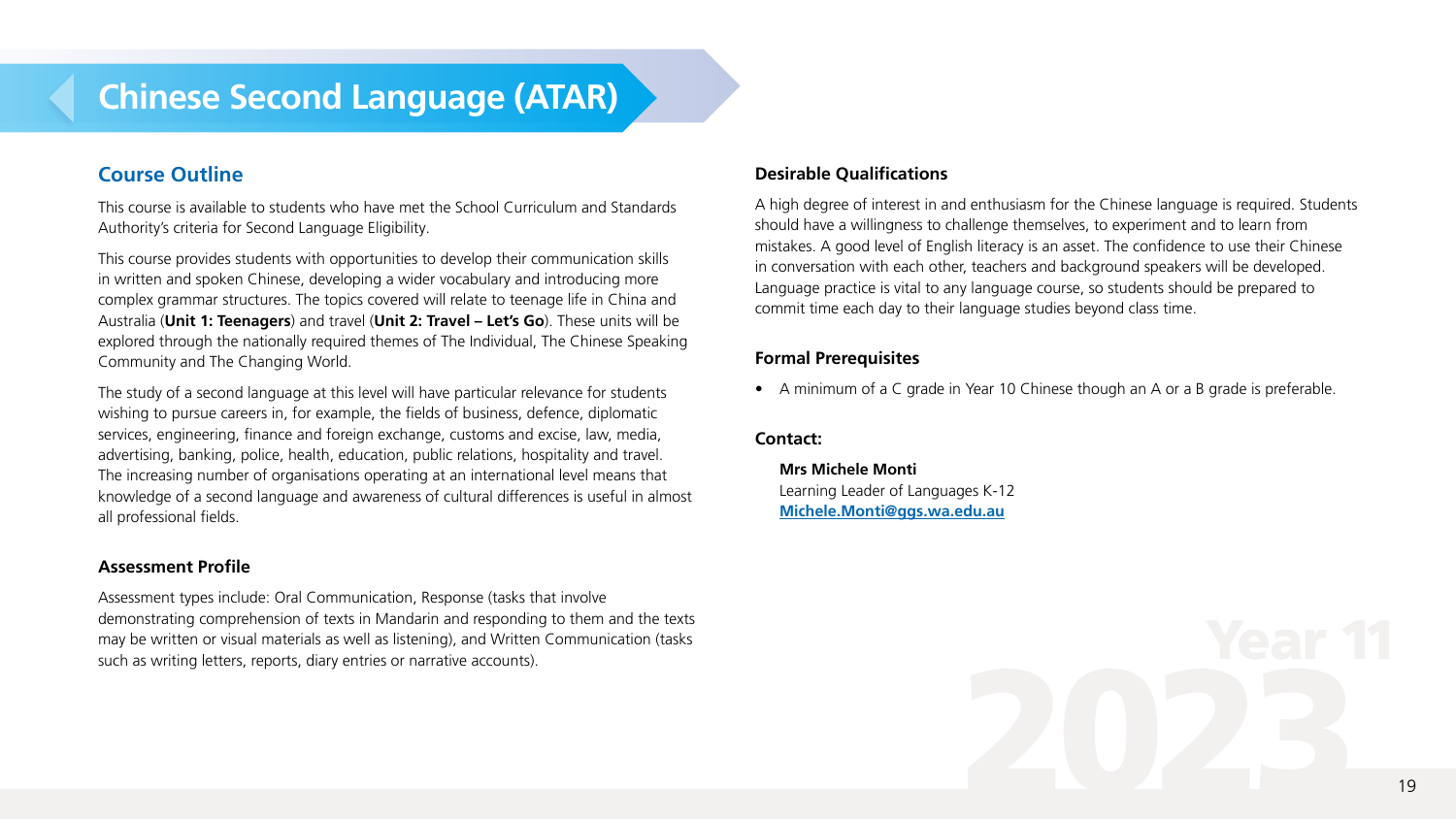# **Computer Science (ATAR)**

# **Course Outline**

In this course students explore the fundamental principles, concepts and skills within the field of computing. They learn how to diagnose and solve problems in the course of understanding the building blocks of computing. Students explore the principles related to the analysis and creation of computer and information systems; software development; the connectivity between computers; the management of data; the development of database systems; and the moral and ethical considerations for the development and use of computer systems. This course provides students with the practical and technical skills that equip them to function effectively in a world where these attributes are vital for employability and daily life in a technological society.

In Semester 1 students will focus on developing computer-based systems and producing spreadsheet and database solutions. Students are introduced to the internal, interrelating components of computer-based systems in an industry context. They examine a variety of systems, build on spreadsheet and database skills and gain an appreciation of how these concepts and technologies are used in industry.

In Semester 2 students will focus on developing computer-based systems solutions and communications. Students are introduced to networking concepts, as applied to industry. Through the use of algorithms, students develop programming skills. They create solutions exploring the ethical, legal and societal implications of industry based applications.

# **Assessment Profile**

The types of assessment will include Investigation (research), Production (project work) and Response (tests and examinations).

# **Formal Prerequisites**

• Year 10 students should have attained a minimum of a C grade in Year 10 Mathematics as well as a C grade in English.

# **Contact:**

**Mr Marco Tolomei** Head of Design & Technology Faculty **[Marco.Tolomei@ggs.wa.edu.au](mailto:Marco.Tolomei%40ggs.wa.edu.au?subject=)**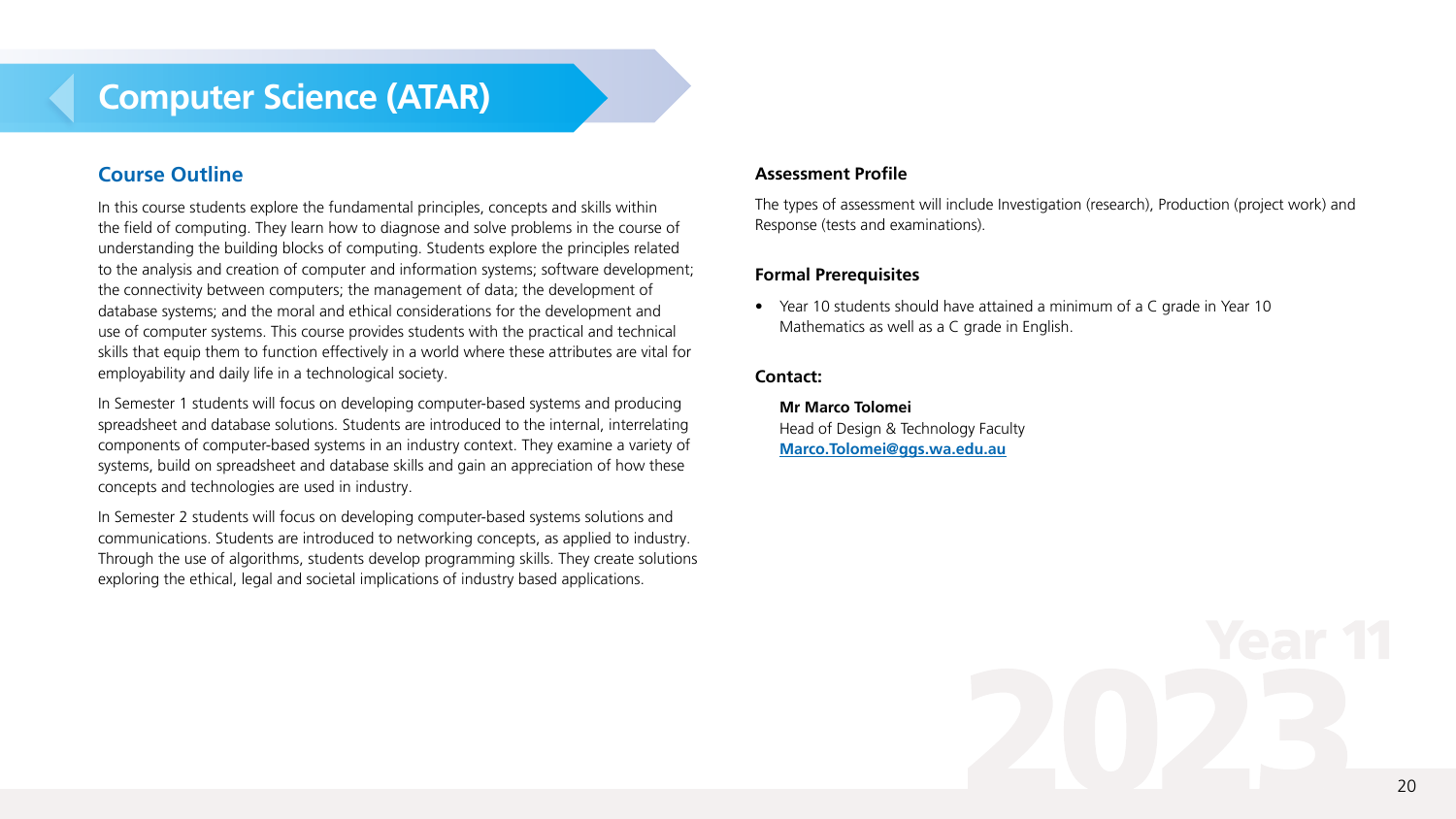# **Design (ATAR)**

# **Course Outline**

In this course students develop skills and processes for current and future industry and employment markets. Students are equipped with the knowledge and skills to understand design principles and processes, analyse problems and possibilities, and devise innovative strategies within design contexts. These include photography, graphics, dimensional design and technical graphics. The course also emphasises the scope of design in professional industries allowing students to maximise university pathways.

In Semester 1 students learn that the commercial world is comprised of companies requiring consumer products, services and brands for a particular audience. They are introduced to the concept of intellectual property. They create products/services, visuals and/or layouts with an understanding of codes and conventions. They use relevant and appropriate production skills and processes, materials and technologies relevant to the design.

In Semester 2 students learn that society is made up of different groups of people who share diverse values, attitudes, beliefs, behaviour and needs and that different forms of visual communication transmit these values and beliefs. Students are encouraged to create designs that link to a culture or sub-culture and are introduced to ethical issues concerning representation. Students develop a design process with an understanding of codes and conventions. They analyse communication situations and audience. They define and establish contemporary production skills and processes, materials and technologies.

## **Assessment Profile**

The types of assessment will include Investigation (research), Production (portfolio) and Response (tests and examinations).

## **Desirable Qualifications**

Students should have a genuine interest in photography and graphical design as well as being computer literate.

# **Formal Prerequisites**

• Year 10 students should have attained a minimum of a C grade in Year 10 General Mathematics as well as a C grade in English.

## **Contact:**

**Mr Marco Tolomei** Head of Design & Technology Faculty **[Marco.Tolomei@ggs.wa.edu.au](mailto:Marco.Tolomei%40ggs.wa.edu.au?subject=)**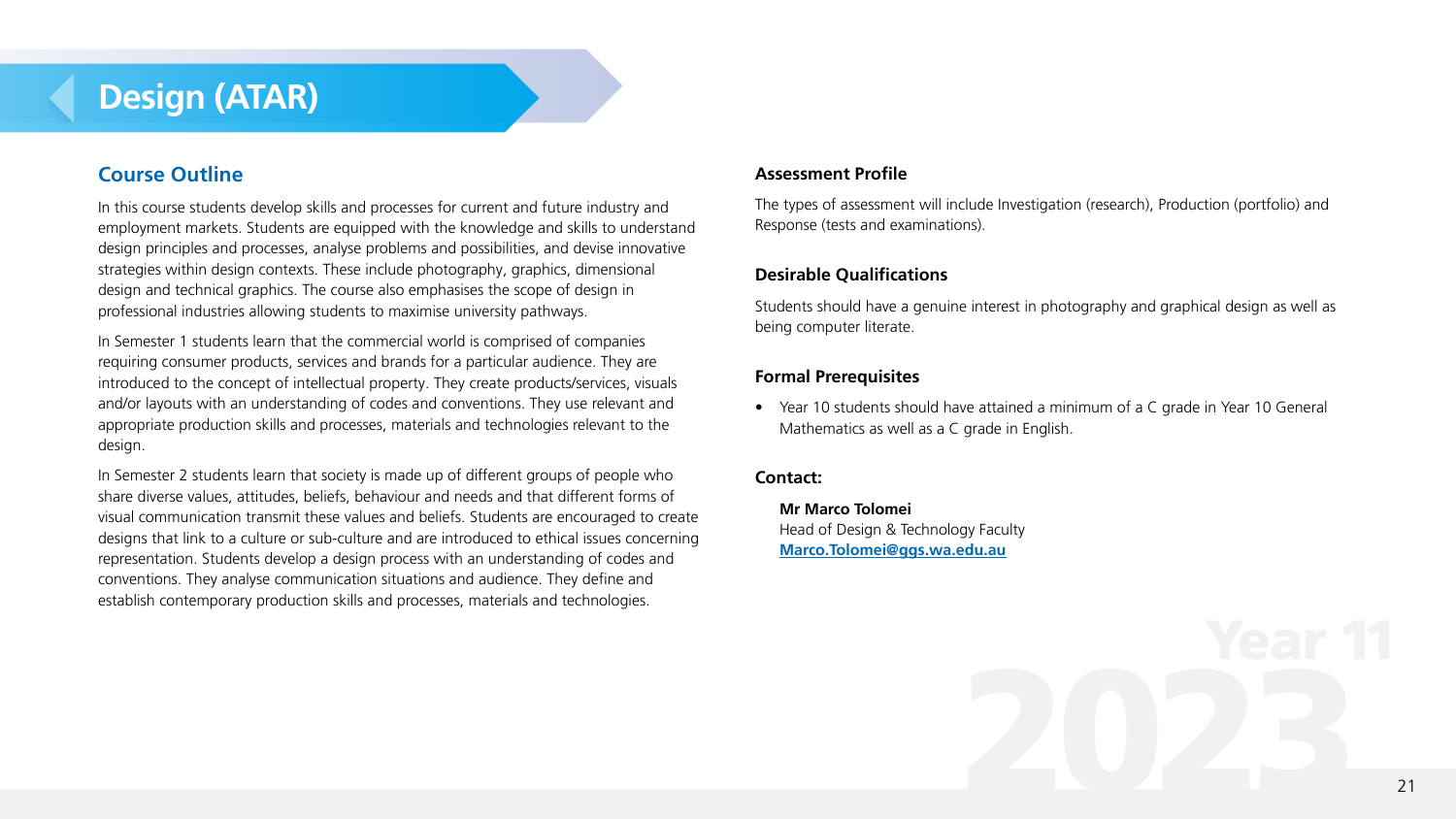# **Drama (ATAR)**

# **Course Outline**

This is the pathway for Year 11 students who are interested in Drama and are suited for an academic WACE course. This is an examinable course and is a prerequisite for the Year 12 ATAR Drama course. While some students intend to make a career in drama and related fields, many also participate in drama for enjoyment and satisfaction and to enhance communication skills for all real world experiences.

The Drama ATAR course focuses on aesthetic understanding and drama in practice as students integrate their knowledge and skills. They use the elements and conventions of drama to develop and present ideas and explore personal and cultural issues. They engage in drama processes such as improvisation, play building, text interpretation and playwriting which allow them to create original drama and interpret a range of texts written or devised by others. Their work in this course includes production and design aspects involving sets, costumes, makeup, props, promotional materials and sound and lighting. In this course, students engage in both Australian and world drama practice, understanding the experience of other times, places and cultures in an accessible, meaningful and enjoyable way. The Drama course covers the following roles: actor, dramaturge, costume designer, lighting designer, set designer and sound designer:

# **Oral and written communication**

Students are expected to develop skills and abilities in multiple drama-based forms of communication. Students are to address appropriate aspects of written and oral communication through drama in performance and associated learning activities. This includes short and extended answer forms, graphic organisers, diagrams and illustrations with appropriate annotations and use of colour, interviews and other oral presentations, structuring of ideas and responses.

- **Unit 1 Representational, realist drama**
- **Unit 2 Presentational, non-realist drama**

Students explore techniques of characterisation in Unit 1 Representational, realist drama, through different approaches to group based text interpretation, particularly those based on the work of Stanislavski and others. In this unit, students have the opportunity to research and collaboratively workshop, interpret, perform and produce texts in forms and styles related to representational, realistic drama that educate and present perspectives. In Unit 2 Presentational, non-realist drama, students explore techniques of role and/or character through different approaches to group based text interpretation, particularly those based on the work of Brecht and others. In this unit, students have the opportunity to research and collaboratively workshop, interpret and perform drama texts that challenge and question perspectives.

## **Assessment Profile**

Evidence of levels of achievement of the course outcomes are derived from school based assessments. Assessments involve: Production (40%), Response (40%), Practical Examination (10%) and Written Examination (10%).

# **Desirable Qualifications**

- Interpersonal skills are highly desirable, an ability to participate effectively in collaborative learning as a team member while respecting individual differences.
- Experience in drama and performance would be advantageous.

# **Formal pre-requisites**

• Students need to have had previous Drama experience and achieved a minimum B grade in either Drama or English. Essay and/or Extended Answer writing skills are essential.

#### **Contact:**

**Mrs Lucy Felstead** Drama Teacher **[Lucy.Felstead@ggs.wa.edu.au](mailto:Lucy.Felstead%40ggs.wa.edu.au?subject=)**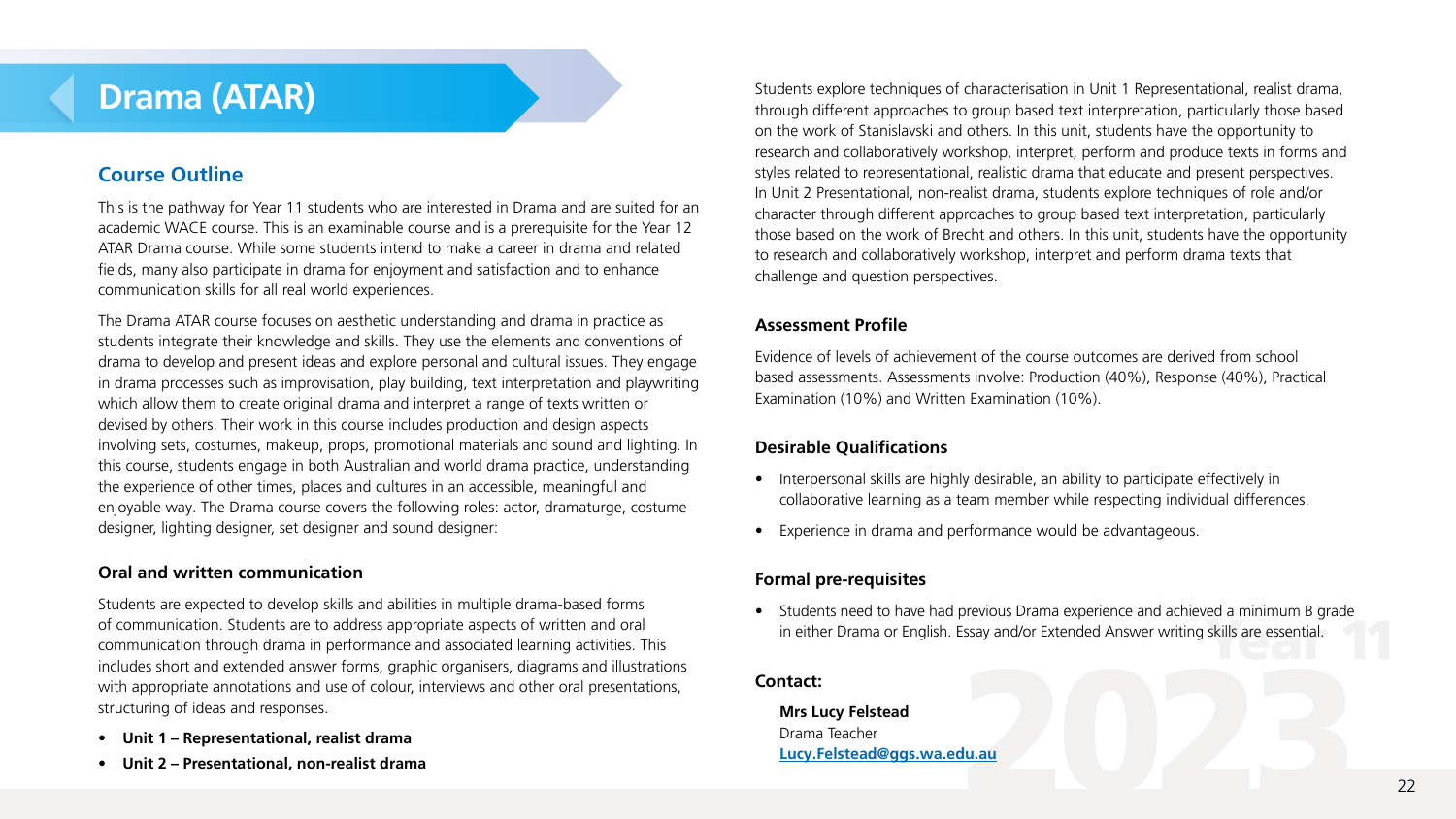# **Economics (ATAR)**

# **Course Outline**

Economics investigates the choices which all people, groups and societies face as they confront the ongoing problem of satisfying their unlimited wants with limited resources. Economics aims to understand and analyse the allocation, utilisation and distribution of scarce resources that determine our wealth and wellbeing. Economics develops the knowledge, reasoning and interpretation skills that form an important component of understanding individual, business and government behaviour at the local, national and global levels.

The Economics ATAR course encompasses the key features which characterise an economist's approach to a contemporary economic event or issue: the ability to simplify the essence of a problem; to collect economic information and data to assist analysis and reasoning; to think critically about the limits of analysis in a social context; and to draw inferences which assist decision-making. Students develop reasoning, logical thinking and interpretation skills demanded by the world of work, business and government. These skills relate to a variety of qualifications in vocational, technical and university education contexts. The learning experiences available through studying this course explore the knowledge, values and options which surround the complex range of economic events and issues facing our community, such as unemployment, income distribution, business strategy and international relations. Economics literacy developed through this course enables students to actively participate in economic and financial decision-making which promotes individual and societal wealth and wellbeing.

• **Unit 1 – Microeconomics**: This unit explores the theory that markets are an efficient way to allocate scarce resources, using real world markets with an emphasis on the Australian economy. When the forces of demand and supply do not allocate and price resources in a way that society would regard as efficient, equitable or sustainable, market failure can occur. Students examine examples of market failure along with government policy options that can be applied to achieve more desirable outcomes. Students are also

introduced to the language of economics and the use of theories and models to explain and interpret economic events and issues.

• **Unit 2 – Macroeconomics**: This unit explores the government's role in a modified market economy and Australia's recent (the last ten years) and contemporary (the last three years) macroeconomics performance. The cyclical fluctuations in the level of economic activity result in changes in the levels of output, income, spending and employment in the economy which, in turn, have implications for economic growth, inflations and unemployment. Students examine the role of government, through its spending and taxing powers, which can affect the allocation and price of resources, and the level of economic activity by targeting economic objectives.

# **Assessment Profile**

The course is assessed through a variety of tasks that include Data Interpretation and Short and Extended Responses. These include multiple choice questions, calculations, case studies, data interpretations as well as tests and examinations requiring critical analysis and interpretation.

# **Formal Prerequisites**

• Students require at least a C grade in Year 10 Humanities and Social Sciences.

# **Contact:**

**Mrs Leah Truscott** Head of Humanities and Social Sciences Faculty (08) 9377 8513 **[Leah.Truscott@ggs.wa.edu.au](mailto:Leah.Truscott%40ggs.wa.edu.au?subject=)**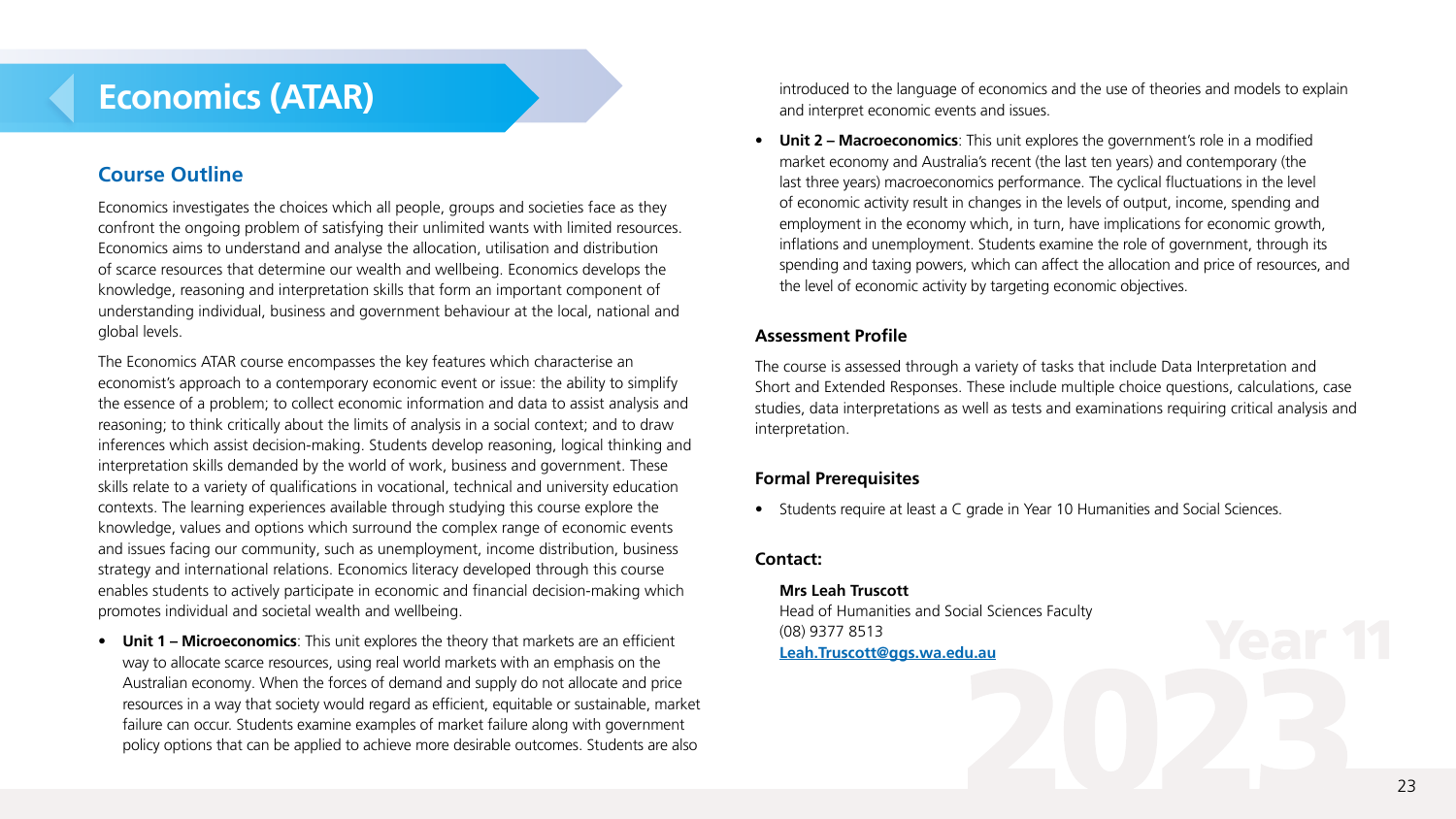# **Engineering Studies (ATAR)**

# **Course Outline**

In this course students are provided with opportunities to investigate, research and present information through a design process, and then undertake project management to make a functioning product. These activities provide students with opportunities to apply engineering processes, understand underpinning scientific and mathematical principles, develop engineering technology skills and to understand the interrelationships between engineering projects and society.

In Semester 1 students study core engineering theory and the Mechatronics specialist area theory. They develop an understanding of different forms of energy, uses of these different forms, and sources of renewable and non-renewable energy. Given quidelines and a context, they apply their knowledge of the engineering design process and theory to develop and respond to a design brief. This requires them to investigate existing products, construction materials and components. Design ideas are developed through annotated sketches and concept drawings. Students then select and analyse the most suitable concept for production as a prototype or working model. Students finalise their chosen design by documenting its specifications in the form of appropriate orthographic drawings, specialist diagram and lists of materials and components. They calculate the cost of the prototype or model. They follow a given timeline to undertake tasks required to produce, test and evaluate the product.

In Semester 2 students develop an understanding of core and specialist area theory to better understand the scientific, mathematical and technical concepts that explain how engineered products function. They study the impact of the different forms of obsolescence in engineering products on society, business and the environment. They continue to refine their understanding and skills of the engineering design process, undertaking tasks to produce, test and evaluate the product.

## **Assessment Profile**

Every student will work on individual projects as well as parts of a major group project. The different types of assessment will include Design (individual work on research and presentation of ideas) 30%, production (planning and construction) 40% and Response (test and examination) 30%

# **Desirable Qualifications**

Students should have a genuine interest in engineering fields, an inquisitive and analytical mind and be able to work collaboratively in teams to design, build, operate and test total or part systems. The ability to work in a CAD/CAM environment is also desirable.

# **Formal Prerequisites**

- Year 10 students should have attained a minimum of a B grade in Year 10 Mathematics, a B grade in Physics as well as a B grade in English.
- Students studying Engineering (ATAR) should also be considering studying Physics (ATAR) and Mathematics Methods (ATAR) or higher.

# **Contact:**

**Mr Marco Tolomei** Head of Design & Technology Faculty **[Marco.Tolomei@ggs.wa.edu.au](mailto:Marco.Tolomei%40ggs.wa.edu.au?subject=)**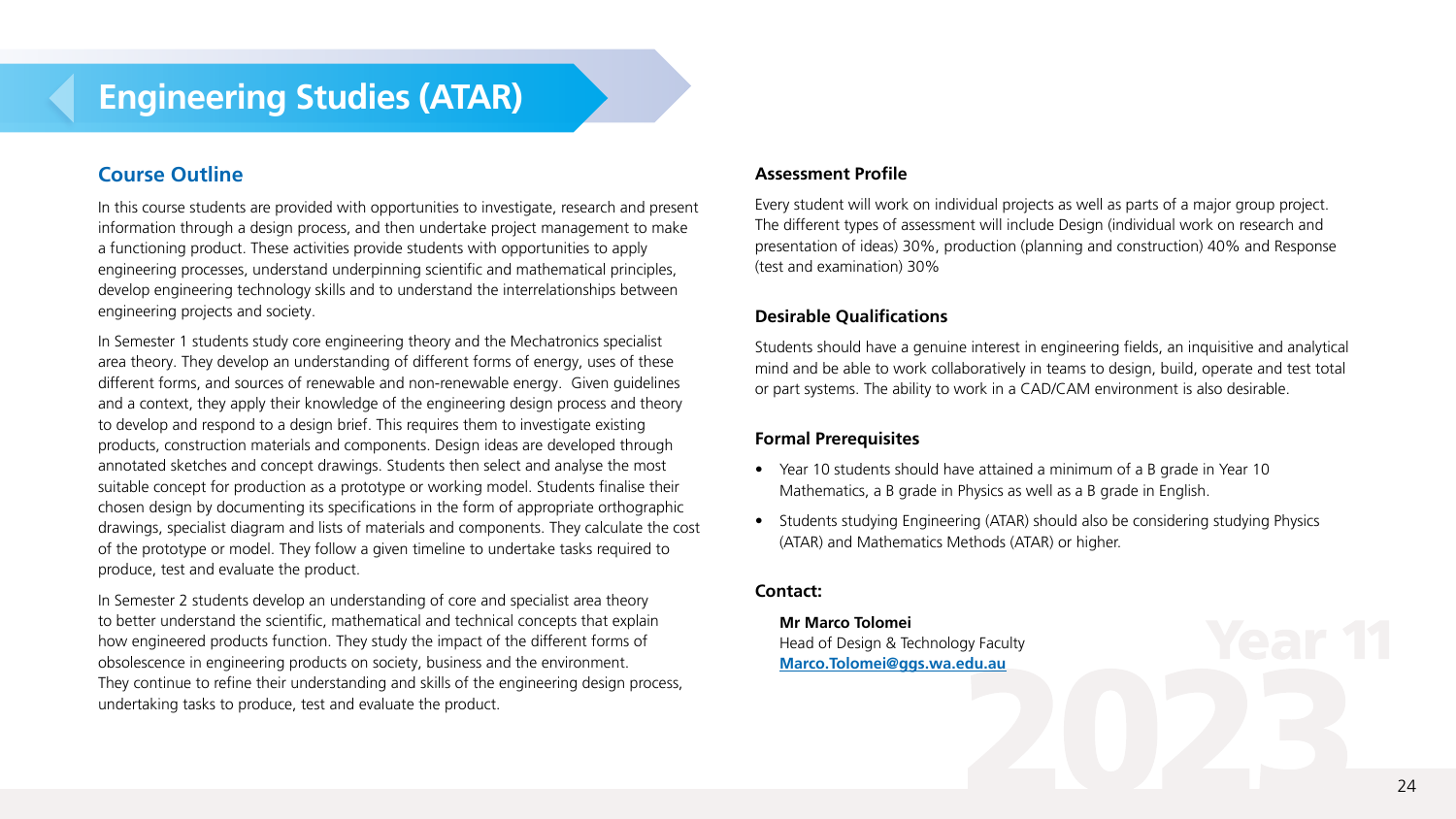# **French Second Language (ATAR)**

# **Course Outline**

This course is available to students who have met the School Curriculum and Standards Authority's criteria for Second Language Eligibility.

This course provides students with opportunities to develop their communication skills in written and spoken French, developing a wider vocabulary and introducing more complex grammar structures. In **Unit 1 – C'est la vie!** (That's Life), students explore their own culture and share information about the three topics: My daily routine, French sports and leisure and Leading a healthy lifestyle. They also explore notions of national or regional identity and other forms of culture specific to France. In **Unit 2 – Voyages** (Travels), students extend their communication skills in French and gain a broader insight into the language and culture through the three topics: My travel tales and plans, Australia as a travel destination and Travel in a modern world. They will explore the French-speaking world on the internet, planning some francophone holidays and looking at Australia as a tourist destination for francophone travellers.

Knowledge of a second language is essential for over 60 professional fields. Ability in French is highly desirable if you are considering pursuing a career with, for example, the airlines, import- export companies, international business, diplomatic services, media, hospitality and tourism, foreign services or the United Nations.

#### **Assessment Profile**

Assessment types include some Oral Communication tasks (interviews, conversations and/or discussions), some Response tasks (reading and responding to a range of texts in French; the texts might be written or visual as well as listening tasks) and some Written Communication tasks (for example, articles for newspapers and magazines, emails, blogs, reviews, summaries and diary entries).

## **Desirable Qualifications**

A high degree of interest and enthusiasm for French and France is required. Students should have a willingness to challenge themselves, to experiment and to learn from their mistakes. Creativity is an asset. The confidence to use French in conversation with each other, teachers and background speakers will need to be developed. Language practice is vital to any language course, so students should be prepared to commit time each day to their language studies beyond class time.

#### **Formal Prerequisites**

• A minimum of a C grade in Year 10 French though an A or a B grade is preferable.

#### **Contact:**

**Mrs Michele Monti** Learning Leader of Languages K-12 **Michele.Monti[@ggs.wa.edu.au](mailto:Michele.Monti%40ggs.wa.edu.au?subject=)**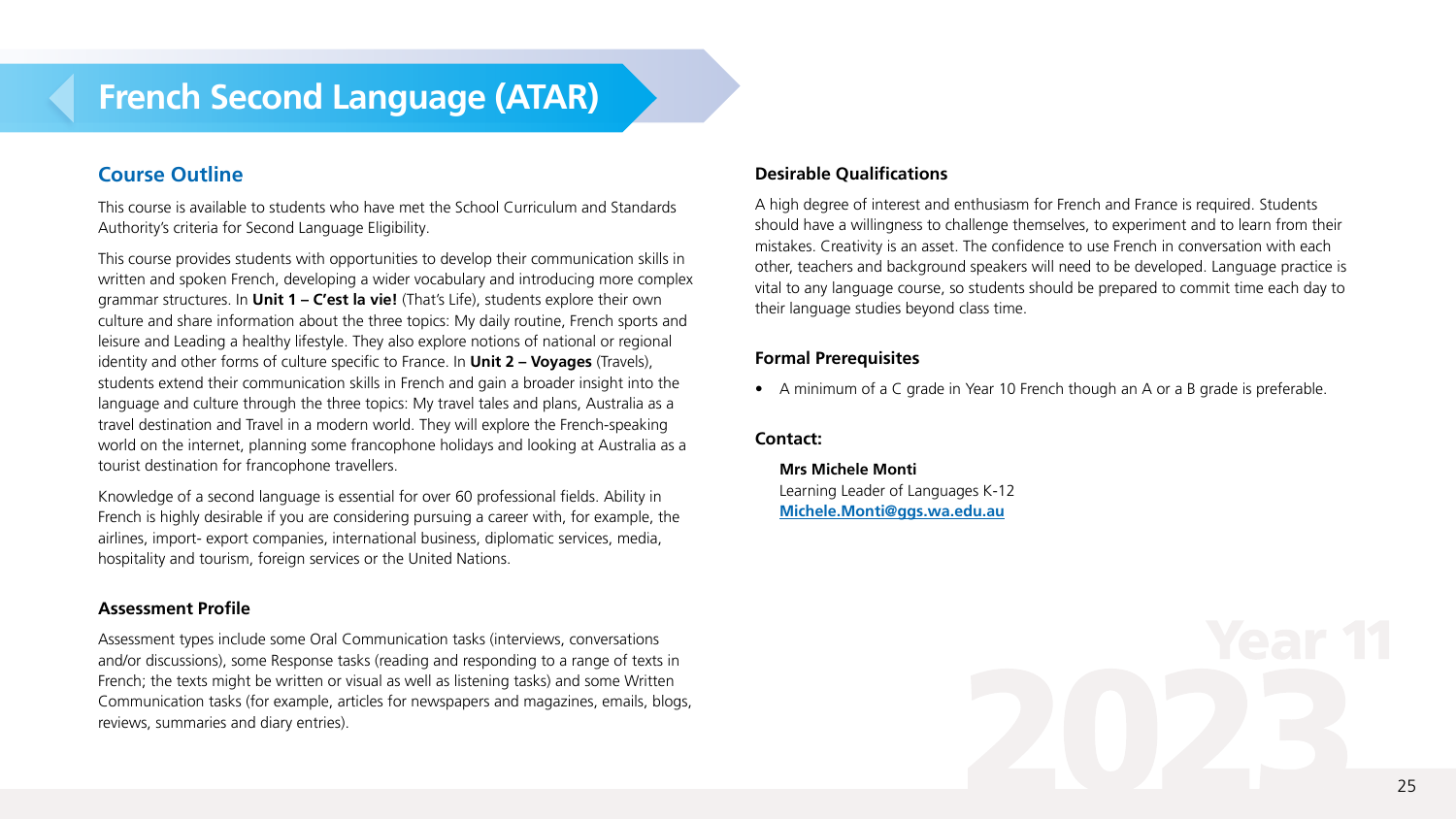# **Geography (ATAR)**

# **Course Outline**

The study of geography draws on students' curiosity about the diversity of the world's places and their peoples, cultures and environments. It enables them to appreciate the complexity of our world and the diversity of its environments, economies and cultures and use this knowledge to promote a more sustainable way of life and awareness of social and spatial inequalities.

In the senior secondary years, the Geography ATAR course provides a structured, disciplinary framework to investigate and analyse a range of challenges and associated opportunities facing Australia and the global community. These challenges include rapid change in biophysical environments, the sustainability of places, dealing with environmental risks and the consequences of international integration.

Geography addresses questions about the interaction of nature and human environments within various natural and social systems. It examines the factors that impact upon decisions about sustainability, the conflicting values between individuals and groups over sustainability and the degree of commitment towards sustainable development.

Through the study of geography, students develop the ability to investigate the arrangement of biophysical and human phenomena across space in order to understand the interconnections between people, places and environments. As a subject of the humanities and social sciences, geography studies spatial aspects of human culture using inquiry methods that are analytical, critical and speculative. In doing so, it values imagination and creativity. As a science, geography develops an appreciation of the role of the biophysical environment in human life, and an understanding of the effects human activities can have on environments. As a result, it develops students' ability to identify, evaluate and justify appropriate and sustainable approaches to the future by thinking historically and spatially in seeking answers to questions.

- **• Unit 1 Natural and Ecological Hazards**: Natural and ecological hazards represent potential sources of harm to human life, health, income and property, and may affect elements of the biophysical, managed and constructed elements of environments. This unit explores the management of hazards and the risk they pose to people and environments. Case studies explored include Earthquakes, COVID-19 and the Chernobyl nuclear disaster.
- **• Unit 2 Global Networks and Interconnections**: The unit focuses on the process of globalisation and is based on the reality that we live in an increasingly interconnected world. It provides students with an understanding of the economic and cultural transformations taking place in the world today, the spatial outcomes of these processes, and their political and social consequences. Case studies explored include McDonalds, Coca-Cola and various airlines.

# **Assessment Profile**

The course is assessed through a variety of tasks that include Geographic Inquiry (assignment, research report, project presentation), Fieldwork and Practical skills (excursion, investigation), Short and External Responses (tests, sectionalised essay, multiple-choice questions) and Examination.

# **Formal Prerequisites**

• Students require at least a C grade in Year 10 Humanities and Social Sciences.

## **Contact:**

**Mrs Leah Truscott** Head of Humanities and Social Sciences Faculty (08) 9377 8513 **[Leah.Truscott@ggs.wa.edu.au](mailto:Leah.Truscott%40ggs.wa.edu.au?subject=)**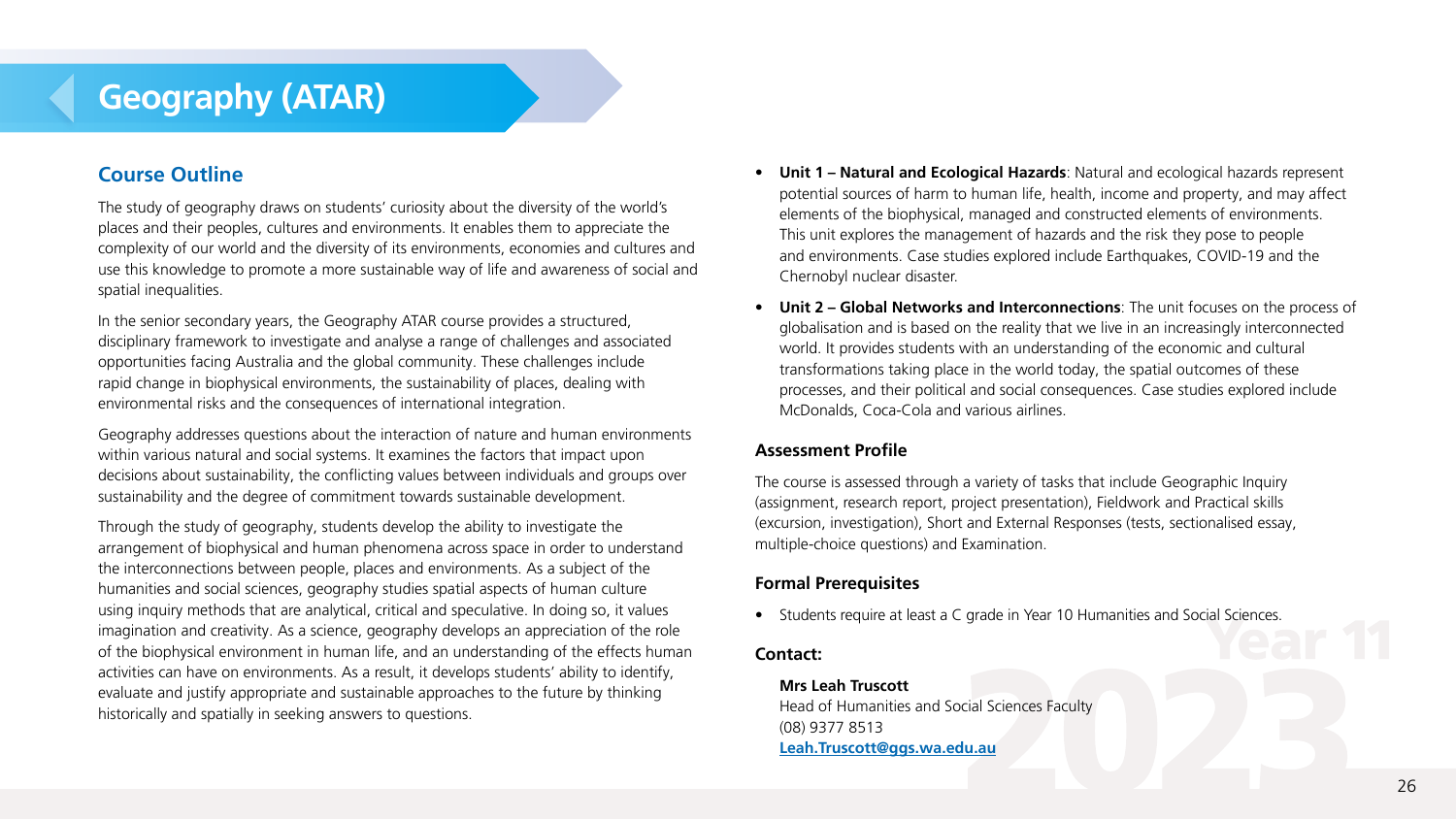# **Human Biology (ATAR)**

# **Course Outline**

Human Biology covers a wide range of ideas relating to how the human body works. Students learn about themselves, relating structure to function and how individuals are able to survive in a changing environment. They research new discoveries that are increasing our understanding of the causes of disease, which can lead to new treatments and preventative measures.

An understanding of human biology is valuable for a variety of career paths. The course content deals directly and indirectly with many different occupations in fields such as medicine, physiotherapy, nursing, sport science, food and hospitality, science education and social work.

As a science, the subject matter of this course is founded on knowledge and understanding that has been gained through scientific research. However, this knowledge is far from complete and is being modified and expanded as new discoveries and advancements are made. Students develop their understanding of the evolving nature of scientific knowledge and the ways in which such knowledge is obtained through scientific investigations. They learn to think critically, to evaluate evidence, to solve problems and to communicate understandings in scientific ways.

## **Structure of the syllabus**

The Year 11 syllabus is divided into two units, each of one semester duration.

• **Unit 1 – The functioning human body**: In this unit, students analyse the structure and function of body systems and the relationships between these systems. The respiratory, circulatory, digestive, excretory and musculo-skeletal systems are all covered in this unit. Students will gain a sound understanding of how each of these systems works.

• **Unit 2 – Reproduction and inheritance**: In this unit, students study the reproductive systems of males and females and how genetic material is passed from generation to generation. Students learn about the development of the embryo and foetus during pregnancy and the process of birth. The ethical issues associated with contraception and the genetic screening on individuals are also explored.

## **Students may count both Biology and Human Biology towards their ATAR in the 2023 WACE**.

# **Assessment Profile**

| <b>Types of Assessments</b>   | Weightings |
|-------------------------------|------------|
| Practicals and investigations | 20%        |
| Extended responses            | 15%        |
| Tests                         | 25%        |
| Examinations                  | 40%        |

# **Desirable Qualifications**

• Students should have achieved a minimum of a SCSA B grade in Science in Year 10.

# **Recommendations**

• Students should have achieved a minimum of a SCSA B grade Science in Year 10.

# **Contact:**

**Mr Gary Foster** Head of Science Faculty **[Gary.Foster@ggs.wa.edu.au](mailto:Gary.Foster%40ggs.wa.edu.au?subject=)**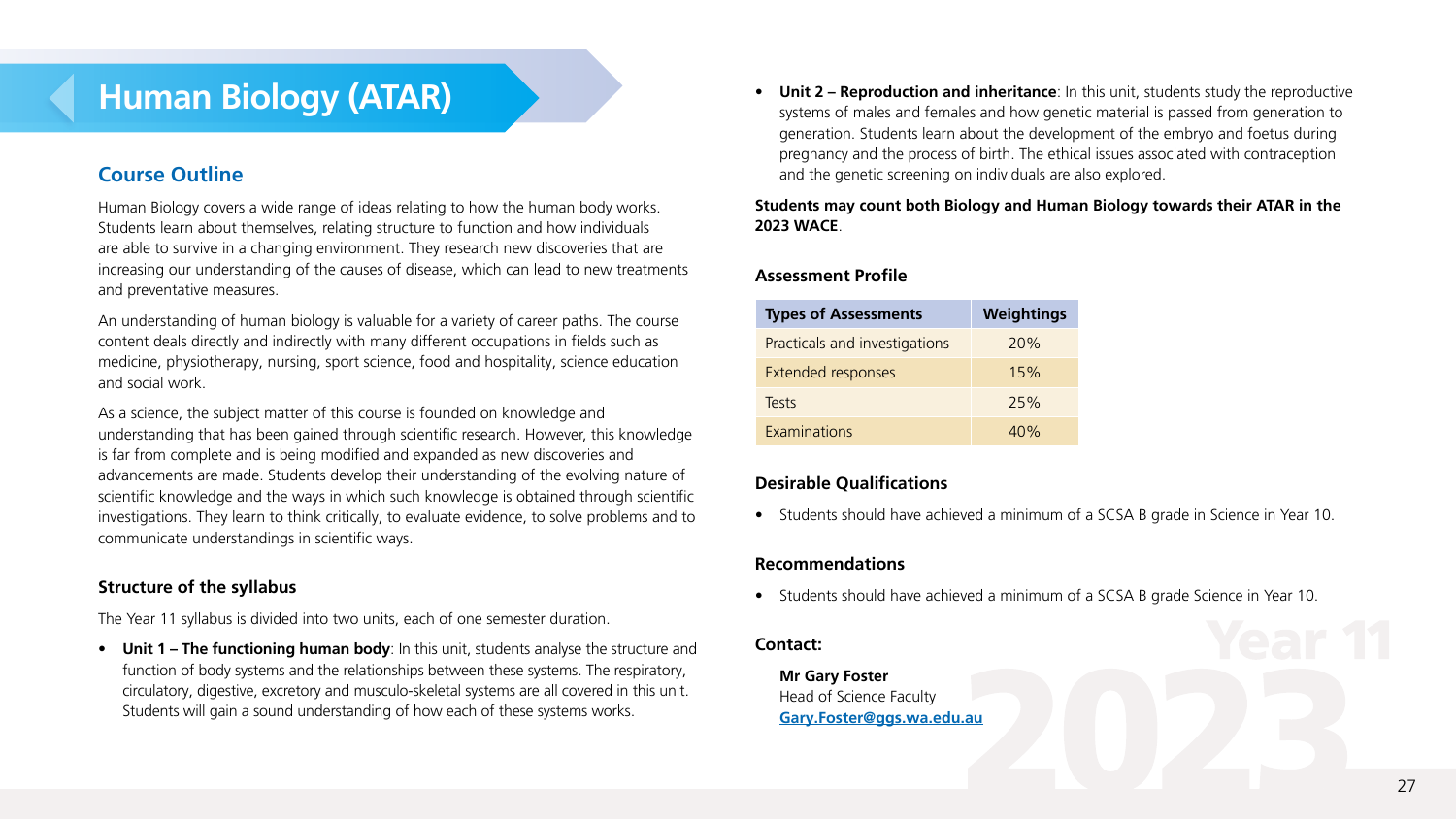# **Media Production and Analysis (ATAR)**

# **Course Outline**

This is the pathway for Year 11 students who are interested in the Media and are suited for an academic WACE course. This is an examinable course and is a prerequisite for the Year 12 ATAR course.

The Media Production and Analysis ATAR course aims to prepare all students for a future in a digital and interconnected world by providing the skills, knowledge and understanding to tell their own stories and interpret others' stories. Students learn the languages of media communication and how a story is constructed using representations. Students are encouraged to explore, experiment and interpret their world, reflecting and analysing contemporary life while understanding that this is done under social, cultural and institutional constraints. Students as users and creators of media products, consider the important role of audiences and their context.

- **Unit 1**: This unit involves identifying what is meant by popular culture and considering the types of media, ideas and audiences from which popular culture evolves. Students analyse, view, listen to and interact with a range of popular media, develop their own ideas, learn production skills and apply their understandings and skills in creating their own productions.
- **Unit 2**: In this unit students will further their understanding of influence in the media. The breadth of this focus allows teachers to choose learning contexts that are of contemporary relevance and related to students' interests.

#### **Assessment Profile**

Evidence of levels of achievement of the course outcomes are derived from school based assessments. Students will be provided with a percentage mark and grade which will be weighted with Production (50%), Response (30%) and Examinations (20%).

#### **Desirable Qualifications**

- Organisation and time management skills are highly desirable, as is an ability to work independently and in small groups.
- Essay writing skills are essential as the course has a significant written component.

# **Formal Prerequisites**

• A minimum B grade in either Media or English.

## **Contact:**

**Mr Brad Minchin**

Head of Arts Faculty **[Brad.Minchin@ggs.wa.edu.au](mailto:Brad.Minchin%40ggs.wa.edu.au?subject=)**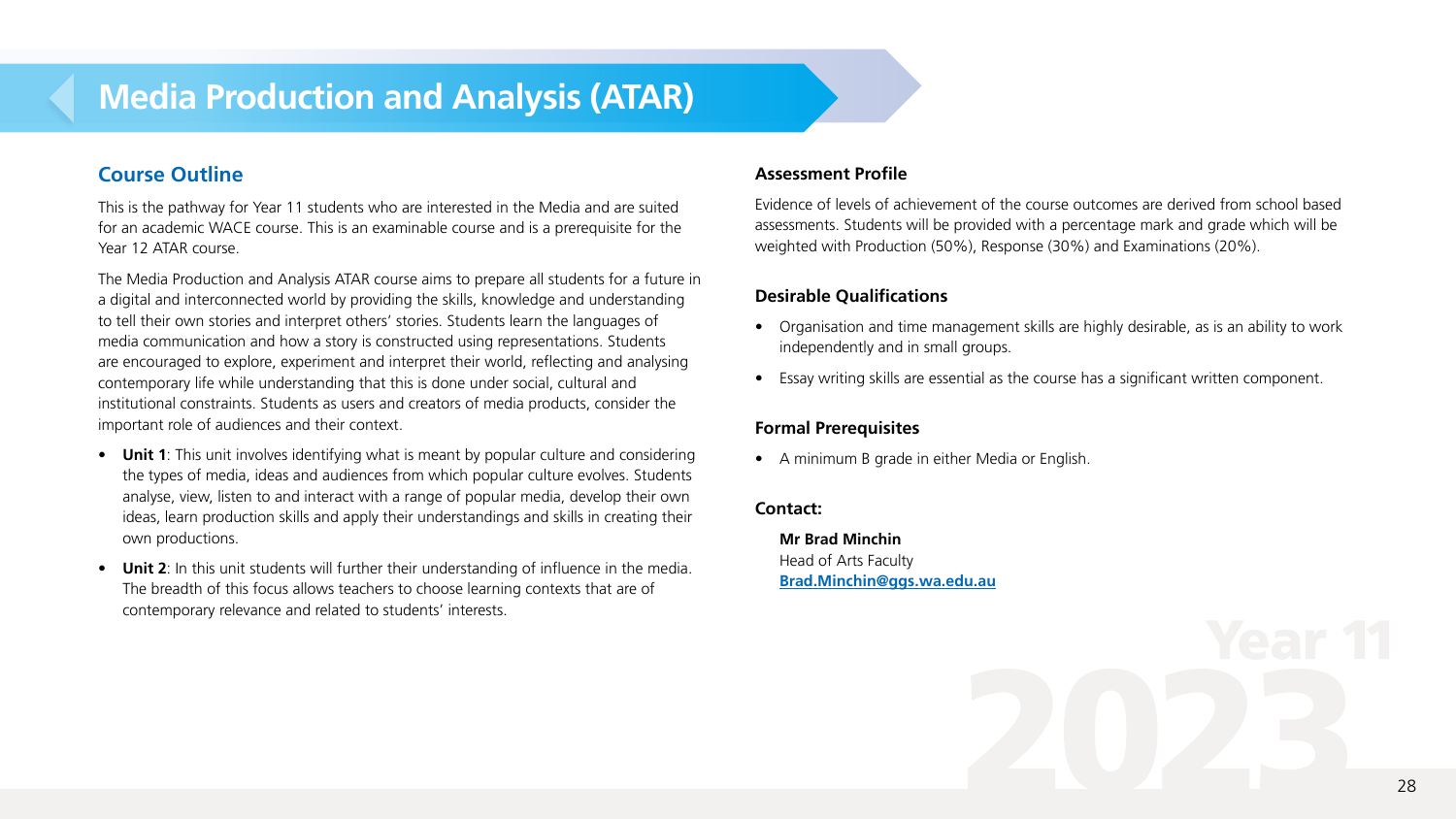# **Modern History (ATAR)**

# **Course Outline**

The Modern History ATAR course enables students to study the forces that have shaped today's world and provides them with a broader and deeper comprehension of the world in which they live. While the focus is on the 20th century, the course refers back to formative changes from the late 18th century onwards and encourages students to make connections with the changing world of the 21st century.

Modern History enhances students' curiosity and imagination and their appreciation of larger themes, individuals, movements, events and ideas that have shaped the contemporary world. The themes that run through the units include: local, national and global conflicts and their resolution, the rise of nationalism and its consequences; the decline of imperialism and the process of decolonisation, the continuing struggle for the recognition of human rights and the transformation of social and economic life.

Students are introduced to the complexities associated with the changing nature of evidence, its expanding quantity, range and form, the distinctive characteristics of modern historical representation, and the skills that are required to investigate controversial issues that have a powerful contemporary resonance. Students develop increasingly sophisticated historiographical skills and historical understanding in their analysis of significant events and close study of the nature of modern societies.

• **Unit 1 – Understanding the Modern World**: This unit examines developments of significance in the modern era, including the ideas that inspired them and their farreaching consequences. Students examine one development or turning point that has helped to define the modern world. Students explore crucial changes, for example, the application of reason to human affairs, the transformation of production, capitalism and consumption, transport and communications, the challenge to social hierarchy and hereditary privilege and the new principles of government by consent.

• **Unit 2 – Movements for Change in the 20th Century**: This unit examines significant movements for change in the 20th century that led to change in society, including people's attitudes and circumstances. These movements draw on the major ideas described in unit 1. Through a detailed examination of one major 20th century movement, students investigate the ways in which individuals, groups and institutions have challenged existing political structures, accepted social organisation and prevailing economic models to transform societies.

# **Assessment Profile**

The assessments in this course focus on Historical Inquiry (written report and multimodal presentation), Explanation (sectionalised essay), Source Analysis (photographs, cartoons, paintings, graphs, government papers, extracts from newspaper articles, letters, diaries and literary sources) and Examination.

# **Formal Prerequisites**

Students require at least a C grade in Year 10 Humanities and Social Sciences.

# **Contact:**

**Mrs Leah Truscott** Head of Humanities and Social Sciences Faculty (08) 9377 8513 **[Leah.Truscott@ggs.wa.edu.au](mailto:Leah.Truscott%40ggs.wa.edu.au?subject=)**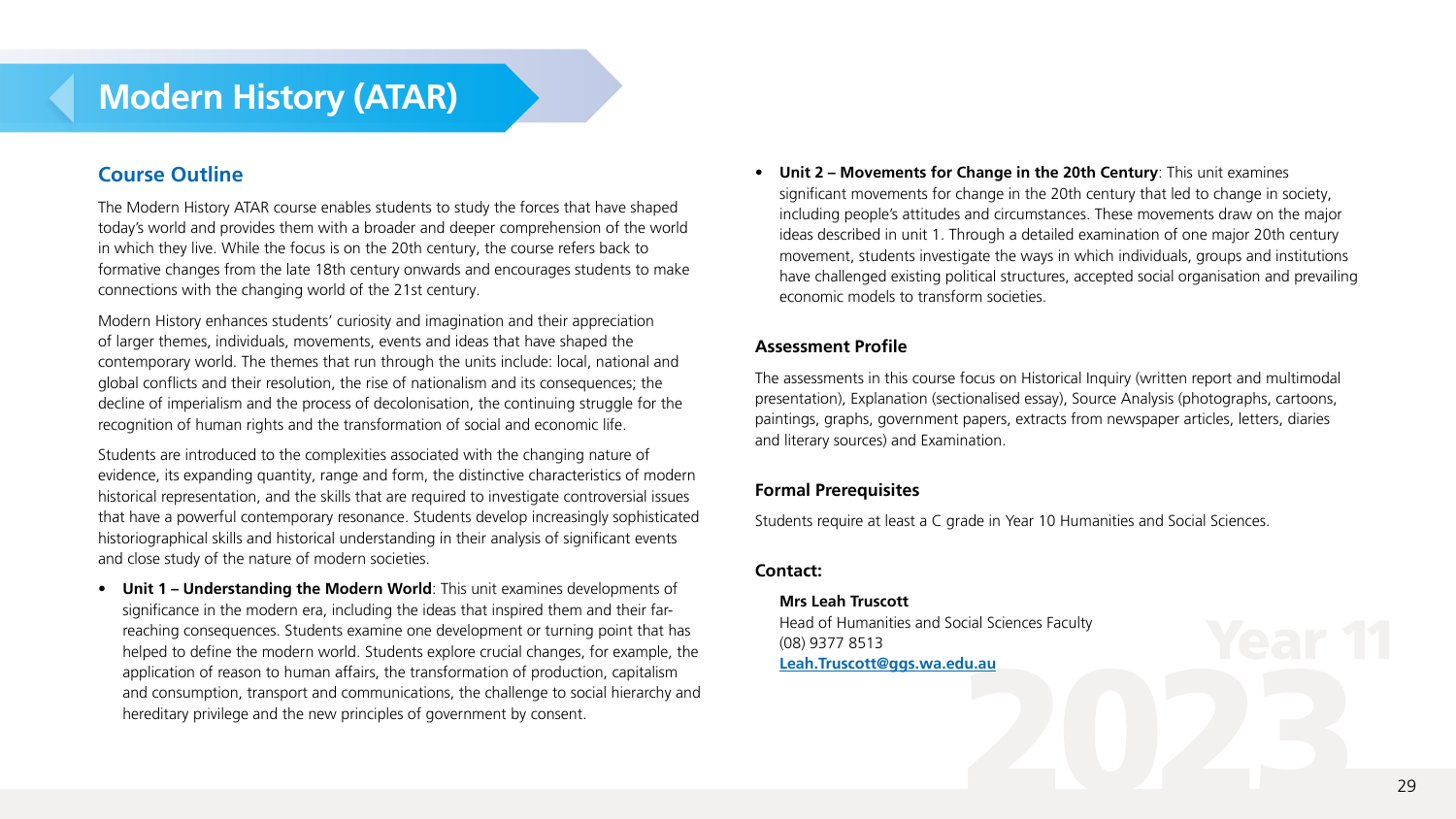# **Music (ATAR)**

# **Course Outline**

This is the Music course that caters for students who wish to study Music as an academic discipline and may be interested in pursuing music at a tertiary and/or professional level.

The Music ATAR course encourages students to explore a range of musical experiences, developing their musical skills and understanding creative and expressive potential, through a choice of one of three defined contexts:Western Art Music, Jazz or Contemporary Music.

The course consists of a written component incorporating aural and theory, composition and arrangement, cultural and historical analysis and a practical component. The practical component can be delivered in a different context, independent of the written component. Students can choose to perform on an instrument or voice in one of four contexts and/or submit a composition portfolio. The Music course provides opportunities for creative expression, the development of aesthetic appreciation and understanding and respect for music and music practices across different times, places, cultures and contexts. Students listen, compose, perform and analyse music, developing skills to confidently engage with a diverse array of musical experiences, both independently and collaboratively. Studying music may also provide a pathway for further training and employment in a range of professions within the music industry.

• **Units 1 and 2**: Unit 1 serves as an introduction to the academic study of music and allows students to learn, utilise and adapt elements of music theory as well as concentrating on improving their aural perception and performance skills. The units of study are chosen from Western Art music, Jazz music or Contemporary music – each requiring students to study set works and genres specific to that area. Unit 2, studied in the same context as Unit 1, builds on the skills developed previously and then concentrates on composition and arranging as vehicles to adapt and synthesise music theory.All students taking this course are required to perform on an instrument of their choice or compose music as part of the course structure. All students will also be given a 30 minute theory lesson per week outside of normal class time.

The course is divided into four outcomes – Performing, Composing/Arranging, Listening and Responding and Culture and Society.The context for 2019 will be chosen from contemporary or Jazz Music, dependent on the skill set of the class. Units 1and 2 are prerequisites for the study of Units 3 and 4 in Year 12.These units form the ideal pathway to studying music at tertiary level.

# **Assessment Profile**

The assessment for this subject is made up of 50% written work (Aural Perception, Literature/ Analysis and Theory/Composition) and 50% Performance. Of the performance, the elective can be entirely performance on one chosen instrument, 50/50 performance on two chosen instruments, 50/50 Performance and Composition or entirely Composition. Individual performance can be separate from the classroom context – therefore students can perform music that is relevant to their own personal tastes. Composition and project-based assessments are also an option for those students who feel that their individual instrumental performance is not at the required standard. All students will be assessed on instrumental performance in each of these options.

Exact requirements for this area are available from the School of Music on request.

# **Desirable Qualifications**

It is recommended that students wishing to take units 1and 2 in Music have attained the equivalent of grade 3 AMEB Music Theory and at least grade 4 AMEB Instrumental Performance. Strong organisational abilities are also a very desirable trait.

# **Formal Prerequisites**

• Students must be receiving formal instruction on their instrument (or composition) to undertake this course. Please contact the School of Music for advice on whether this subject would be suitable for you to study.

## **Contact:**

**Mr Kieran Hurley** Director of Music **[Kieran.Hurley@ggs.wa.edu.au](mailto:Kieran.Hurley%40ggs.wa.edu.au?subject=)**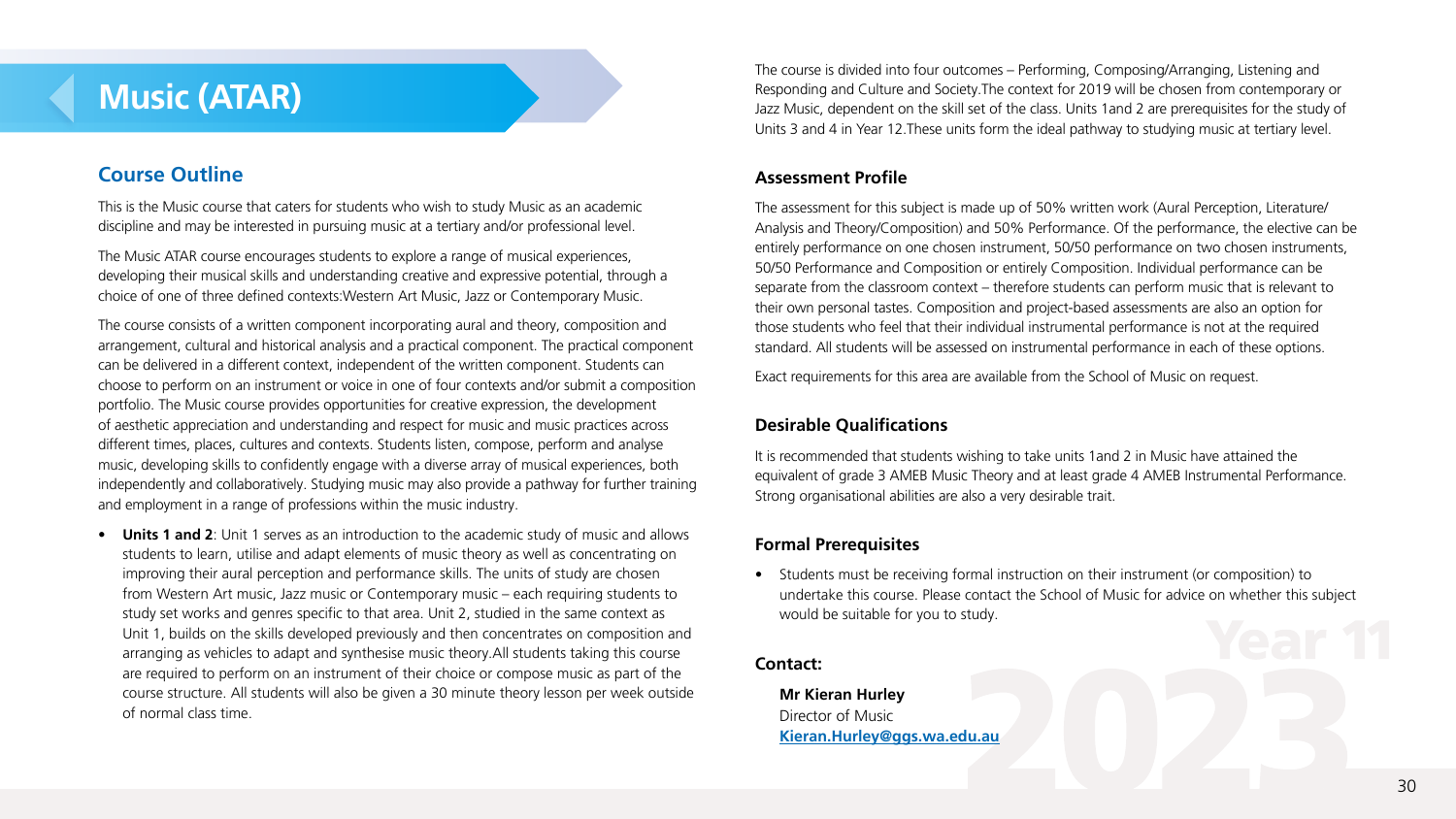# **Philosophy and Ethics (ATAR)**

# **Course Outline**

Philosophical thought shapes what people think, what they value, what they consider to be true and how they engage with others and the world around them. It is one of the foundations of all academic disciplines. It seeks to shed light on questions such as: what is real? What and how do we understand? How should we live? What is it to be human? Who am I? It deals with issues and problems that cannot be addressed adequately by appealing to experience and experiment alone. The Philosophy and Ethics ATAR course aims to empower students to make independent judgements in the basis of reason.

In philosophy and ethics, disagreement is common. Methods of inquiry and the skills of critical reasoning help us deal more effectively with disagreement. This course places considerable emphasis on students contributing constructively to a philosophical Community of Inquiry. A philosophical Community of Inquiry at its simplest is a collaborative and cooperative process through which students learn with others and from others, how to engage in philosophical disclosure. A philosophical Community of Inquiry uses the skills of critical reasoning to help students deal more effectively and tolerantly with disagreement. Doing philosophy is a practical activity. We do philosophy, for example, when we seek to define something, when we challenge assumptions, when we construct an argument and when we think about what we are doing, how we are doing it and to what ends. The study of philosophy gives us a set of skills that better enables us to understand, evaluate and engage with our world.

# **Career Prospects**

This ATAR course develops thinking skills and moral discernment that students apply to a range of practical situations in their personal, social and working lives. The course is relevant to students focusing on the study of philosophy at university. It is of equal value to those following career paths that require the evaluation of arguments, such as law, or

those needing to make complex judgements, such as in medical, pastoral or other human service occupations. It is also relevant to those entering careers involving aesthetics, such as advertising and design.

# **Syllabus**

The Year 11 syllabus is divided into two units:

- **Unit 1 Reason and Persons**
- **Unit 2 Reason and Culture**

In Unit 1, students examine reasoning, inference, doubt and proof: the construction of world views; ideas of mind, body and personhood; ideas of action, intention, motives, free-will and determinism; and the elements of a personal ethic. In Unit 2, students examine ideas of beauty and aesthetics: the interpretation of art and literature; the idea of culture; intuition and emotion and personal relationships and friendship.

# **Assessment Profile**

Assessments involve critical reasoning, philosophical analysis and evaluation and construction of argument.

# **Formal Prerequisites**

Students will need to be able to think critically and to express themselves well by oral, written and multimedia means. An upper level C grade, or preferably a B grade, in Year 10 English or Religion, Philosophy & Ethics is the preferred minimum academic requirement.

## **Contact:**

**Mrs Sarah Langley** Acting Head of Faculty, Religion Philosophy and Ethics **Sarah.Langle[y@ggs.wa.edu.au](mailto:Sarah.Langley%40ggs.wa.edu.au?subject=)**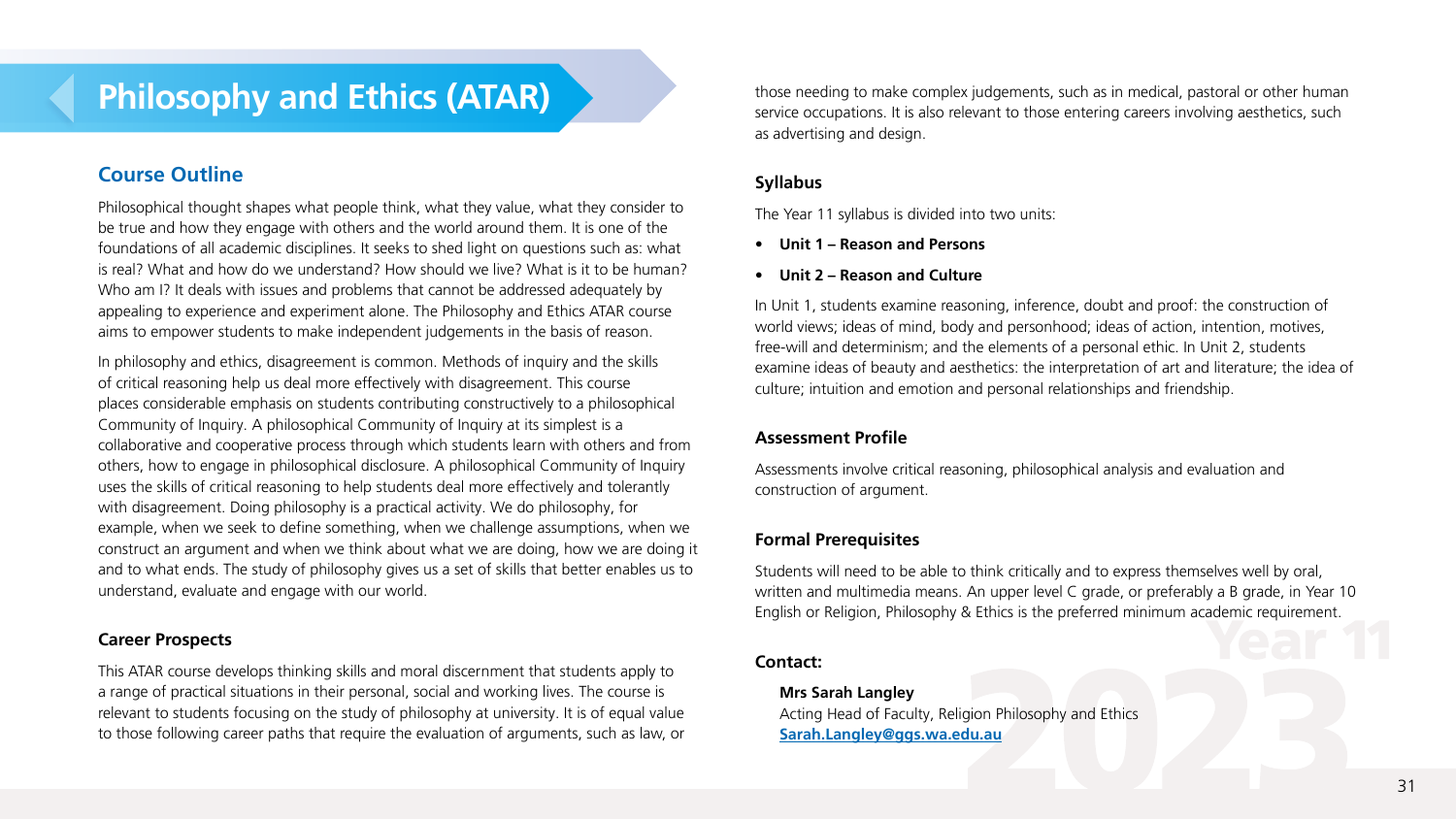# **Physics (ATAR)**

# **Course Outline**

Physics is a fundamental science that endeavours to explain all the natural phenomena that occur in the universe. Its power lies in the use of a comparatively small number of assumptions, models, laws and theories to explain a wide range of phenomena, from the incredibly small to the incredibly large. Physics has helped to unlock the mysteries of the universe and provides the foundation of understanding upon which modern technologies and all other sciences are based.

Studying physics will enable students to become citizens who are better informed about the world around them and who have the critical skills to evaluate and make evidencebased decisions about current scientific issues. The Physics ATAR course will also provide a foundation in physics knowledge, understanding and skills for those students who wish to pursue tertiary study in science, engineering, medicine and technology.

• **Unit 1 – Thermal, nuclear and electrical physics**: Students investigate heating processes, apply the nuclear model of the atom to investigate radioactivity, and lean how nuclear reactions convert mass into energy. They examine the movement of electrical charge in circuits and use this to analyse, explain and predict electrical phenomena.

Contexts investigated in this unit include technologies related to nuclear, thermal and geothermal energy, the greenhouse effect, electrical energy production, large-scale power system, radiopharmaceuticals and electricity in the home; and related areas of science, such as nuclear fusion in stars and the Big Bang theory.

• **Unit 2 – Linear motions and waves**: Students describe linear motion in terms of position and time data, and examine the relationships between force, momentum and energy for interactions in one dimension. Students investigate common wave phenomena, including waves on springs, water, sound and earthquake waves.

Contexts investigated in this unit include technologies such as accelerometers, motion detectors, GPS, energy conversion buoys, music, hearing aids, echo locators and related areas such as sports science, car and road safety, acoustic design, noise pollution, seismology, bridge and building design.

# **Assessment Profile**

Assessments include experiments, investigations, evaluation and analysis, tests and examinations.

# **Desirable Qualifications**

- Good linguistic and comprehension skills;
- Able to apply and evaluate scientific knowledge;
- Able to interpret and analyse data;
- Good mathematical skills;
- Self-disciplined, motivated and well-organised.

# **Essential**

• B grade in Year 10 Physics and studying Mathematics Applications or higher in Year 11.

# **Contact:**

**Mr Gary Foster** Head of Science Faculty **[Gary.Foster@ggs.wa.edu.au](mailto:Gary.Foster%40ggs.wa.edu.au?subject=)**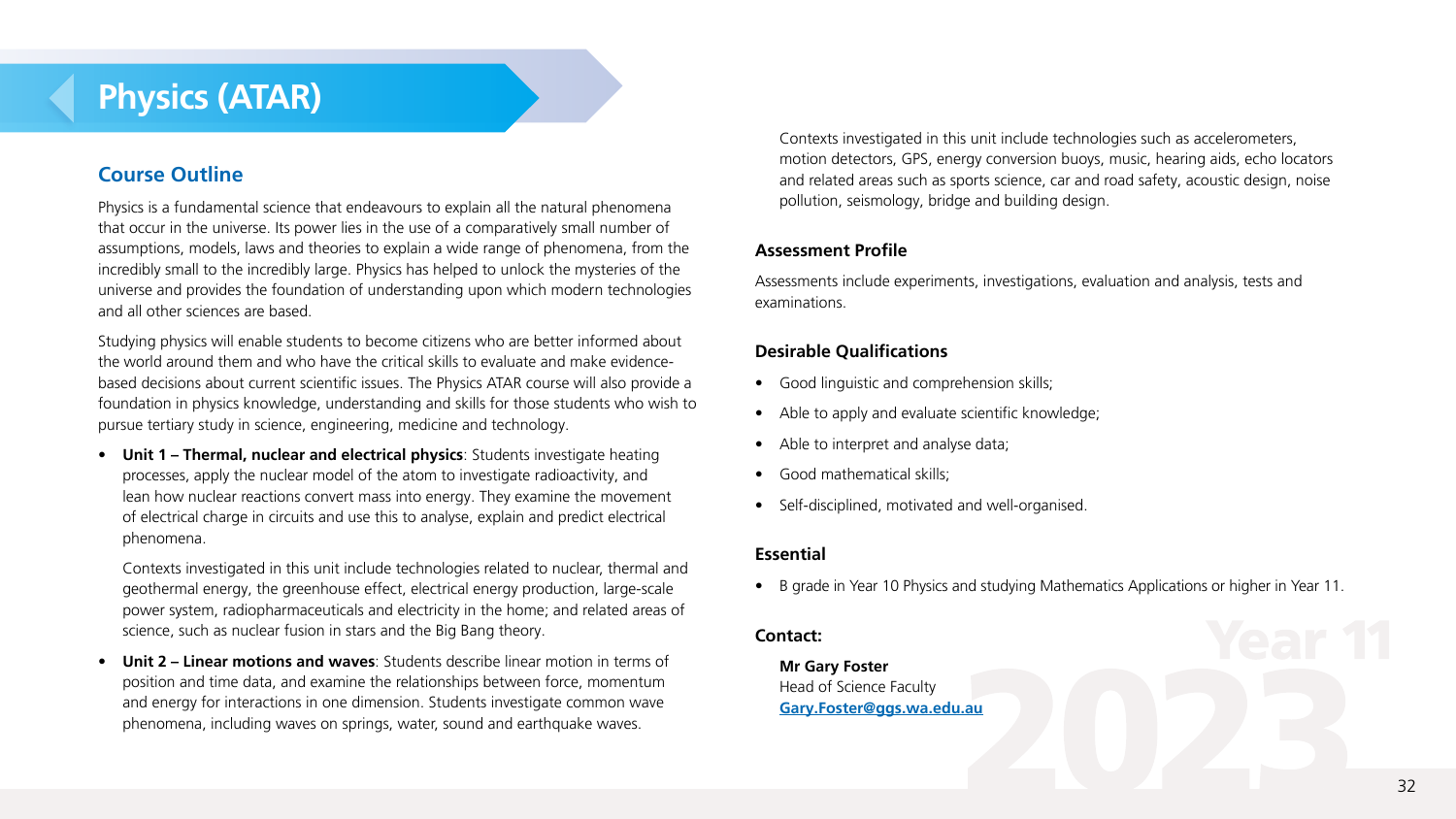# **Physical Education Studies (ATAR)**

# **Course Outline**

Study of the Physical Education Studies ATAR course contributes to the development of the whole person. It promotes the physical, social and emotional growth of students. Throughout the course, emphasis is placed on understanding and improving performance in physical activities. The integration of theory and practice is central to studies in this course.

The Physical Education Studies ATAR course focuses on the complex interrelationships between motor learning and psychological, biomechanical and physiological factors that influence individual and team performance. Students engage as performers, leaders, coaches, analysts and planners of physical activity. Physical activity serves both as a source of content and data and as a medium for learning. Learning in the Physical Education Studies ATAR course cannot be separated from active participation in physical activities and involves students in closely integrated written, oral and physical learning experiences, based upon the study of selected physical activities.

## **Structure of the syllabus**

- **Unit 1**: The focus of this unit is to explore anatomical and biomechanical concepts, the body's responses to physical activity and stress management processes to improve the performance of themselves and others in physical activity.
- **Unit 2**: The focus of this unit is to identify the relationship between skill, strategy and the body in order to improve the effectiveness and efficiency of performance.

Each unit includes:

- a unit description  $-$  a short description of the focus of the unit
- unit content the content to be taught and learned.

# **Organisation of content**

The course content is divided into six interrelated content areas:

- Developing physical skills and tactics
- Motor learning and coaching
- Functional anatomy
- **Biomechanics**
- Exercise physiology
- Sport psychology.

# **Contact:**

**Mr Len Fernandes** Head of Faculty, Health & Physical Education **[Len.Fernandes@ggs.wa.edu.au](mailto:Len.Fernandes%40ggs.wa.edu.au?subject=)**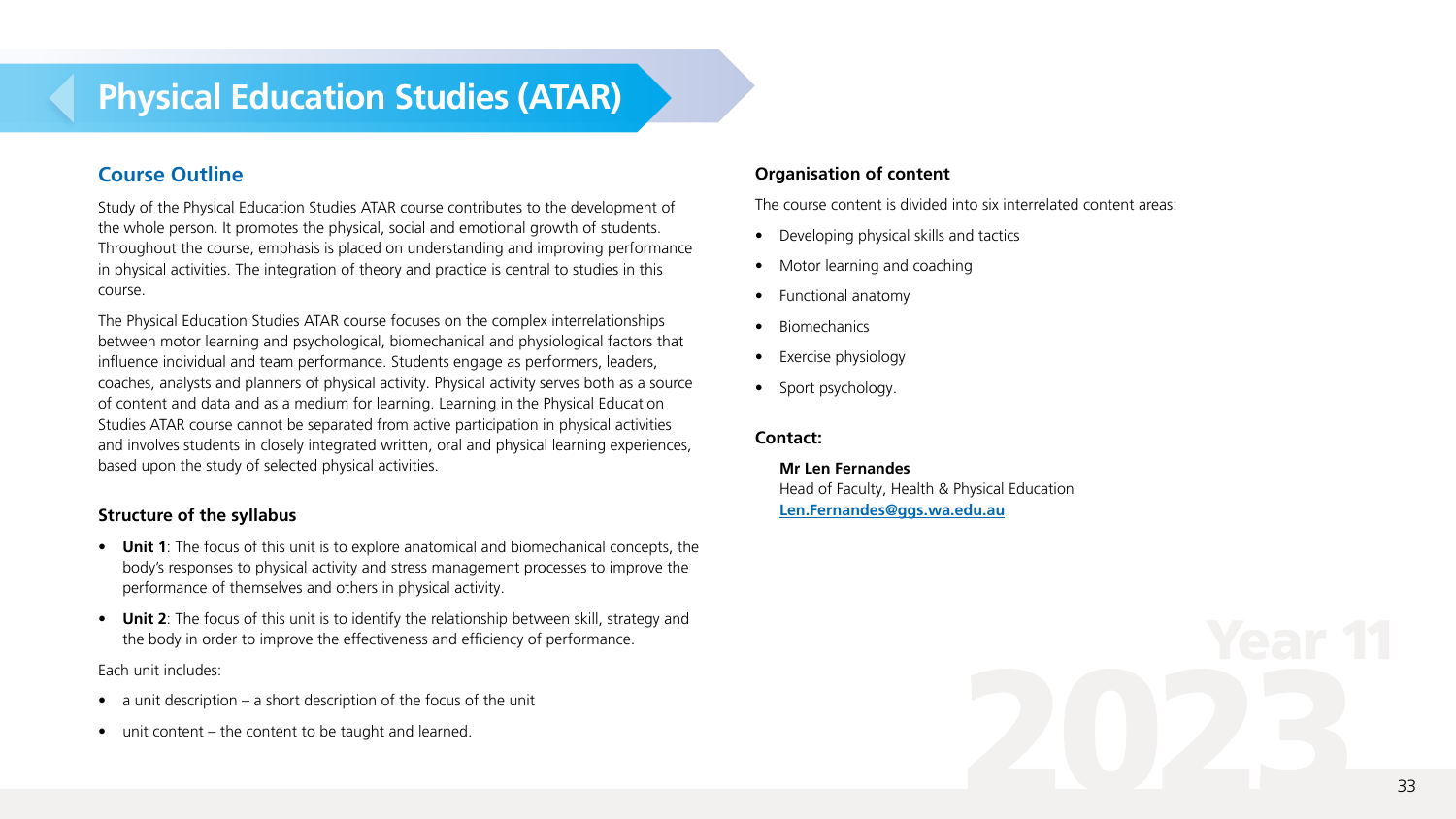# **Politics and Law (ATAR)**

# **Course Outline**

Politics and Law involves a critical study of the processes of decision making concerning society's collective future. The study of politics examines the structures and processes through which individuals and groups with different interests, beliefs and goals, deliberate and negotiate in order to make choices, respond to changing circumstances and enact laws. The study of law examines the system of laws governing the conduct of the people of a community, society or nation, in response to the need for justice based upon collective human experience.

A close relationship exists between politics and law. They relate through the judicial, executive and legislative arms of government; together they constitute how societies are governed. Laws generally embody social and political values that usually have a philosophical foundation.

The Politics and Law ATAR course aims to develop knowledge and understanding of the principles, structures, institutions, processes, and practices of political and legal systems, primarily in Australia and where appropriate, other systems and/or countries. The course challenges students to critically examine the effectiveness of political and legal systems using criteria, such as openness, responsiveness and accountability of those systems. The course provides for both a chronological and contemporary understanding of society's political and legal issues.

The skills and values developed in the Politics and Law ATAR course aim to allow students to become informed, active and effective participants in the political and legal decisions that affect their lives within society. The study of the Politics and Law ATAR course contributes to students' intellectual, social and ethical development. The course aims to support all students in developing a sense of identity, and a sense of political, legal, cultural and social awareness.

The study of the Politics and Law ATAR course can be a valuable background to careers in law, political advocacy, public administration, international relations, foreign affairs, community development, teaching, journalism, human resource management, government and commerce.

- **Unit 1 Democracy and the Rule of Law**: This unit examines the principles of a liberal democracy; the legislative, executive and judicial structures and processes of Australia's political and legal system; the functioning of a non-democratic system and the processes of a non-common law system.
- **Unit 2 Representation and Justice**: This unit examines the principles of fair elections; the electoral and voting systems in Australia since Federation, making reference to a recent (the last ten years) election in Australia; the electoral system of another country; an analysis of the civil and criminal law processes in Western Australia and an analysis of a non-common law system.

# **Assessment Profile**

The course is assessed through a variety of tasks that include Investigation, Source Analysis, Essay, Short Answer and Examination.

# **Formal Prerequisites**

• Students require at least a C grade in Year 10 Humanities and Social Sciences.

## **Contact:**

## **Mrs Leah Truscott**

Head of Humanities and Social Sciences Faculty (08) 9377 8513 **[Leah.Truscott@ggs.wa.edu.au](mailto:Leah.Truscott%40ggs.wa.edu.au?subject=)**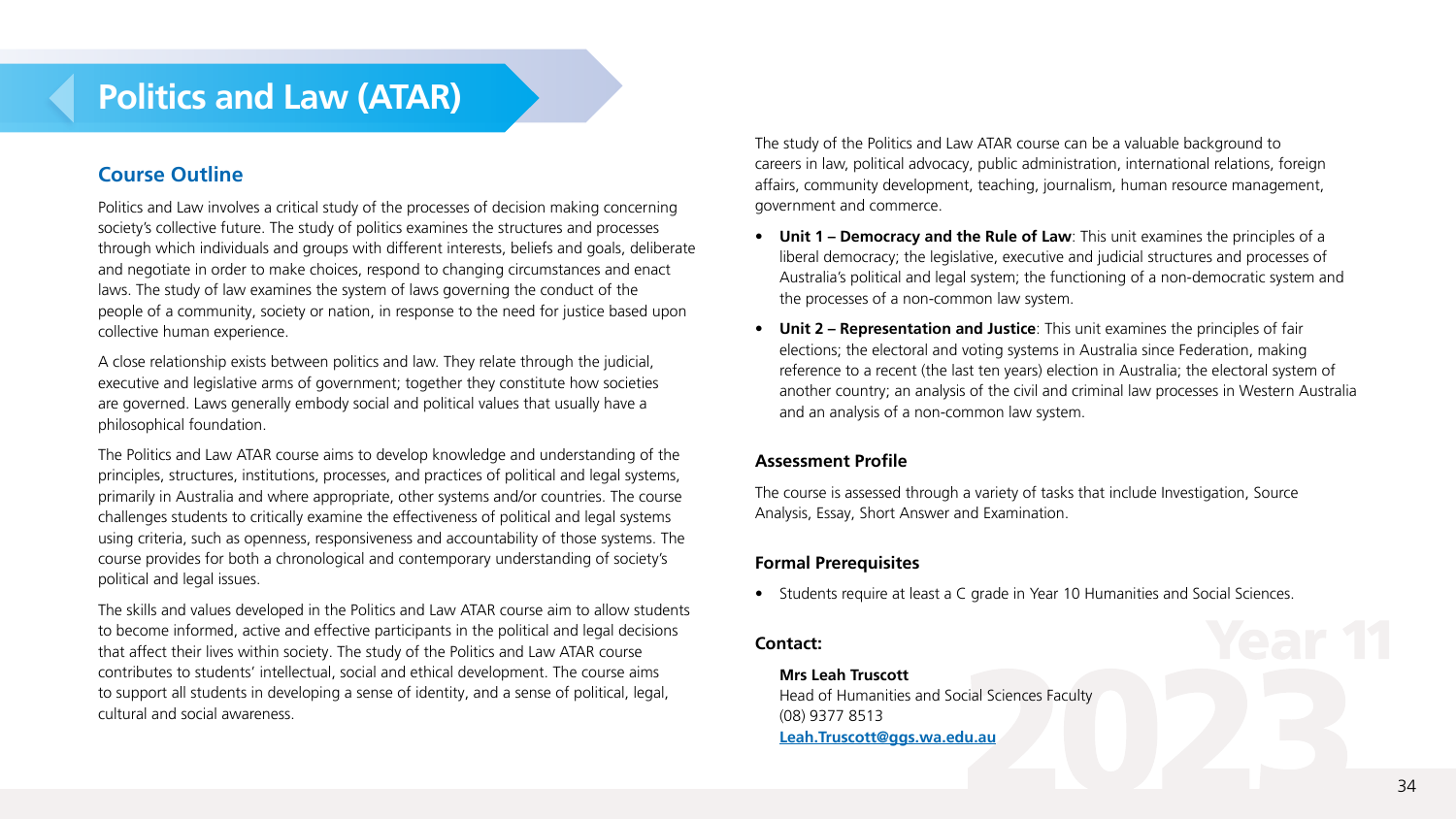# **Psychology (ATAR)**

# **Course Outline**

Psychology is the scientific study of how people think, feel and act. It aims to answer important questions such as what factors influence human behaviour. Psychological knowledge helps us understand factors relating to individuals, such as: the way we think; biological bases of behaviour; and personality, the enduring traits that distinguish individuals. Psychological knowledge also helps us understand the way that individuals function within groups. This consists of knowledge associated with socialisation, moral development, formation of attitudes and also how people relate and communicate. On a larger scale, psychological knowledge can help us to understand how individuals function within different contexts and how this is influenced by culture, shaping people's values, attitudes and beliefs. Through this course, students gain valuable insights and understandings into both themselves and their worlds.

• **Year 11 Unit 1**: This unit focuses on a number of concepts that enable students to gain an understanding of how and why people behave the way they do. Students are introduced to the human brain, focusing on the major parts and lobes of the cerebral cortex, and review case studies, illustrating the link between the brain and behaviour. They also explore the impact of external factors, such as physical activity and psychoactive drugs, on individuals' behaviour. Cognitive processes, such as sensation and perception and selective and divided attention, are investigated. The impact of others on behaviour is also studied. Students examine different types of relationships and look at the role of verbal and non-verbal communication in initiating, maintaining and regulating relationships. Students are introduced to ethics in psychological research and carry out investigations, following the steps in conducting scientific research. They identify the aims of psychological investigations and apply appropriate structure to sequence data using correctly labelled tables, graphs and diagrams.

• **Unit 2**: This unit introduces students to developmental psychology by looking at the concept of average development and changes expected as people age. They analyse twin and adoption studies to gain insight into the nature/nurture debate and look at the role of play in assisting development. Students explore what is meant by the term personality and examine several historical perspectives used to explain personality such as Freud's psychodynamic approach. Students investigate the influence of others on self-concept, identity and attitudes. They explore the behaviours observed within groups, such as deindividuation and social loafing, and causes of prejudice. Psychological research methods introduced in Unit 1 are developed.

## **Desirable Qualifications**

Students intending to study Psychology need to have an enquiring mind. Additionally, students will need to have a moderate to high level of literacy and developing analytical skills. This subject requires students be self-motivation and organised.

#### **Formal Prerequisites**

Students require at least a B grade in Year 10 Science and in English. Students with a lower grade may enter this course after a discussion with the Head of Faculty of Science or Director of Teaching and Learning.

#### **Contact:**

**Mr Gary Foster** Head of Science Faculty **[Gary.Foster@ggs.wa.edu.au](mailto:Gary.Foster%40ggs.wa.edu.au?subject=)**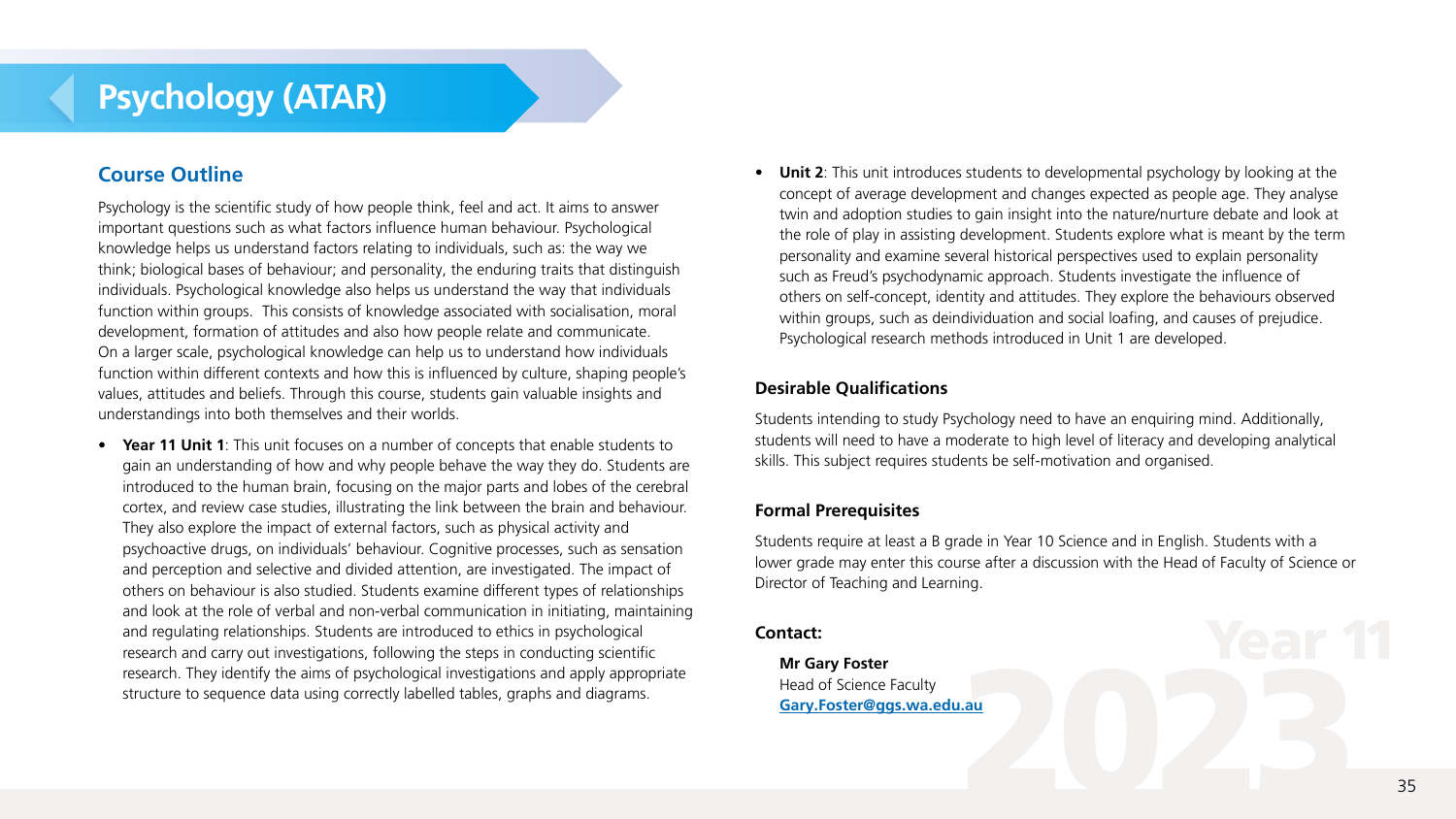# **Visual Arts (ATAR)**

# **Course Outline**

The Visual Arts ATAR course encompasses the practice and theory of the broad areas of art, craft and design. Students have opportunities to express their imagination, develop personal imagery, develop skills and engage in the making and presentation of artwork. They develop aesthetic understanding and a critical awareness that assists them to appreciate and make informed evaluations of art.

The course places value on divergence, uniqueness and individuality. It assists students to value and develop confidence in their own creative abilities and to develop a greater understanding of their environment, community and culture. The Visual Arts ATAR course engages students in a process that helps them develop motivation, self-esteem, discipline, collaborative practice and resilience, all of which are essential life skills. Enterprise and initiative are recognised and encouraged.

- **Unit 1 Differences**
- **Unit 2 Identities**

In the unit Differences, students consider differences arising from cultural diversity, place, gender, class and historical period. Differences relating to art forms, media and conventions may also provide a stimulus for exploration and expression. In the unit Identities, students explore concepts or issues related to personal, social, cultural or gender identity. They become aware that self‐ expression distinguishes individuals as well as cultures. Students use a variety of stimulus materials and use a range of investigative approaches as starting points to create artwork.

#### **Assessment Profile**

The Visual Art course in Year 11 is assessed in the four areas of Production, Analysis, Investigation and Examination. The Production area requires students to construct a body

of work that contains analytical and spontaneous drawings, personal reflections, art appreciation references, development of ideas and a variety of approaches to different media. It also involves the construction of a finished studio work. The Analysis section requires students to respond to analysis and evaluation of artwork sourced from a variety of forms, periods, times and/or cultures. The Investigation component requires students to investigate case studies involving research and visual analysis focused on Australian and/or international visual arts practice. Visual arts practice should be examined with consideration of context, such as historical, social and cultural factors which influence production and interpretation. The Examination component is typically conducted at the end of each semester and/or unit.

# **Desirable Qualifications**

A Year 11 Art student should be able to think creatively, have a sound understanding of the elements and principles of art and design, be competent at drawing and willing to experiment with ideas and concepts from both traditional and contemporary aesthetics. Good practical skills, past experiences coupled with the desire to work hard in a disciplined, creative and vibrant environment are desirable. An ability to write critically and with a sound understanding of the structures involved with essay writing would be advantageous for the Art History component.

## **Formal Prerequisites**

• It is desirable that students have studied Art in the junior secondary years.

## **Contact:**

**Mr Adam Derums** Visual Arts Teacher **[Adam.Derums@ggs.wa.edu.au](mailto:Adam.Derums%40ggs.wa.edu.au?subject=)**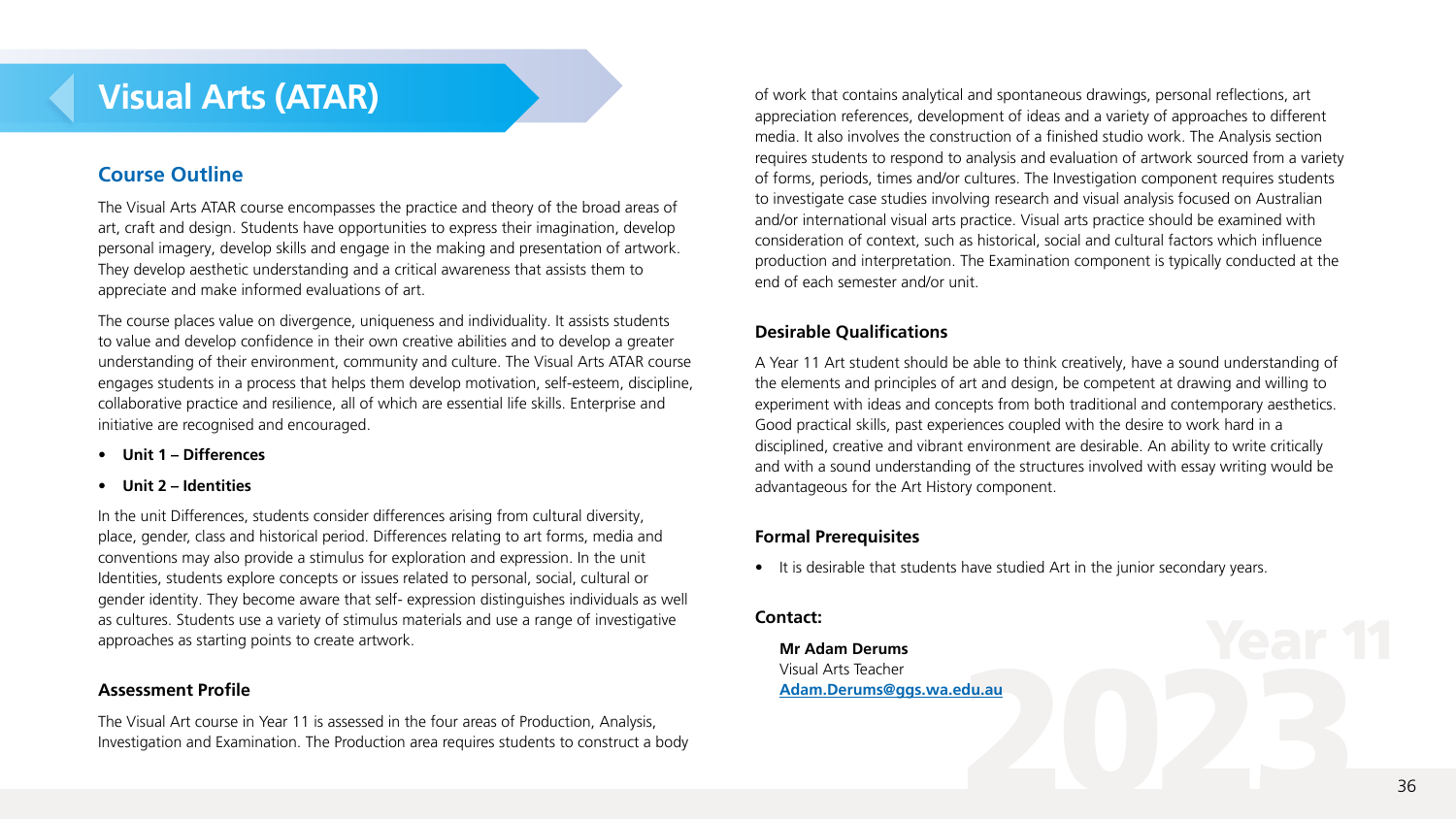# **English (General)**

# **Course Outline**

This course is designed to meet the needs of students who wish to enter the workforce or study at TAFE. Students will work in improving their functional and critical literacy in a number of ways as they encounter a range of visual and print texts.

The English General course involves a focus on comprehension strategies as well as language and textual analysis. Students need to use information to create texts and practise communicating and interacting with others. There is less focus on producing and responding to texts under timed in class pressure and students will have more opportunity to draft, edit and reflect on their work than those students completing ATAR courses.

## **Assessment Profile**

Students will not be required to sit examinations in English General. However, they will be required to complete an EST (Externally Set Task) as determined by SCSA. This written task will be worth 15% of a student's final mark. Other assessments consist of comprehending and responding to texts as well as composing original persuasive, interpretative or imaginative texts.

# **Desirable Qualifications**

The ability to self-organise and work steadily to focus on the improvement of reading, writing, viewing, speaking and listening skills is highly desirable.

## **Suggested Prerequisites**

- A level 3 in the OLNA test or successful completion of the Literacy Requirement in the Year 9 NAPLAN test is suggested.
- Being able to analyse written texts is needed.

#### **Contact:**

**Mr Ben Nilsson** Head of English Faculty **[Ben.Nilsson@ggs.wa.edu.au](mailto:Ben.Nilsson%40ggs.wa.edu.au?subject=)**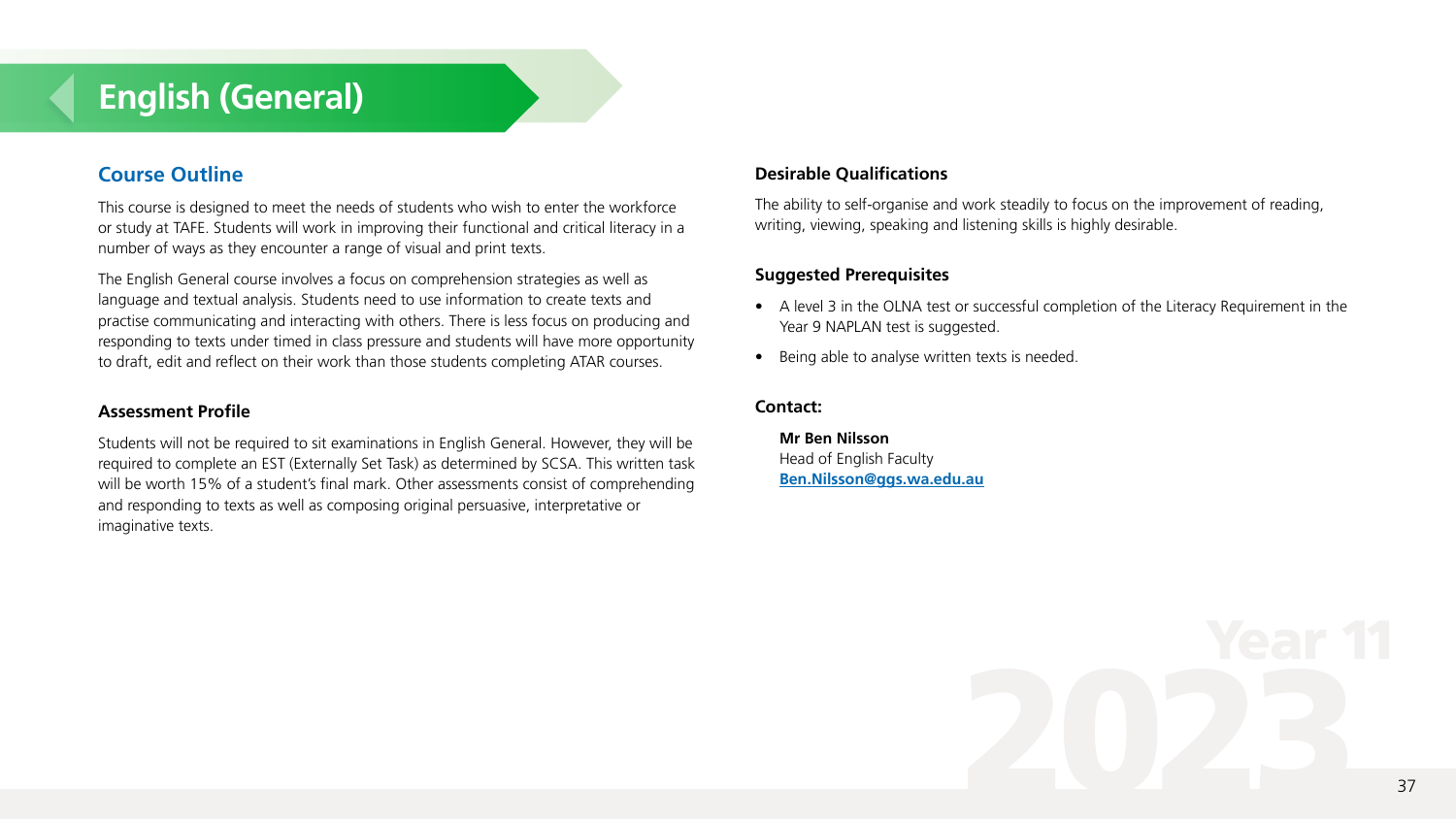# **Mathematics Essential (General)**

# **Course Outline**

Mathematics Essential is a General (Non-ATAR) course which focuses on using mathematics effectively, efficiently and critically to make informed decisions. It provides students with the mathematical knowledge, skills and understanding to solve problems in real contexts for a range of workplace, personal, further learning and community settings. This course provides the opportunity for students to prepare for post-school options of employment and further training.

## **Prerequisites**

• Students must have demonstrated the Western Australian Certificate of Education (WACE) standard of numeracy.

## **Contact:**

**Mrs Sarah Barnes** Head of Mathematics Faculty **Sarah.Barne[s@ggs.wa.edu.au](mailto:Sarah.Barnes%40ggs.wa.edu.au?subject=)**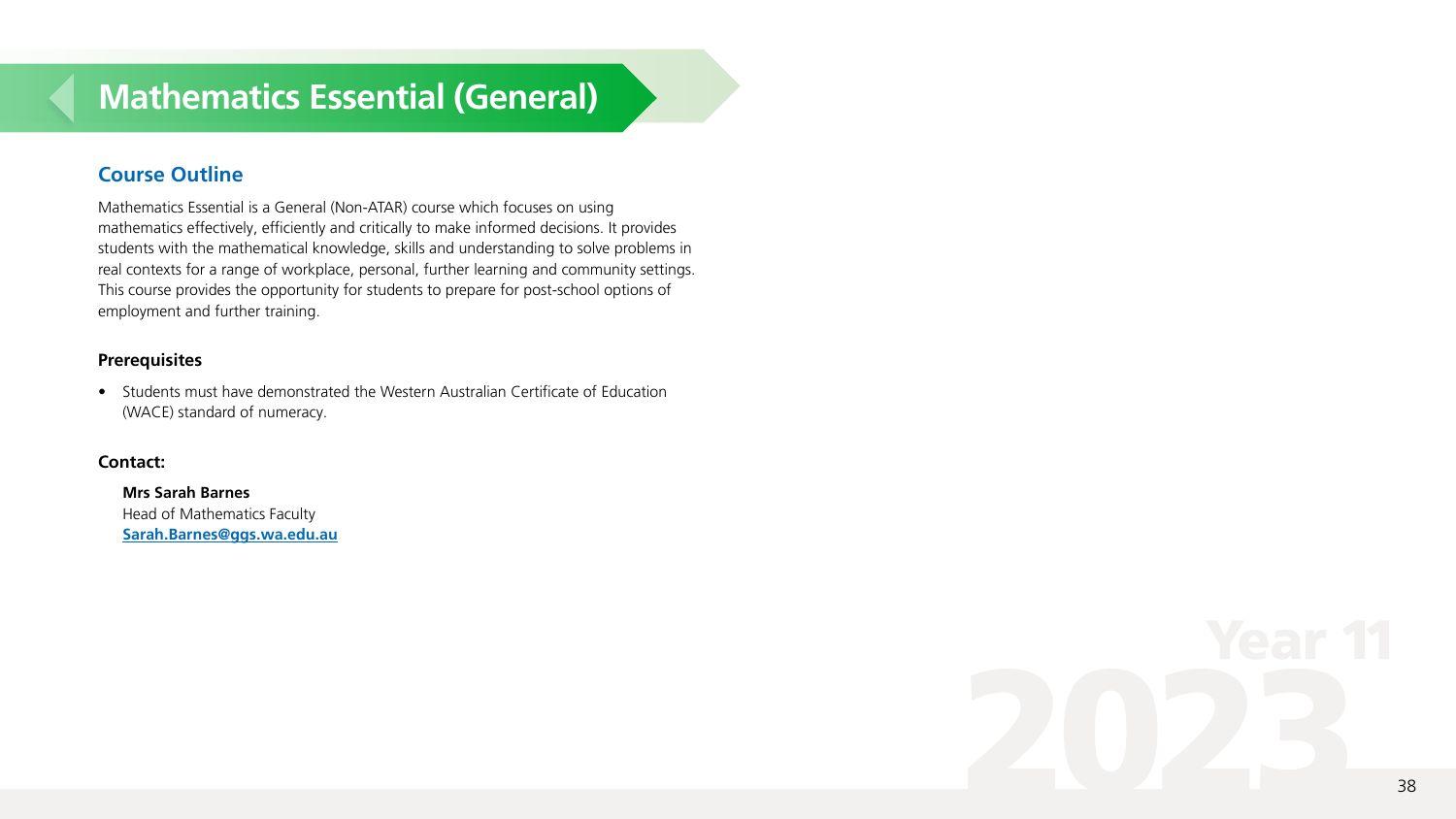# **Drama (General)**

# **Course Outline**

This is the pathway for Year 11 students who are interested in drama, but are not suited for a more academic ATAR course. This course will count towards secondary graduation, however, it will not count towards an ATAR score. While some students intend to make a career in drama and related fields, they also participate in drama for enjoyment and satisfaction.

The Drama General course focuses on aesthetic understanding and drama in practice as students integrate their knowledge and skills. They use the elements and conventions of drama to develop and present ideas and explore personal and cultural issues. They engage in drama processes, such as improvisation, play building, text interpretation, playwriting and dramaturgy which allow them to create original drama and interpret a range of texts written or devised by others. Their work in this course includes production and design aspects involving sets, costumes, makeup, props, promotional materials, stage management, front- of-house activities and sound and lighting. Increasingly, students use technologies, such as digital sound and multimedia. They present drama to a range of audiences and work in different performance settings. Through the Drama General course, they can understand the experience of other times, places and cultures in an accessible, meaningful and enjoyable way. Students are required to engage with the role of actor and designer – costume, lighting, sound and scenographer.

# **Oral and Written Communication**

Students will develop skills and abilities in multiple drama-based forms of communication. Students are to address appropriate aspects of written and oral communication through drama in performance and associated learning activities. This includes short and extended answer forms, graphic organisers, diagrams and illustrations with appropriate use of annotations and use of colour, interviews and other oral presentations, structuring of ideas and responses.

- **Unit 1 Dramatic Story Telling**
- **Unit 2 Drama Performance Events**

In Unit 1 – Dramatic Story Telling, students engage with the skills, techniques, processes and conventions of dramatic storytelling. Students view, read and explore relevant drama works and texts using scripts and/or script excerpts from Australian and/or world sources. In Unit 2 – Drama Performance Events, the focus is on performance events for an audience other than their class members. In participating in a drama performance event, students work independently and in teams to apply the creative process of devising and of interpreting Australian and/or world sources to produce drama that is collaborative and makes meaning.

#### **Assessment Profile**

Evidence of achievement of the course outcomes is derived from school based assessments. Students will be provided with a percentage mark and grade which will be weighted with Production (70%) and Response (30%)

# **Desirable Qualifications**

Interpersonal skills and the ability to participate effectively in collaborative learning as a team member while respecting individual differences. Experience in drama and performance would be advantageous.

# **Formal Prerequisites**

• Students who have previous Drama experience and have achieved a minimum C grade in either Drama or English.

## **Contact:**

**Mrs Lucy Felstead** Drama Teacher **[Lucy.Felstead@ggs.wa.edu.au](mailto:Lucy.Felstead%40ggs.wa.edu.au?subject=)**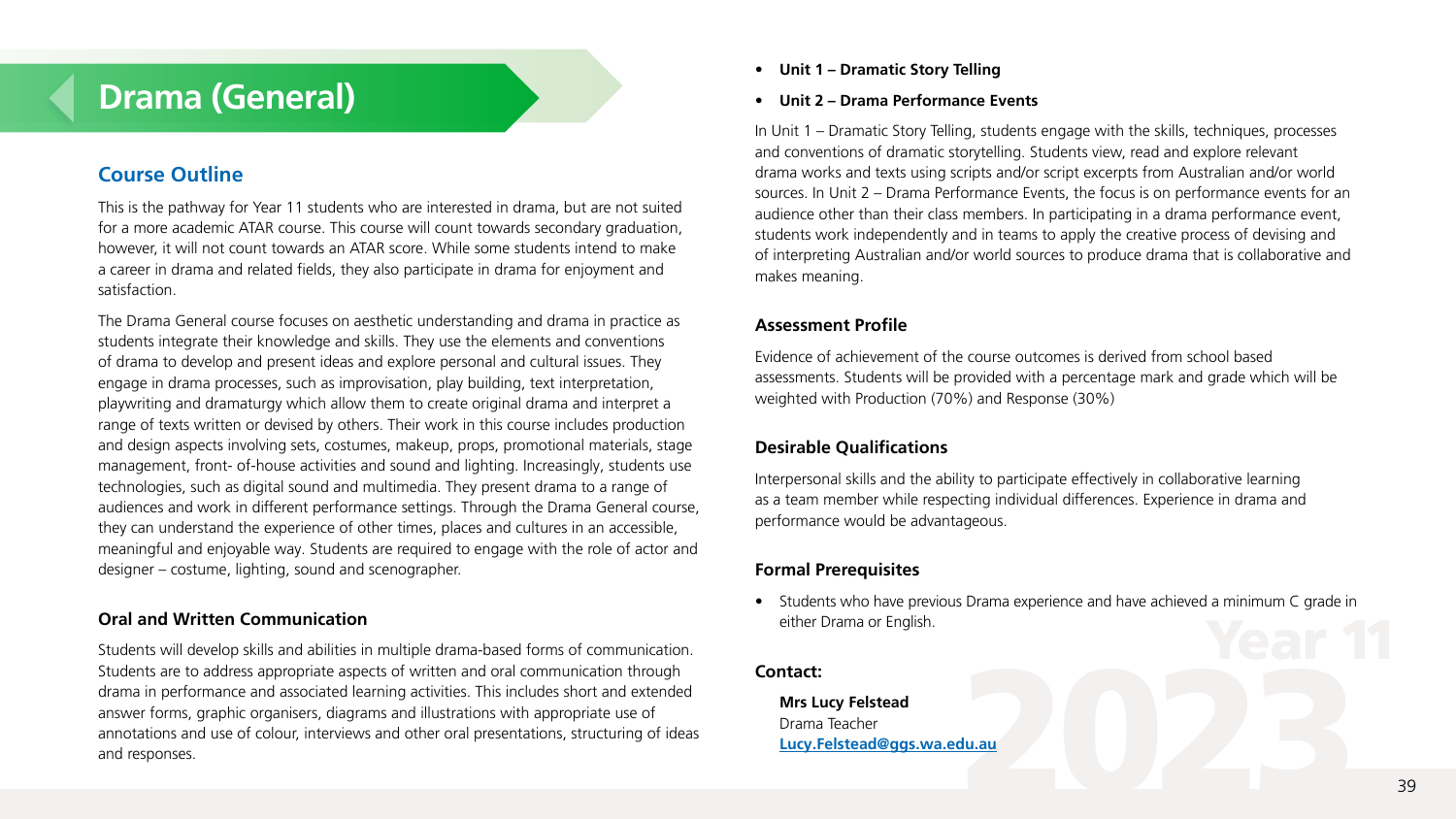# **Health Studies (General)**

# **Course Outline**

The Health Studies General course focuses on the study of health as a dynamic quality of human life. Students undertaking this course develop the knowledge, understanding and skills necessary to promote an understanding of the importance of personal and community action in promoting health.

The influence of social, environmental, economic and biological determinants of health is a key focus of the course. Other course content includes the influence of beliefs, attitudes and values on health behaviour, and the importance of self-management and interpersonal skills in making healthy decisions.

This course will prepare students for career and employment pathways in a range of health and community service industries. Students will have the opportunity to develop key employability and life skills, including communication, leadership, initiative and enterprise. Inquiry skills will equip students to adapt to current and future studies and work environments.

The Year 11 syllabus is divided into two units, each of one semester duration, which are typically delivered as a pair. The notional time for each unit is 55 class contact hours.

• **Unit 1** – This unit focuses on personal health and wellbeing and what it means to be healthy. Students explore factors which influence their health, and design action plans to improve health and achieve set goals. Key consumer health skills and concepts, and the relationship between beliefs, attitudes, values and health behaviour, and the impact of social and cultural norms, are introduced. Key self-management and interpersonal skills required to build effective relationships are explored. Health inquiry skills are developed and applied to investigate and report on health issues.

• **Unit 2** – This unit focuses on personal health and introduces the many factors which influence health. The notion of prevention is central to this unit, and students explore actions, skills and strategies to cope with health influences and improve health. In addition to health determinants, the influence of cognitive dissonance on decision making and the role of communities in shaping norms and expectations are explored. Self-management and cooperative skills are examined and students continue to develop and apply health inquiry skills.

## **Health Concepts**

- Holistic health
- Principles, frameworks, models and theories
- Actions and strategies
- Consumer health

# **Attitudinal and environmental influences**

- Beliefs, attitudes and values
- Social and cultural norms

# **Skills and processes**

- Self-management skills
- Health inquiry

# **Contact:**

**Mr Len Fernandes** Head of Faculty, Health & Physical Education **[Len.Fernandes@ggs.wa.edu.au](mailto:Len.Fernandes%40ggs.wa.edu.au?subject=)**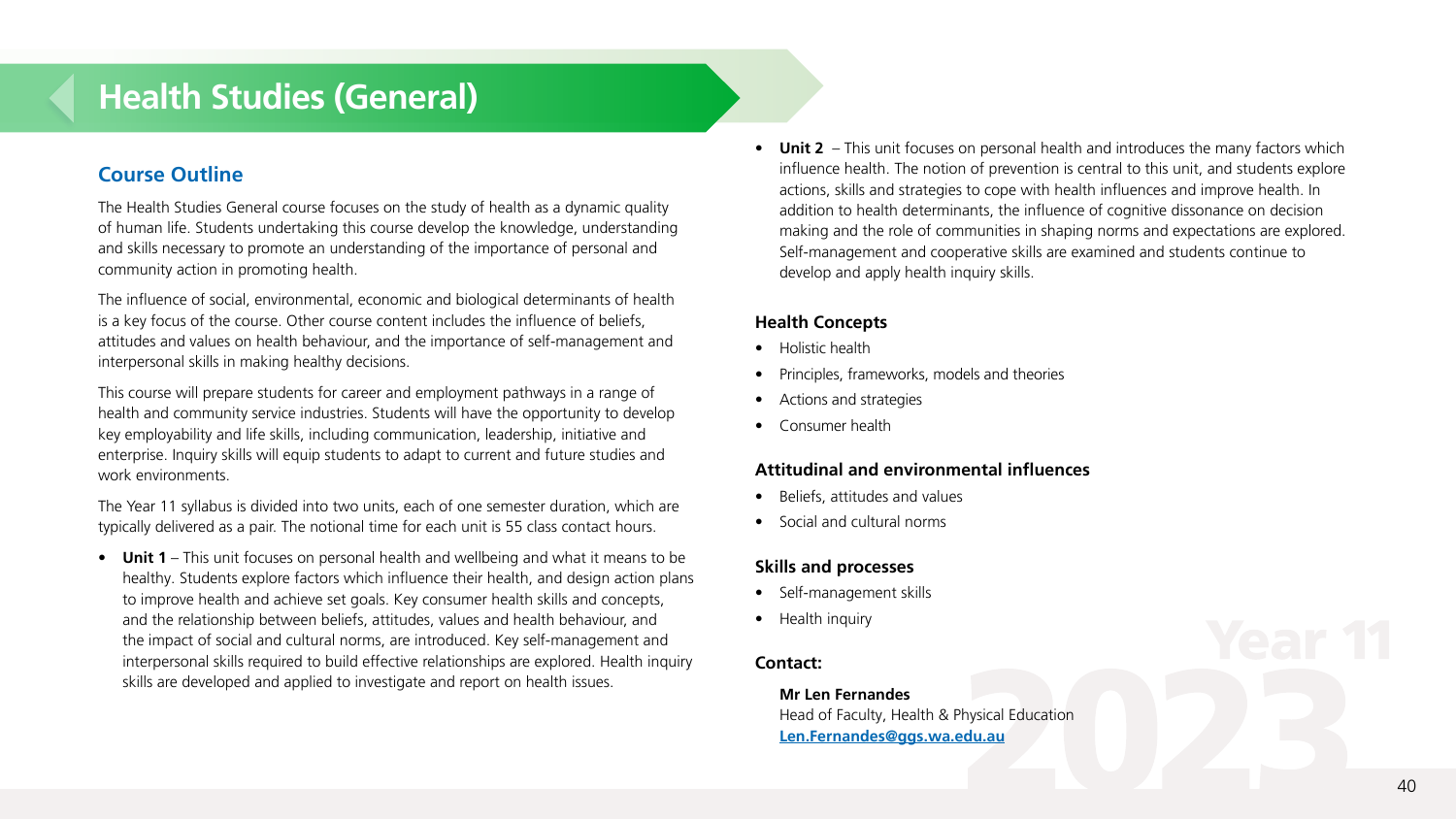# **Integrated Science (General)**

# **Course Outline**

This is a new, exciting General Science course in which students will study two units of applied science concepts and develop an understanding of broad scientific principles.

A variety of interesting contexts will be used for investigations and to teach and learn key scientific concepts. These may include:

- **Aerodynamics, Rockets and Space Travel**
- **Marine Biology and Oceanography**
- **Marine Organisms and Adaptations**
- **Ecosystems, Marine Ecology**
- **Environmental Management and Conservation, Marine Conservation**

Practical experiences and investigation will form an important part of this course of study. They will capture the imagination and provide motivation and valuable opportunities for students to learn science and to have fun investigating and working together to collect and interpret first- hand data in the field or the laboratory. In order to understand the interconnectedness of organisms to their physical environment, and the impact of human activity, students will analyse and interpret data collected through investigations in the context studied. They will also use sources relating to other Australian, regional and global environments.

# **Assessment Profile**

Approximately 80% of assessments will be research investigations, formal or practical investigations. The remaining marks will come from tests. There is no examination component for this course.

## **Recommendations**

Students should have a general interest in applied science across the fields of biology, chemistry and physics and enjoy engagement in scientific investigation.

# **Formal Prerequisites**

None.

# **Contact:**

**Mr Gary Foster** Head of Science Faculty **[Gary.Foster@ggs.wa.edu.au](mailto:Gary.Foster%40ggs.wa.edu.au?subject=)**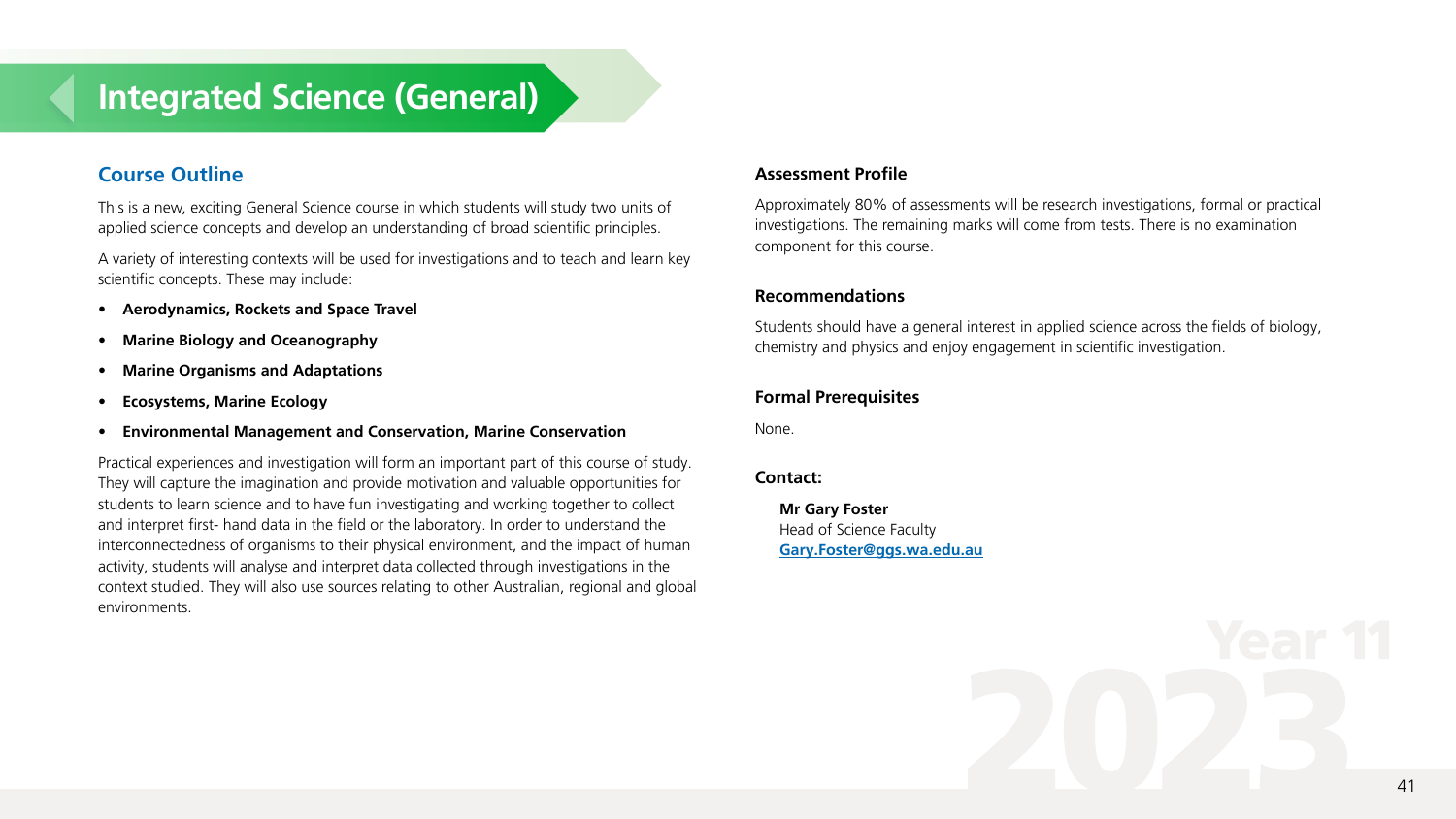# **Materials Design and Technology (Metals) (General)**

# **Course Outline**

This course is a practical course. Students work with metal and with the design and manufacture of products as the major focus. They have the opportunity to develop and practise skills that contribute to creating a physical product, while acquiring an appreciation of the application of a design process, and an understanding of the need for materials sustainability. They will learn and practise manufacturing processes and technologies, including principles of design, planning and management. Students will also learn how to communicate their ideas effectively using hand sketching techniques, Solidworks CAD program and CNC prototyping.

In Semester 1 students interact with a variety of items that have been specifically designed to meet certain needs. They are introduced to the fundamentals of design. They learn to communicate various aspects of the technology process by constructing what they design. Throughout the process, students learn about the origins, classifications, properties and suitability for purpose of the materials they are using, and are introduced to a range of production equipment and techniques. They develop materials manipulation skills and production management strategies, and are given the opportunity to realise their design ideas through the production of their design project.

In Semester 2 students interact with products designed for a specific market. They use a range of techniques to gather information about existing products and apply the fundamentals of design. Students learn to conceptualise and communicate their ideas and various aspects of the design process within the context of constructing what they design. Throughout the process, students learn about the origins, classifications, properties and suitability for end use of materials they are working with. Students are introduced to a range of technology skills and are encouraged to generate ideas and realise them through the production of their design projects. They work within a defined environment and learn to use a variety of relevant technologies safely and effectively. Students, in consultation

with teachers, select projects of interest and then design and make products suitable for a specific market.

# **Assessment Profile**

There are a number of assessment tasks and an examination that are used to produce a course mark and a grade for each unit. The different types of assessment will include Design (research), Production (project) and Response (tests and examination).

# **Desirable Qualifications**

A genuine interest required in designing and making metal objects. Students also require the ability to work neatly and accept the importance of exceptional presentation of their work. They must possess good time management skills and the ability work to strict deadlines. Students should possess good hand skills and general knowledge of materials, tools and processes. In addition, students must be prepared to spend a significant amount of time working on design exercises.

# **Contact:**

**Mr Adam Preston** Technologies Teacher **Adam.Presto[n@ggs.wa.edu.au](mailto:Adam.Preston%40ggs.wa.edu.au?subject=)**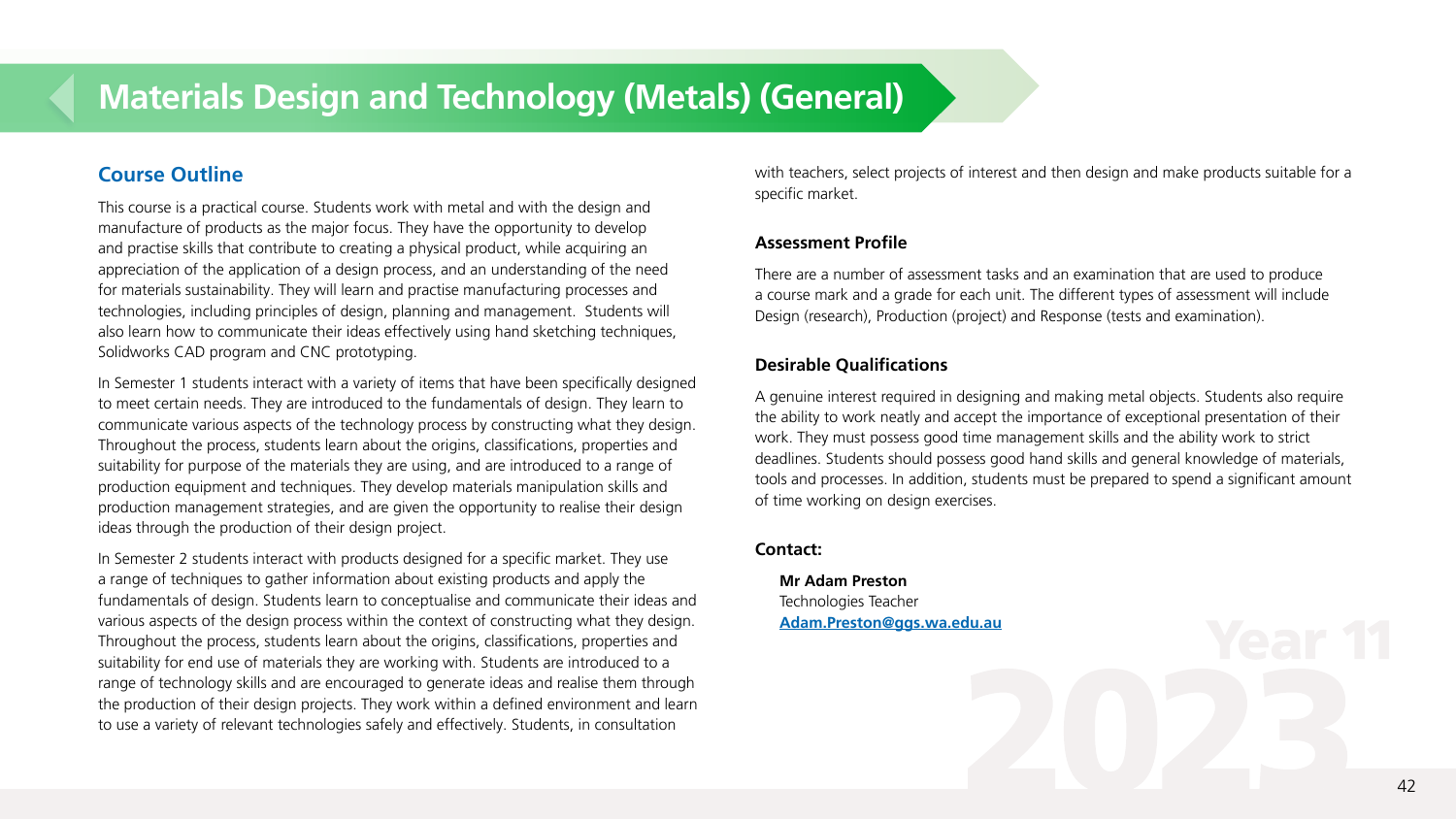# **Materials Design and Technology (Wood) (General)**

# **Course Outline**

This course is a practical course. Students work with wood and with the design and manufacture of products as the major focus. They have the opportunity to develop and practise skills that contribute to creating a physical product, while acquiring an appreciation of the application of a design process; and an understanding of the need for materials sustainability. They will learn and practise manufacturing processes and technologies, including principles of design, planning and management. Students will also learn how to communicate their ideas effectively using hand sketching techniques, Solidworks CAD program and CNC prototyping.

In Semester 1 students interact with a variety of items that have been specifically designed to meet certain needs. They are introduced to the fundamentals of design. They learn to communicate various aspects of the technology process by constructing what they design. Throughout the process, students learn about the origins, classifications, properties and suitability for purpose of the materials they are using, and are introduced to a range of production equipment and techniques. They develop materials manipulation skills and production management strategies, and are given the opportunity to realise their design ideas through the production of their design project.

In Semester 2 students interact with products designed for a specific market. They use a range of techniques to gather information about existing products and apply the fundamentals of design. Students learn to conceptualise and communicate their ideas and various aspects of the design process within the context of constructing what they design. Throughout the process, students learn about the origins, classifications, properties and suitability for end use of materials they are working with. Students are introduced to a range of technology skills and are encouraged to generate ideas and realise them through

the production of their design projects. They work within a defined environment and learn to use a variety of relevant technologies safely and effectively. Students, in consultation with teachers, select projects of interest and then design and make products suitable for a specific market.

# **Assessment Profile**

There are a number of assessment tasks and an examination that are used to produce a course mark and a grade for each unit. The different types of assessment will include Design (research 25%), Production (project 60%) and Response (tests and examination 15%).

## **Desirable Qualifications**

A genuine interest is required in designing and making wooden products. Students also require the ability to work neatly and accept the importance of exceptional presentation of their work. They must possess good time management skills and the ability to work to strict deadlines. Students should possess good hand skills and general knowledge of materials, tools and processes. In addition, students must be prepared to spend a significant amount of time working on design exercises.

## **Contact:**

**Mr Marco Tolomei** Head of Design & Technology Faculty **Marco.Tolomei[@ggs.wa.edu.au](mailto:Marco.Tolomei%40ggs.wa.edu.au?subject=)**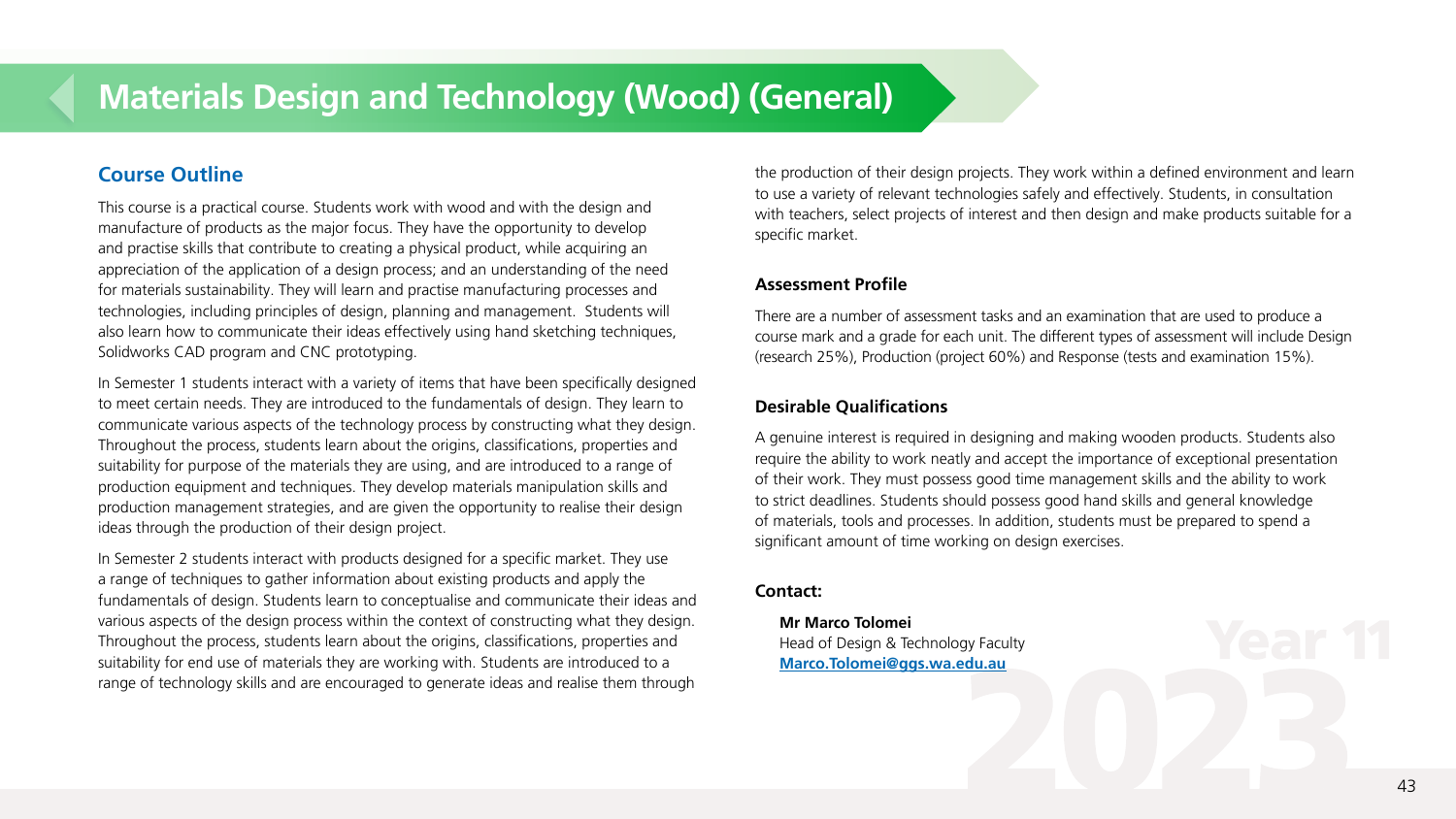# **Media Production and Analysis (General)**

# **Course Outline**

This is the pathway for Year 11 students who are interested in the Media, but are not suited for an academic ATAR course. This course will count towards secondary graduation, however, it will not count towards an ATAR score. It is primarily a production based course.

The Media Production and Analysis General course aims to prepare all students for a future in a digital and interconnected world by providing the skills, knowledge and understandings to tell their own stories and interpret others' stories. Students learn the languages of media communication and how a story is constructed using representations. Students are encouraged to explore, experiment and interpret their world, reflecting and analysing contemporary life while understanding that this is done under social, cultural and institutional constraints. Students as users and creators of media products, consider the important role of audiences and their context.

- **Unit 1 Mass Media**: The focus for this unit is the Mass Media. Within this broad focus, students reflect on their own use of the media, common representations, including the examination of characters, stars and stereotypes and the way media is constructed and produced.
- **Unit 2 Point of View**: The focus for this unit is Point of View, a concept that underpins the construction of all media work. In this unit, students will be introduced to the concept and learn how a point of view can be constructed. They will analyse media work and construct a point of view in their own productions.

#### **Assessment Profile**

Evidence of achievement of the course outcomes is derived from school based assessments. Students will be provided with a percentage mark and grade which will be weighted with Production (70%) and Response (30%).

## **Desirable Qualifications**

Organisation and time management skills are highly desirable, as is an ability to work independently and in small groups. Experience in media textual analysis would also be advantageous, but not mandatory as this is an introduction course.

# **Formal Prerequisites**

• A minimum C grade in either Media or English.

## **Contact:**

**Mr Brad Minchin** Head of Arts Faculty **[Brad.Minchin@ggs.wa.edu.au](mailto:Brad.Minchin%40ggs.wa.edu.au?subject=)**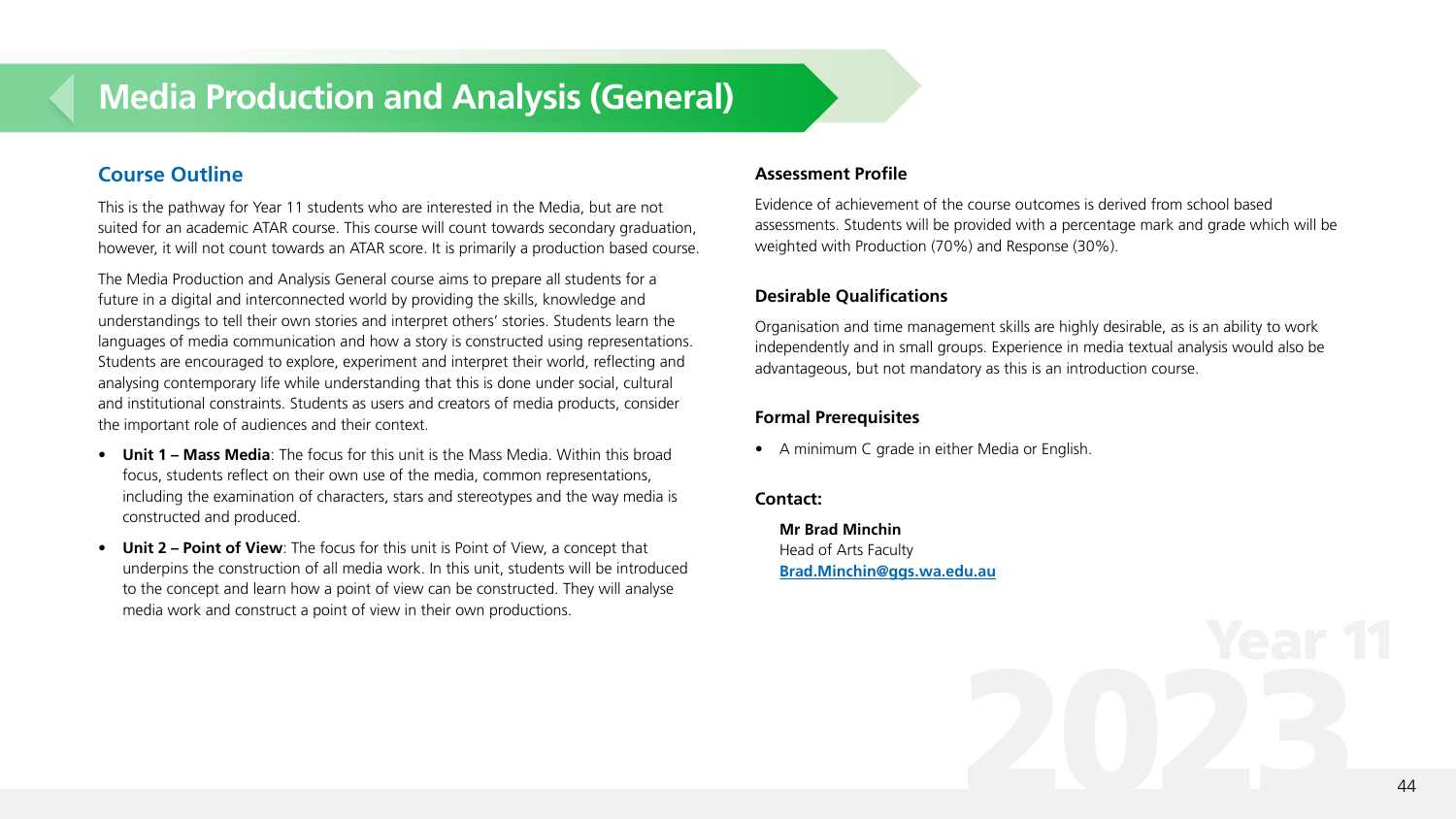# **Outdoor Education (General)**

# **Course Outline**

The Outdoor Education General course is based on the experiential learning cycle. This cycle is made up of three stages: plan, do and review. Students plan for outdoor experiences, participate in these experiences and reflect on their involvement.

The course lends itself to an integrated approach between practical experiences, the environment and conceptual understandings. Students develop self-awareness by engaging in a range of challenging outdoor activities. They enhance personal and group skills and build confidence, empathy and self-understanding. Working with others enables students to better understand group dynamics, and enhance their leadership qualities and decisionmaking abilities, while showing respect for self, others and the environment.

Students plan and participate in a range of outdoor activities and develop knowledge and skills for participating safely in these activities. They learn to assess risk and identify and apply appropriate management strategies and emergency response procedures.

- **Unit 1 Experiencing the Outdoors**: Students are encouraged to engage in outdoor adventure activities. An experiential approach is used to discover what being active in the environment is all about. Students are introduced to outdoor adventure activities where they can develop and improve technical skills and apply appropriate practices to ensure safe participation. They understand basic planning and organisational requirements necessary for them to participate in safe, short duration excursions/expeditions in selected outdoor activities. They begin developing skills in roping and navigation. Students are introduced to personal skills and interpersonal skills, including self-awareness, communication and leadership. Features of natural environments and examples of local environmental management and 'Leave no Trace' principles are introduced.
- **Unit 2 Facing Challenges in the Outdoors**: This unit offers the opportunity to engage in a range of outdoor activities that pose challenges and encourage students to

step outside their comfort zone. Students consider planning and resource requirements related to extended excursions/short-duration expeditions. They are introduced to simple risk assessment models to assist decision-making and apply safe practices to cope with challenging situations and environments. They develop time management and goal-setting skills to work with others and explore strategies for building group relationships. The understand the main styles of leadership and how to use strategies to promote effective groups. Features of natural environments and components of the weather are introduced. Conservation, biodiversity and environmental management plans are also introduced.

# **Organisation of content**

The course content is divided into three areas:

- Outdoor experiences
- Self and others
- Environmental awareness.

## **Contact:**

**Mr Martin Dell** Outdoor Education Teacher **Martin.Del[l@ggs.wa.edu.au](mailto:Martin.Dell%40ggs.wa.edu.au?subject=)**

**Mr Len Fernandes** Head of Faculty, Health & Physical Education **[Len.Fernandes@ggs.wa.edu.au](mailto:Len.Fernandes%40ggs.wa.edu.au?subject=)**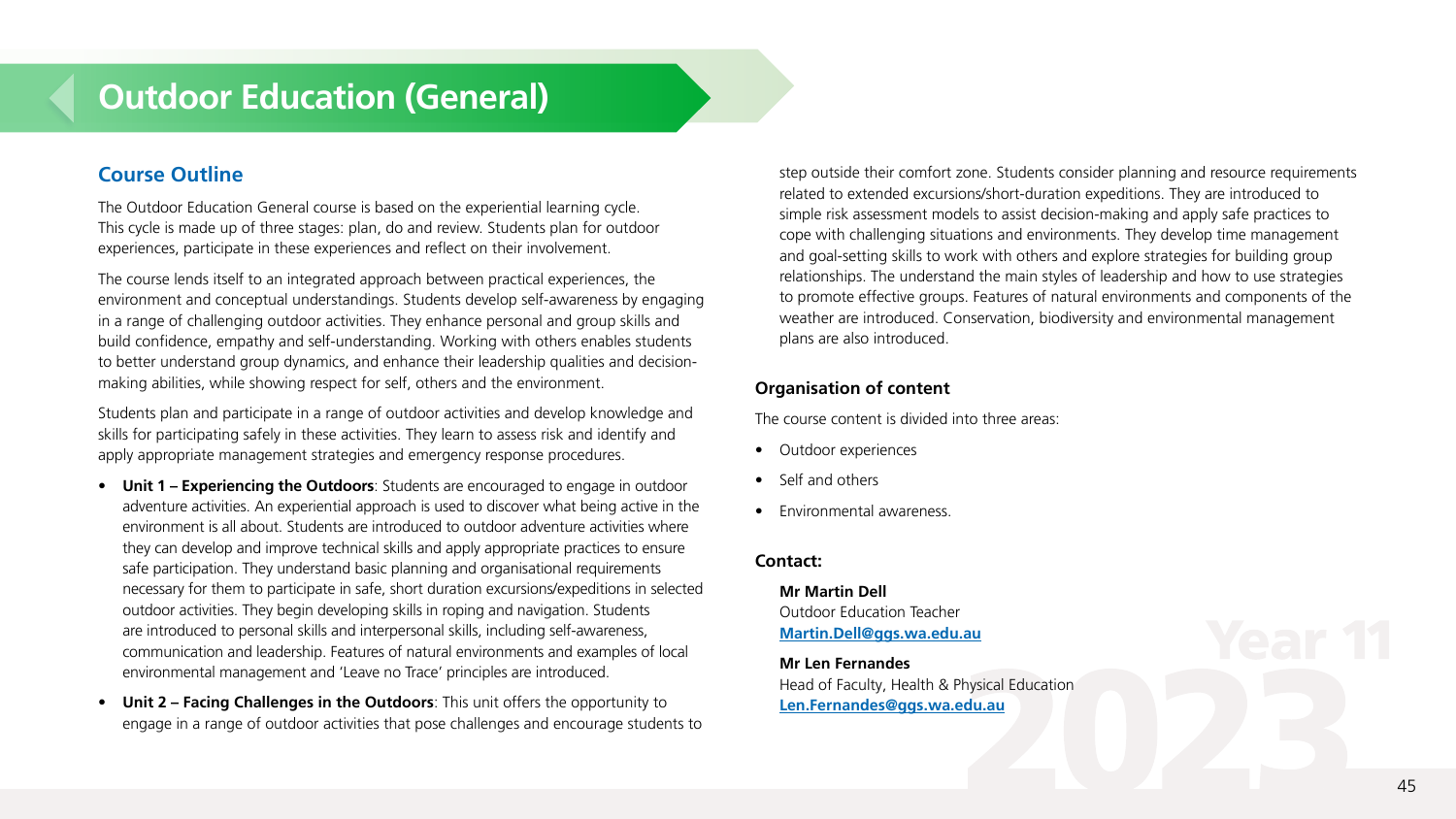# **Physical Education Studies (General)**

# **Course Outline**

The Physical Education Studies General course contributes to the development of the whole person. It promotes the physical, social and emotional growth of students. Throughout the course, emphasis is placed on understanding and improving performance in physical activities. The integration of theory and practice is central to studies in this course.

The Physical Education Studies General course focuses on the complex interrelationships between motor learning and psychological, biomechanical and physiological factors that influence individual and team performance. Students engage as performers, leaders, coaches analysts and planners of physical activity. Physical activity serves both as a source of content and data and as a medium for learning. Learning in the Physical Education Studies General course cannot be separated from active participation in physical activities and involves students in closely integrated written, oral and physical learning experiences based upon the study of selected physical activities.

The course appeals to students, with varying backgrounds, physical activity knowledge and dispositions. Students analyse the performance of themselves and others, apply theoretical principles and plan programs to enhance performance. Physical activity and sport are used to develop skills and performance, along with an understanding of physiological, anatomical, psychological, biomechanical and skill learning applications.

The course prepares students for a variety of post-school pathways, including immediate employment or tertiary studies. It provides students with an increasingly diverse range of employment opportunities in the sport, leisure and recreation industries, education, sport development, youth work and health and medical fields linked to physical activity and sport. The course also equips students to take in volunteer and leadership roles in community activities.

The Year 11 syllabus is divided into two units, each of one semester duration, which are typically delivered as a pair. The notional time for each unit is 55 class contact hours.

- **Unit 1**: The focus of this unit is the development of students' knowledge, understanding and application of anatomical, physiological and practical factors associated with performing in physical activities.
- **Unit 2**: The focus of this unit is the impact of physical activity on the body's anatomical and physiological systems. Students are introduced to these concepts which support them to improve their performance as team members and/or individuals.

The course content is divided into six interrelated content areas:

- Developing physical skills and tactics
- Motor learning and coaching
- Functional anatomy
- Biomechanics
- Exercise physiology
- Sport psychology.

## **Contact:**

**Mr Len Fernandes** Head of Faculty, Health & Physical Education **[Len.Fernandes@ggs.wa.edu.au](mailto:Len.Fernandes%40ggs.wa.edu.au?subject=)**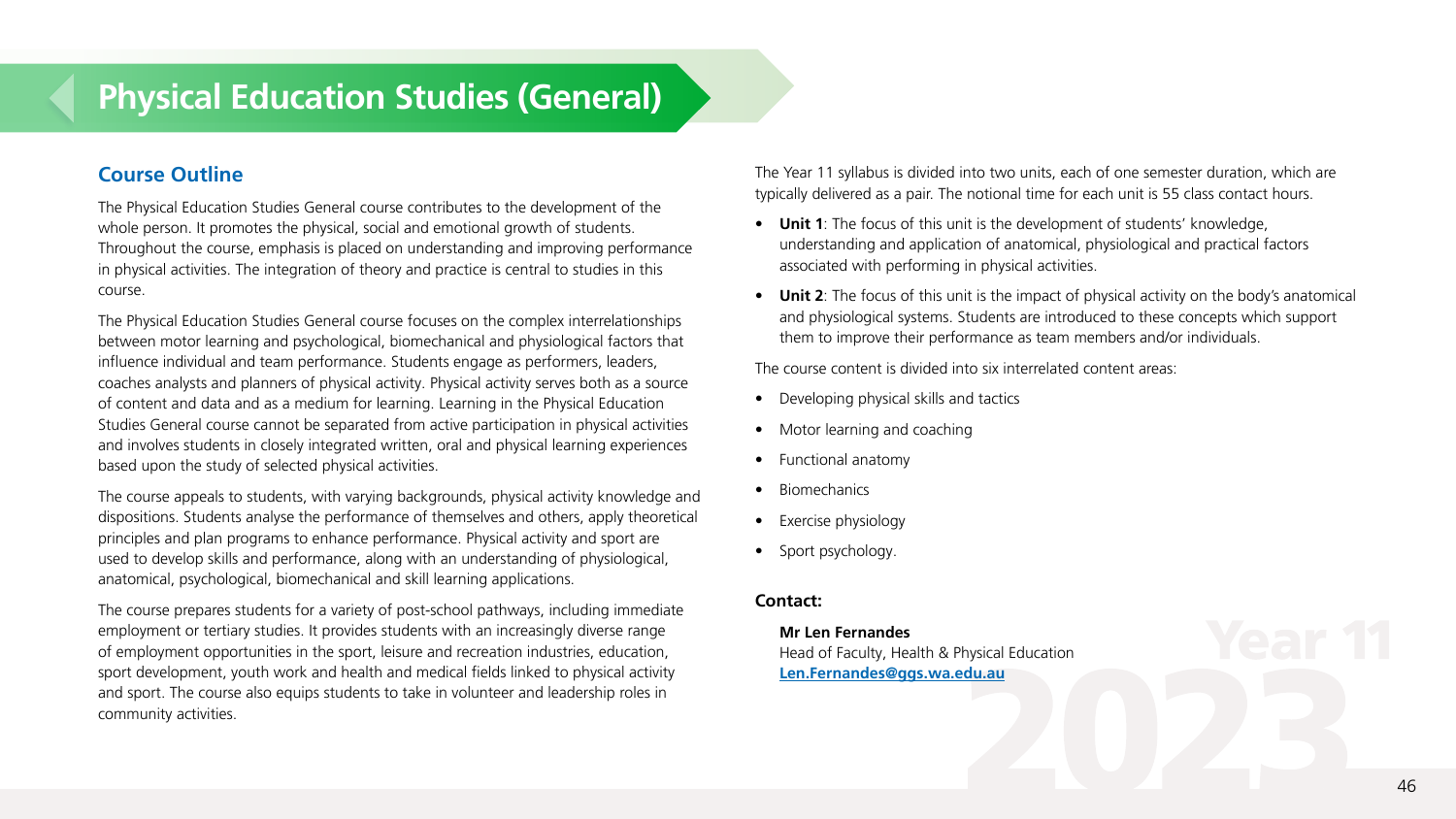# **Politics and Law (General)**

# **Course Outline**

The Politics and Law (General) course provides an examination of the processes of decision making concerning society's collective future. It aims to develop an understanding of the principles, structures, institutions and processes of Australia's political and legal system and the complexities of government, making comparisons with alternative political and legal systems.

The course begins by asking 'what is the function of law?' before investigating the foundations of Australia's democracy based on Westminster conventions. The processes for making law are also covered. The program then compares Australia with a nondemocratic country, China before returning to the ways individuals make political decisions that affect law making in Australia.

In Unit 2 the focus of the General course is on the development, emergence and protection of human rights in Australia and abroad. It is studied through the context of Australia's common law, statutory and constitutional protections as well as our country's obligations under international human rights treaties.

Both Units 1 and 2 build knowledge and content gained in the Civics and Citizenship courses in Years 7-10. Students who have an interest in political or legal issues in Australia and globally would find this course an ideal fit.

#### **Contact:**

#### **Mrs Leah Truscott**

Head of Humanities and Social Sciences Faculty (08) 9377 8513 **[Leah.Truscott@ggs.wa.edu.au](mailto:Leah.Truscott%40ggs.wa.edu.au?subject=)**

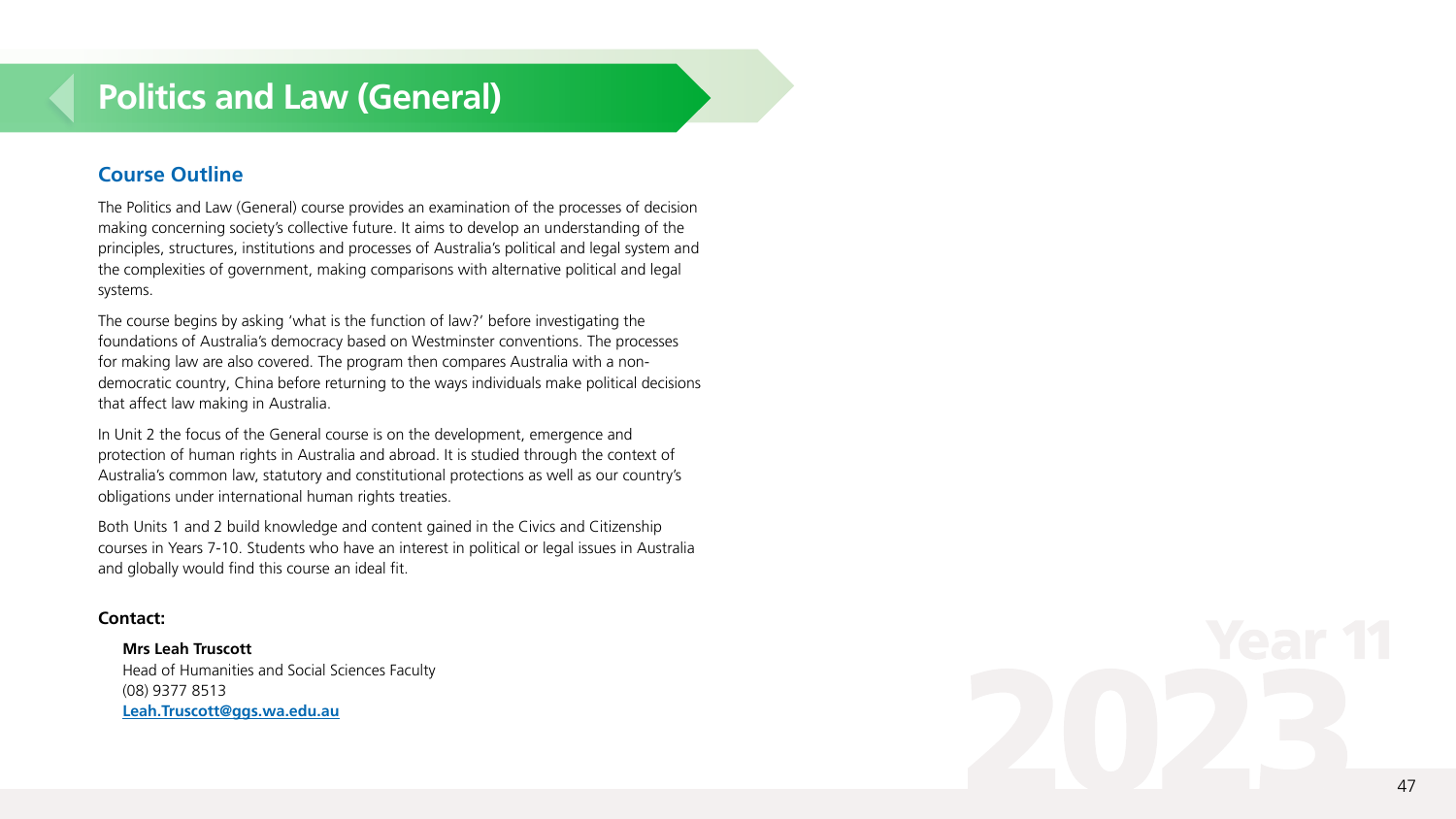# **Visual Arts (General)**

# **Course Outline**

This is the pathway for Year 11 students who are interested in Visual Arts, but are not suited for more academic ATAR course. This course will count towards secondary graduation, however it will not count towards an ATAR score. It is primarily a production based course.

The Visual Arts General course encompasses the practice and theory of the broad areas of art, craft and design. Students have opportunities to express their imagination and develop personal imagery, skills and engage in the making and presentation of artworks. They develop aesthetic understandings and a critical awareness that assists them to appreciate and make informed evaluations of art.

- **Unit 1 Experiences**: The focus for this unit is Experiences. Students develop artworks based on their lives and personal experiences, observations of the immediate environment, events and/or special occasions. They participate in selected art experiences aimed at developing a sense of observation.
- **Unit 2 Explorations**: The focus for this unit is Explorations. Students explore ways to generate and develop ideas using a variety of stimulus materials and explorations from their local environment. They use a variety of inquiry approaches, techniques and processes when creating original artworks.

## **Assessment Profile**

Evidence of levels of achievement of the course outcomes are derived from school based assessments. Students will be provided with a percentage mark and grade which will be weighted with Production (70%), Analysis (15%) and Investigation (15%).

# **Desirable Qualifications**

Organisation and time management skills are highly desirable, as is an ability to work independently. Experience in Visual Arts would also be advantageous, but not mandatory as this is an introduction course.

## **Formal Prerequisites**

• A minimum C grade in either Visual Arts or English.

## **Contact:**

**Mr Adam Derums** Visual Arts Teacher **[Adam.Derums@ggs.wa.edu.au](mailto:Adam.Derums%40ggs.wa.edu.au?subject=)**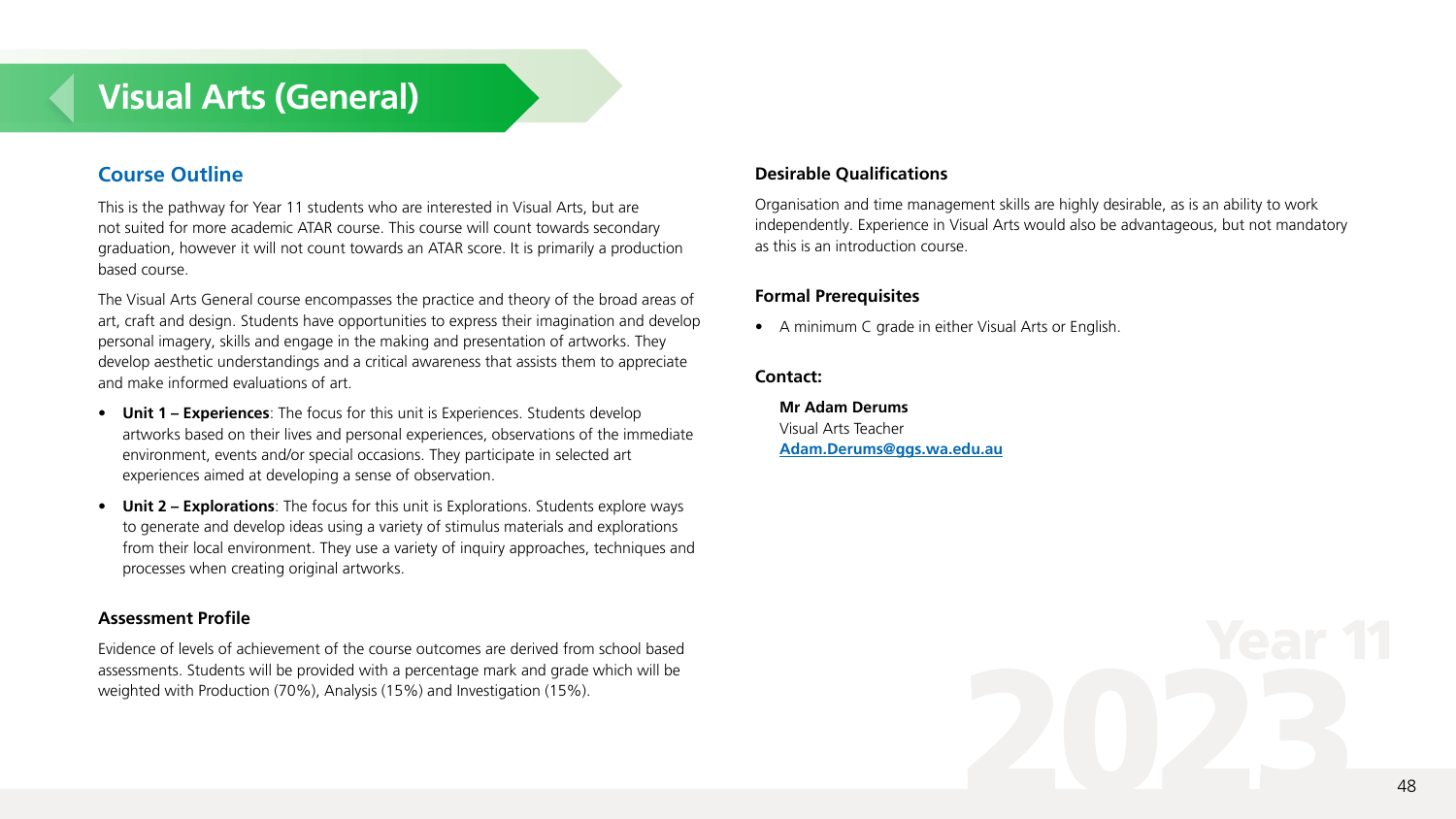# **English (Foundation)**

# **Course Outline**

Foundation courses are typically for students who need intensive development of English literacy skills. Only students who have received a Level 1 or 2 in the OLNA tests may enrol in English Foundation. Students who have achieved the literacy standard for secondary graduation are not eligible to enrol in this course.

Please note the requirements of when students must leave the Foundation course for General English as per SCSA regulations:

Students who meet the minimum standards of literacy and/or numeracy in Semester 1 of Year 11 can choose to continue in the Foundation course in Semester 2 of that year. However, they need to change to the General English course for Year 12. Students may also change to the General course part way through.

Students who meet the minimum standard of literacy in Semester 2 of Year 11 or during Year 12 will be permitted to continue in Foundation English in Year 12.

English Foundation focuses on improving standards of literacy through reading, writing, viewing, speaking and listening with students covering the contexts of literacy for work, literacy for community participation, literacy for everyday personal contexts and literacy for learning.

# **Assessment Profile**

Students will not be required to sit examinations in English Foundation. Other assessments consist of comprehending and responding to texts as well as composing original persuasive, interpretative or imaginative texts. The focus of class work and assessments is to build the requisite literacy skills as well as achieving a satisfactory result in the OLNA test. However, Year 12 students will need to sit an EST (Externally Set Task) as determined by SCSA. This will be worth 15% of a student's final mark.

# **Desirable Qualifications**

• The ability to self-organise and work steadily to the improvement of reading and writing skills is highly desirable.

# **Formal Prerequisites:**

• A level 1 or 2 in the OLNA test is required.

# **Contact:**

**Mr Ben Nilsson** Head of English Faculty **[Ben.Nilsson@ggs.wa.edu.au](mailto:Ben.Nilsson%40ggs.wa.edu.au?subject=)**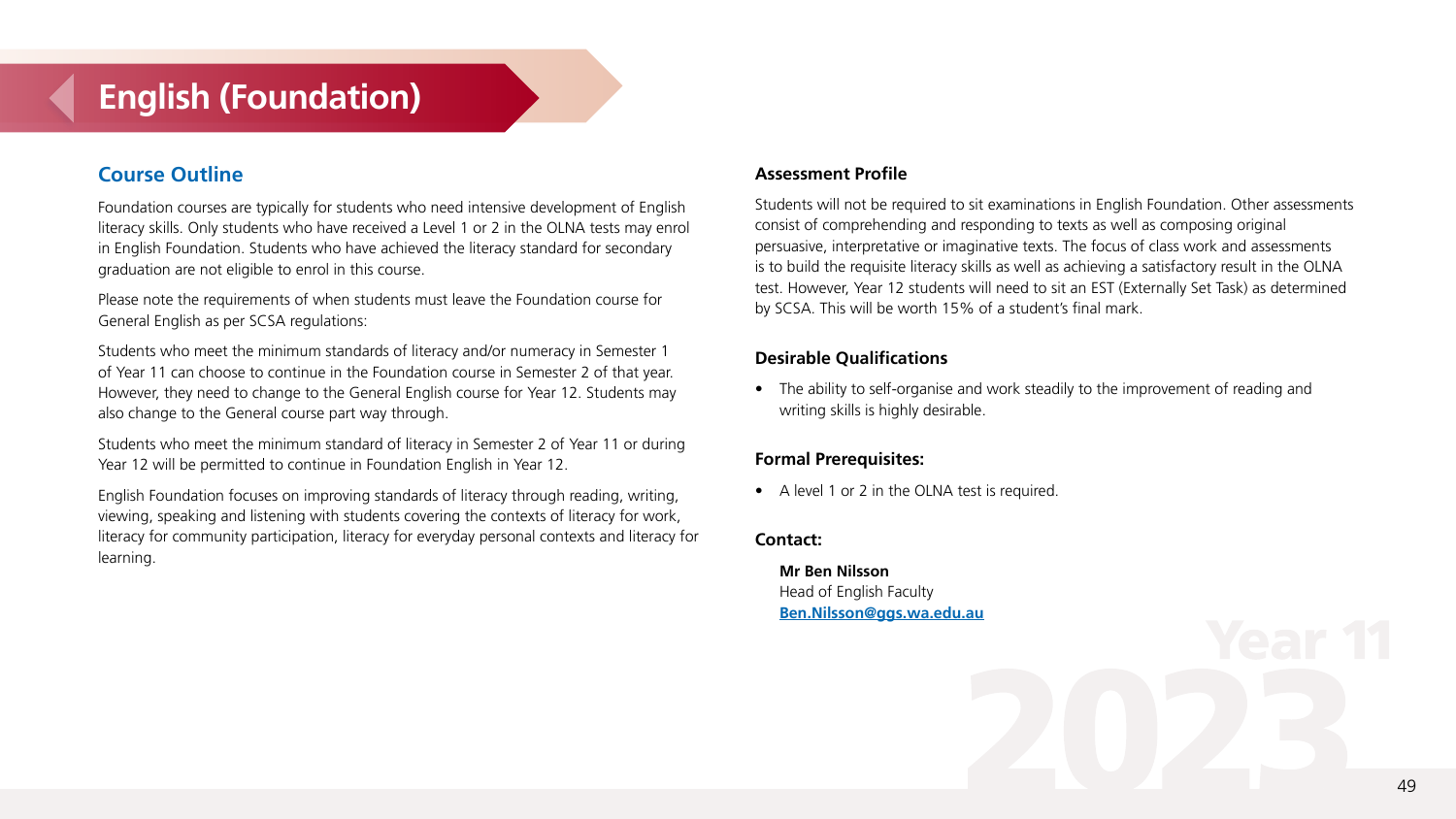# **Mathematics (Foundation)**

# **Course Outline**

Mathematics Foundation is a General course which focuses on building the capacity, confidence and disposition to use mathematics to meet the numeracy standard for the WACE. It provides students with the knowledge, skills and understanding to solve problems across a range of contexts, including personal, community and workplace/ employment. This course provides the opportunity for students to prepare for post-school options of employment and further training.

## **Contact:**

**Mrs Sarah Barnes** Head of Mathematics Faculty **Sarah.Barne[s@ggs.wa.edu.au](mailto:Sarah.Barnes%40ggs.wa.edu.au?subject=)**

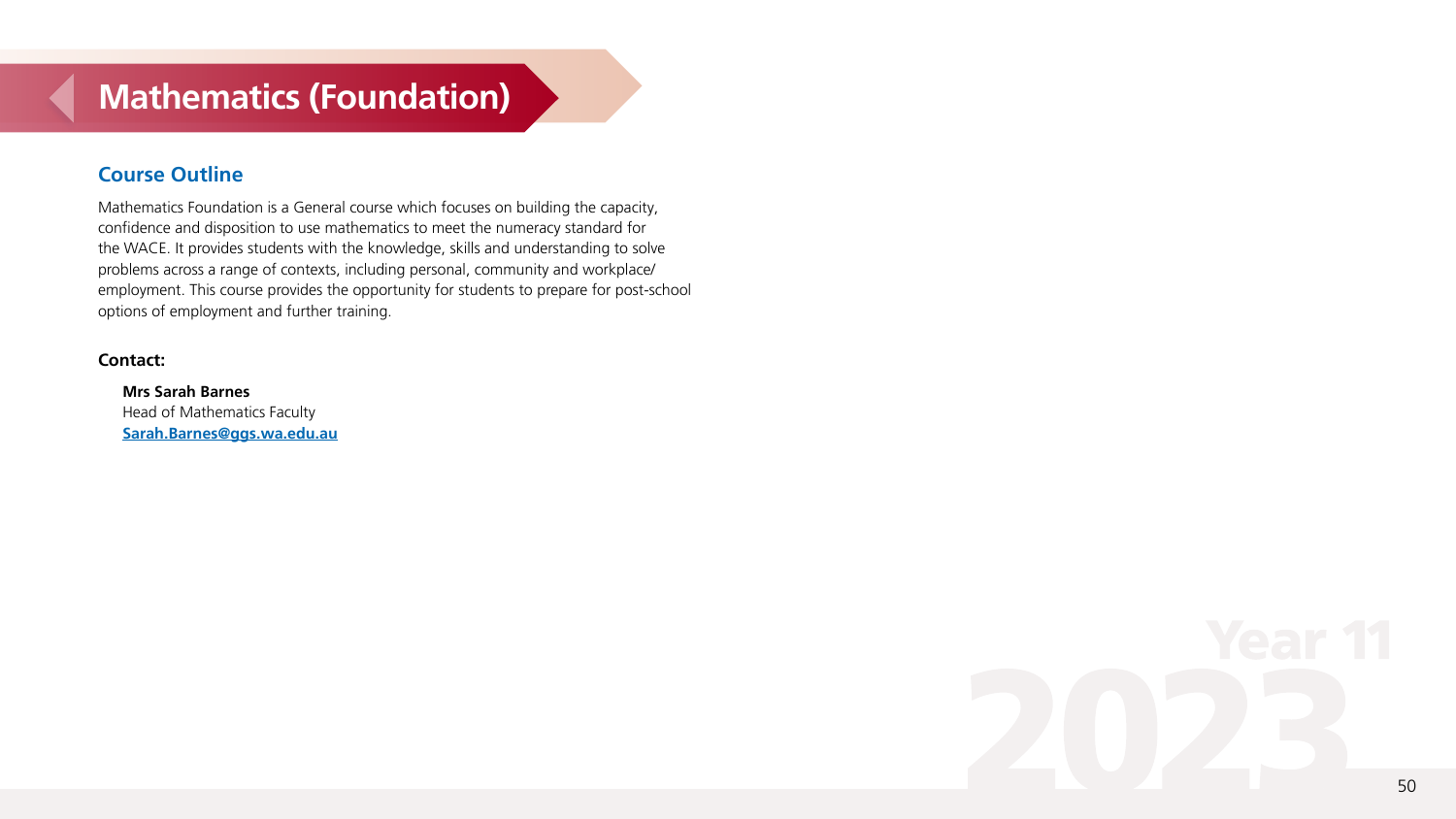# **Certificate II in Music Industry (VET Course Code: CUA20615)**

# **Course Outline**

This course will allow students to gain skills and knowledge in a range of areas pertinent to contemporary music industry practices. Students will be exposed to musical and sound concepts that allow them to learn skills for playing and singing music, using technical equipment and computers, recording and editing sound and preparing themselves for performances of various types, genres and sizes.

The course delivered in 2023 will consist of the following Units of Competency (UoC's):

| <b>UOC Code</b>              | <b>UOC Title</b>                                        |
|------------------------------|---------------------------------------------------------|
| BSBWHS201 (Core Unit)        | Contribute to health and safety of self and others      |
| <b>BSBWOR203 (Core Unit)</b> | Work effectively with others                            |
| CUAIND201 (Core Unit)        | Develop and apply creative arts industry knowledge      |
| <b>CUAMLT201 (Elective)</b>  | Develop and apply musical ideas and listening skills    |
| CUAMPF204 (Elective)         | Play or sing music from simple written notation         |
| CUAMCP301 (Elective)         | Compose simple songs or musical pieces                  |
| CUAMPF203 (Elective)         | Develop ensemble skills to perform simple musical parts |
| CUAMLT202 (Elective)*        | Apply knowledge of music culture to music making        |
| CUAMCP201 (Elective)*        | Incorporate technology into music making                |

*\*One of elective units CUALT202 or CUAMCP201 will be offered/delivered depending on available technology and resources.*

#### **Assessment Profile**

Students will be assessed as either 'competent' or 'not-competent' in regards to the above mentioned UoC's. ALL Units of Competency must be successfully completed before the Certificate II in Music Industry can be awarded.

# **Desirable Qualifications**

Having some level of proficiency on an instrument (any) or being able sing is a pre-requisite to entry for this course.

Certificate II in Music Industry is a preparatory qualification that can be used as a pathway into specialist Certificate III qualifications within the music industry.

# **Formal Prerequisites**

No formal prerequisites exist for this course.

# **Contact:**

**Mr Kieran Hurley Mr Quentin Edmonds** Director of Music Music Music Faculty

**Mrs Leah Truscott** VET Coordinator (08) 9377 8513 **[Leah.Truscott@ggs.wa.edu.au](mailto:Leah.Truscott%40ggs.wa.edu.au?subject=)**

**[Kieran.Hurley@ggs.wa.edu.au](mailto:Kieran.Hurley%40ggs.wa.edu.au?subject=) [Quentin.Edmonds@ggs.wa.edu.au](mailto:Quentin.Edmonds%40ggs.wa.edu.au?subject=)**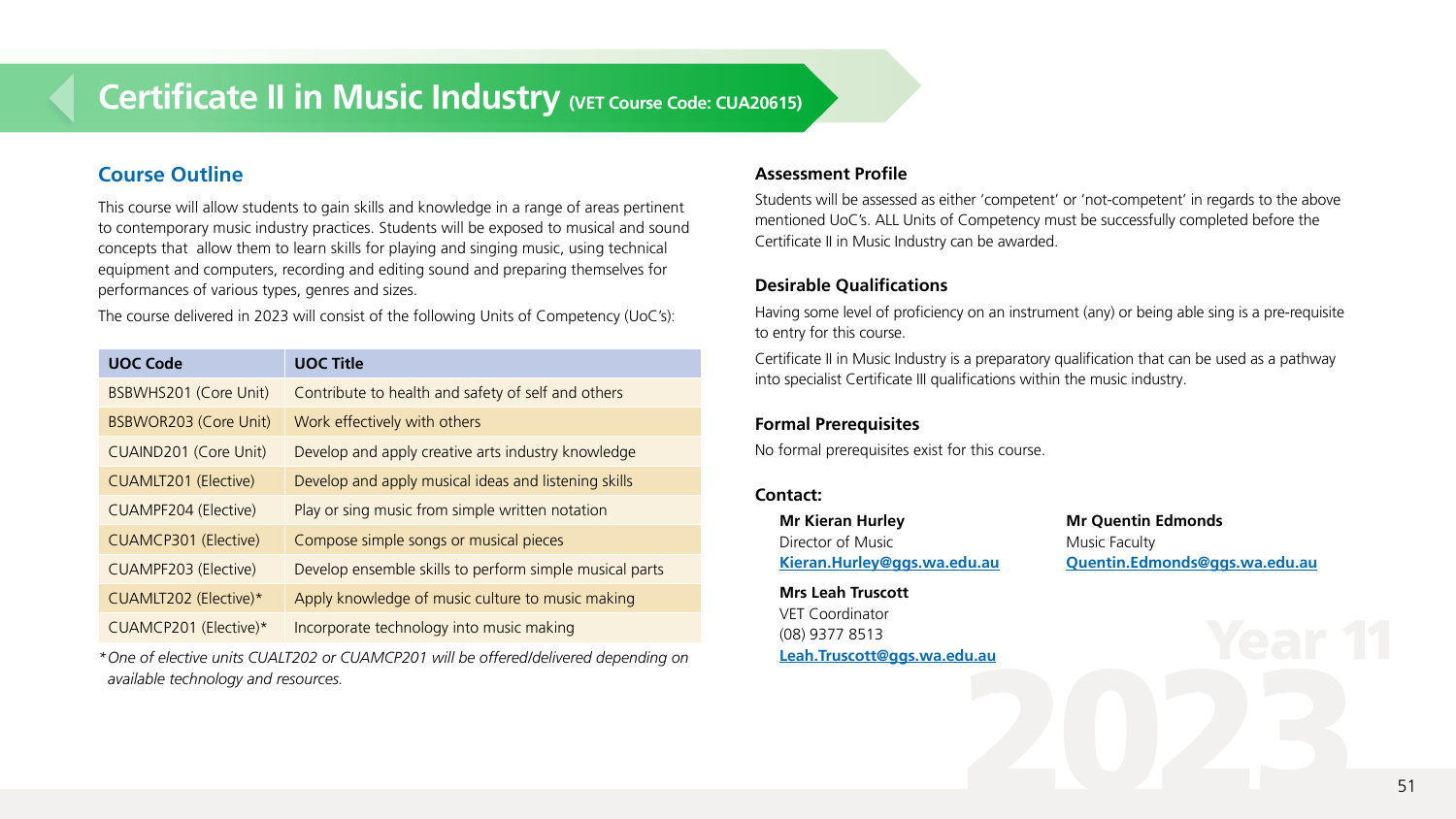# **Certificate IV Business**

# **Course Outline**

When students complete the Certificate IV in Business they will have a practical foundation to take them into a number of business and corporate careers: office management, start-up business planning and marketing, and management roles in customer service among others.

Students will gain the skills and knowledge to manage customer needs and feedback, develop and promote products and services, and play a supporting role in the recruitment of staff. They will acquire a range of valuable skills and experience such as making presentations to groups, working in effective teams, creating complex text documents and gaining a solid understanding of the policies and importance of workplace health and safety.

#### **Program Overview**

The academic nature and volume of work required to achieve this robust qualification necessitates it being delivered over two years. Entry to the second year of the course will be dependent on high level performance and success in Year 11, the first year of the Certificate. During this time, students will be working through twelve Units of Competency:

| <b>UOC Code</b> | <b>UOC Title</b>                                              |
|-----------------|---------------------------------------------------------------|
| BSBWHS411       | Implement and monitor WHS policies, procedures and programs   |
| BSBCRT411       | Apply critical thinking to work practices                     |
| BSBTEC404       | Use digital technologies to collaborate in a work environment |
| BSBTWK401       | Build and maintain business relationships                     |
| BSBWRT411       | Write complex documents                                       |
| BSBXCM401       | Apply communications strategies in the workplace              |
| BSBPEF401       | Manage personal health and wellbeing                          |
| BSBPEF402       | Develop personal work priorities                              |

| BSBCMM411 | Make presentations                                               |
|-----------|------------------------------------------------------------------|
| BSBPMG430 | Undertake project work                                           |
| BSBINS401 | Analyse and present research information                         |
| BSBSUS411 | Implement and monitor environmentally sustainable work practices |

To ensure that students are provided with a rich learning experience in this qualification, akin to that of a real business environment, they will learn the content of their UoCs through the development of innovative projects which will see them delivering 'real projects, for real people in real time.' To date, students in this qualification have developed a range of initiatives which have collectively enhanced the learning experience for many senior students at Guildford Grammar School. Through such authentic activities students learn many transferable skills that ultimately help them to prepare for a successful life post-secondary.

This qualification is delivered in partnership with Skills Strategy International Pty Ltd (Provider Code 2401).



# **Entry Requirements**

Successful students in this qualification tend to have a strong aptitude in English as well as the resilience and capacity to manage a demanding work-load commensurate to that of an ATAR Course. Entry to the second year of the Certificate in Year 12 will be dependent on performance in Year 11.

VET certifications are nationally recognised qualifications and can be used for entry into higher education pathways. For further information on opportunities for Australian university admission with a successful completion of Certificate IV, please see our Futures Coordinator, Ms Celine Noort – **[Celine.Noort@ggs.wa.edu.au](mailto:Celine.Noort%40ggs.wa.edu.au?subject=)**

# **Contact:**

**Mrs Leah Truscott** VET Coordinator (08) 9377 8513 **[Leah.Truscott@ggs.wa.edu.au](mailto:Leah.Truscott%40ggs.wa.edu.au?subject=)**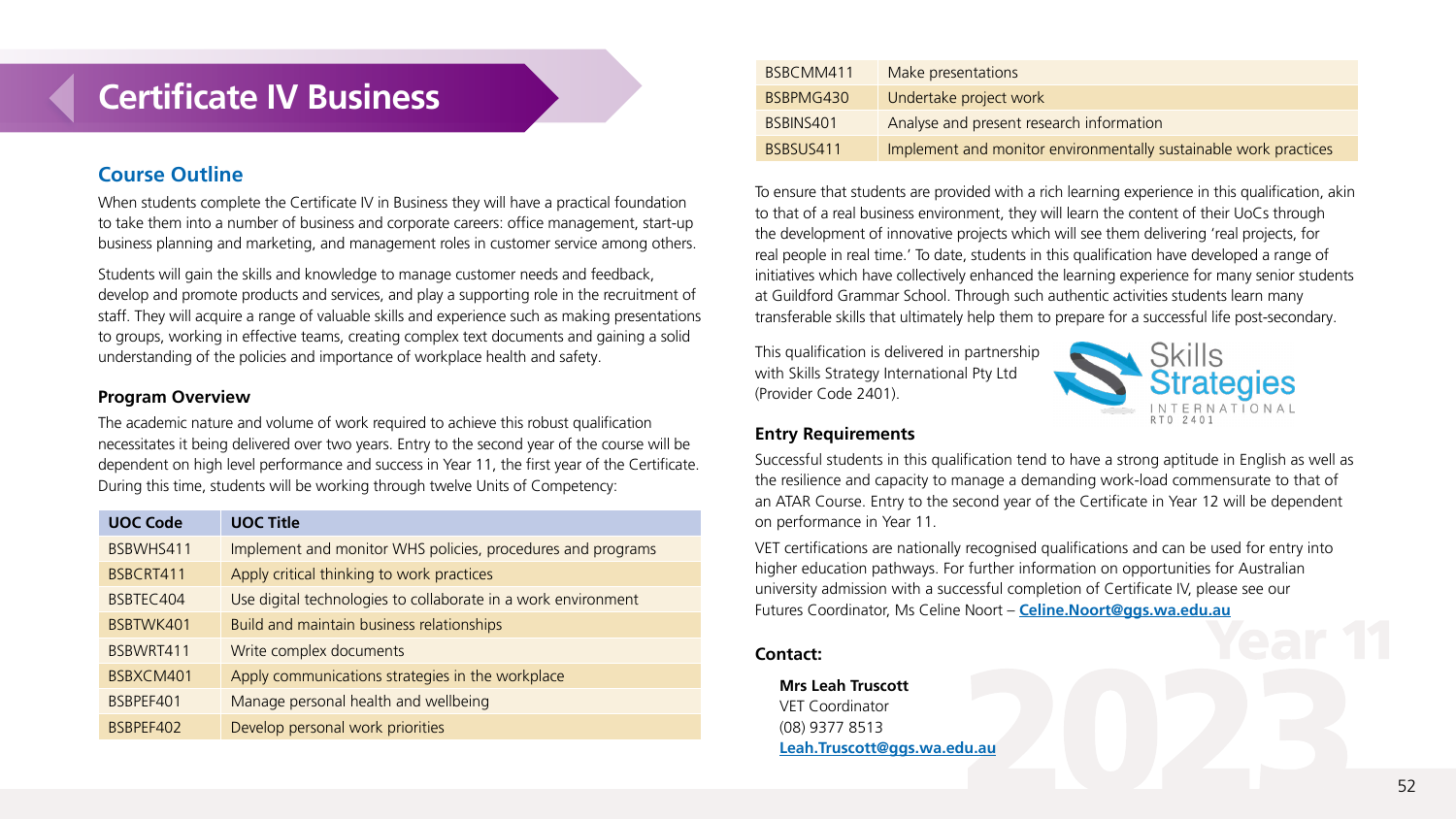# **Workplace Learning**

# **Course Outline**

Workplace Learning is an authority-developed endorsed program that is managed by Guildford Grammar School.

The program will be an integral part of the curriculum for students choosing one of the following pathways:

- **Forward to Work: WorkReady pathway**
- **Forward to TAFE: Industry pathway**
- **Forward to TAFE: Industry+ pathway**

To complete this endorsed program, students work in at least one real workplace/s to develop a set of transferable workplace skills. Students must record the number of hours completed and the tasks undertaken in the workplace in the authority's Workplace Learning Logbook provided by Guildford Grammar School.

They must also provide evidence of their knowledge and understanding of the workplace skills by completing the authority's Workplace Learning Skills Journal after each 55 hour set has been completed in the workplace.

The total number of hours completed in the workplace is reported on the Western Australian Statement of Student Achievement (WASSA).

# **Units**

One unit is the equivalent of 55 hours completed in the workplace, to a maximum of four units.

- Less than 55 hours  $= 0$  unit equivalents
- $\bullet$  55–109 hours = 1 unit equivalent
- $\bullet$  110–164 hours = 2-unit equivalents
- $\bullet$  165–219 hours = 3-unit equivalents
- 220+ hours = 4-unit equivalents.

A maximum of two placements can be recorded in the same workplace when:

- The work placements will be completed during the two Year 11 examination breaks in Semester 1 and Semester 2, and
- during the first examination break of Year 12 in Semester 2.

Please note that work placement attendance is not limited to examination breaks and can be completed during any time that students can access their employer's workplace.

## **Contact:**

**Ms Celine Noort** Futures Coordinator (08) 9377 8562 **[Celine.Noort@ggs.wa.edu.au](mailto:Celine.Noort%40ggs.wa.edu.au?subject=)**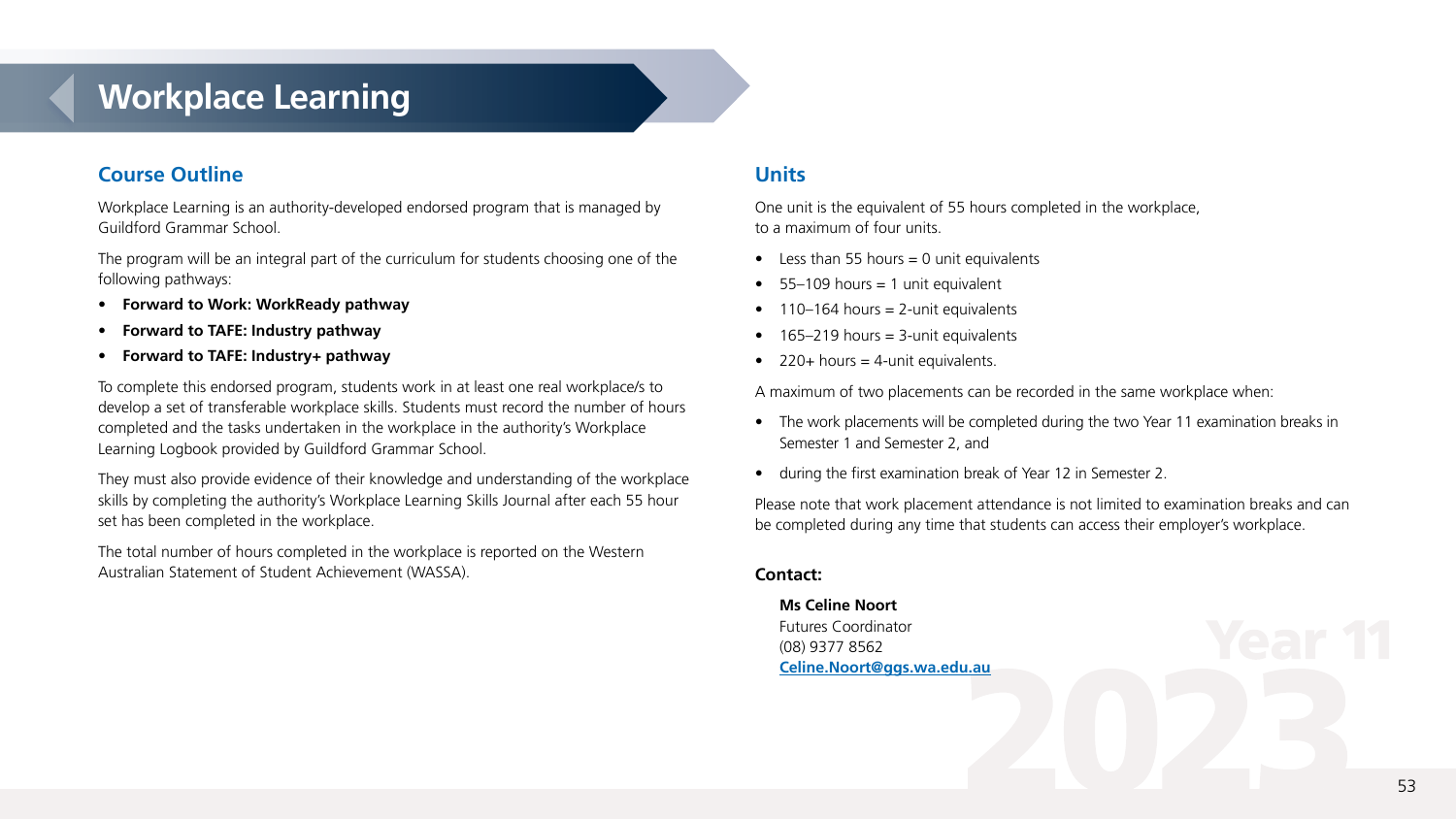# **TAFE and University Information**

Our Futures Coordinator is available for consultations with students and parents throughout the year.

To book a time please email: **[Celine.Noort@ggs.wa.edu.au](mailto:Celine.Noort%40ggs.wa.edu.au?subject=)** or call (08) 9377 8562.

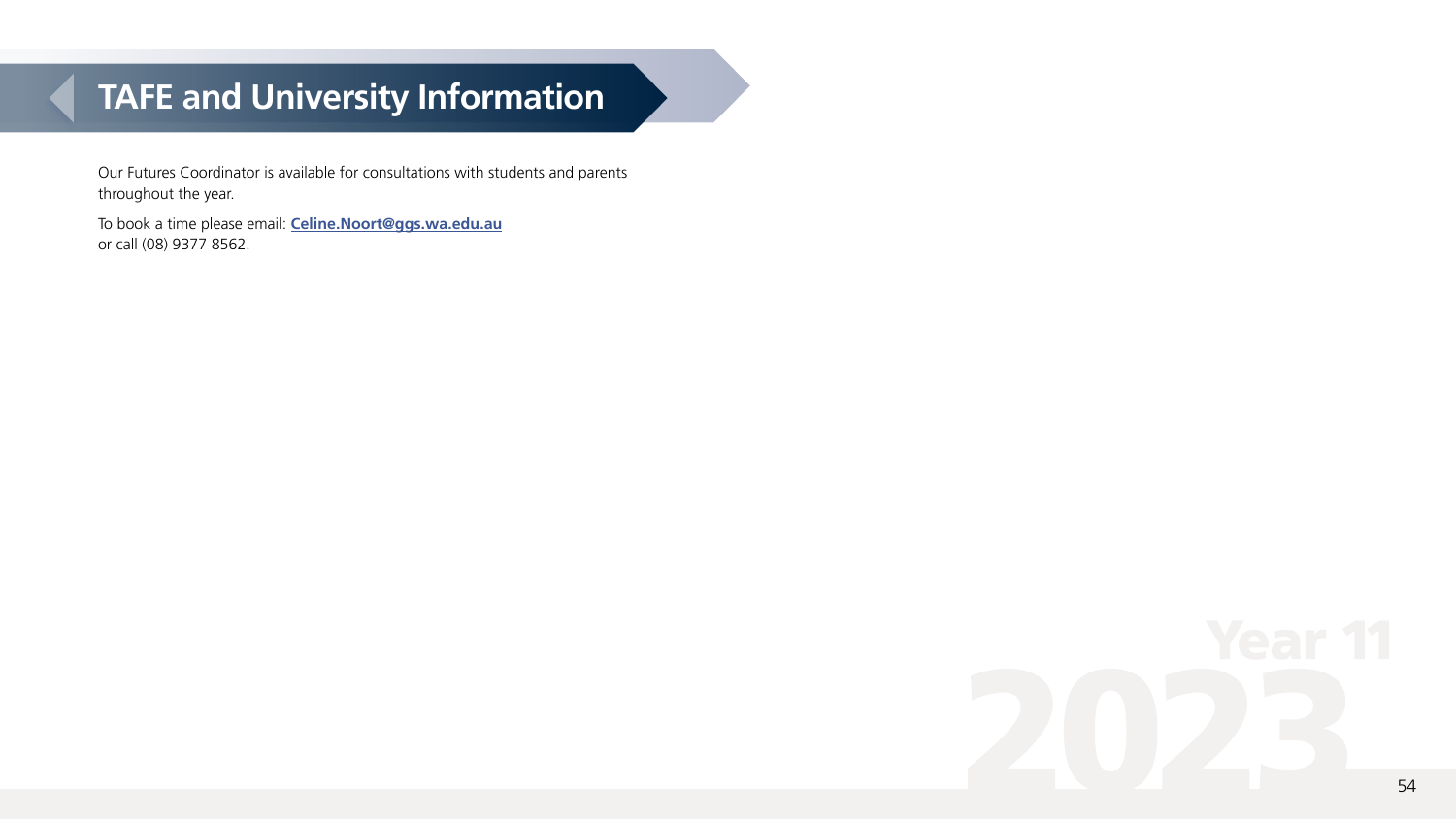# Further information

If you would like assistance or further information about the subject selection process or any of the courses in this handbook, please get in touch. Contact details are listed below.

| <b>Enquiries</b>                      | <b>Contact name</b>      | <b>Title</b>                                                   | <b>Email</b>                | <b>Telephone</b> |
|---------------------------------------|--------------------------|----------------------------------------------------------------|-----------------------------|------------------|
| Subject selection process             | <b>Mr Bruce Derby</b>    | Deputy Principal $-$<br>Learning Leadership and Transformation | Bruce.Derby@ggs.wa.edu.au   | $(08)$ 9377 8586 |
| English                               | <b>Mr Ben Nilsson</b>    | Head of English                                                | Ben.Nilsson@ggs.wa.edu.au   | $(08)$ 9377 9265 |
| Languages                             | <b>Mrs Michele Monti</b> | Learning Leader of Languages K-12                              | Michele.Monti@ggs.wa.edu.au | $(08)$ 9377 8531 |
| <b>Mathematics</b>                    | <b>Mrs Sarah Barnes</b>  | Acting Head of Mathematics                                     | Sarah.Barnes@ggs.wa.edu.au  | $(08)$ 9377 9258 |
| Health and PE                         | <b>Mr Len Fernandes</b>  | Head of Health & PE                                            | Len.Fernandes@ggs.wa.edu.au | $(08)$ 9377 9267 |
| Science                               | <b>Mr Gary Foster</b>    | Head of Science                                                | Gary.Foster@ggs.wa.edu.au   | $(08)$ 9377 9259 |
| <b>Humanities and Social Sciences</b> | <b>Mrs Leah Truscott</b> | Head of HaSS                                                   | Leah.Truscott@ggs.wa.edu.au | $(08)$ 9377 8513 |
| Technology & Enterprise               | <b>Mr Marco Tolomei</b>  | Head of Design & Technology                                    | Marco.Tolomei@ggs.wa.edu.au | $(08)$ 9377 9276 |
| Arts                                  | <b>Mr Brad Minchin</b>   | Head of The Arts                                               | Brad.Minchin@ggs.wa.edu.au  | $(08)$ 9377 9285 |
| Religion, Philosophy & Ethics         | <b>Mrs Sarah Langley</b> | Acting Head of Religion,<br>Philosophy & Ethics                | Sarah.Langley@ggs.wa.edu.au | $(08)$ 9377 8570 |
| Careers                               | <b>Ms Celine Noort</b>   | <b>Futures Coordinator</b>                                     | Celine.Noort@ggs.wa.edu.au  | $(08)$ 9377 8562 |